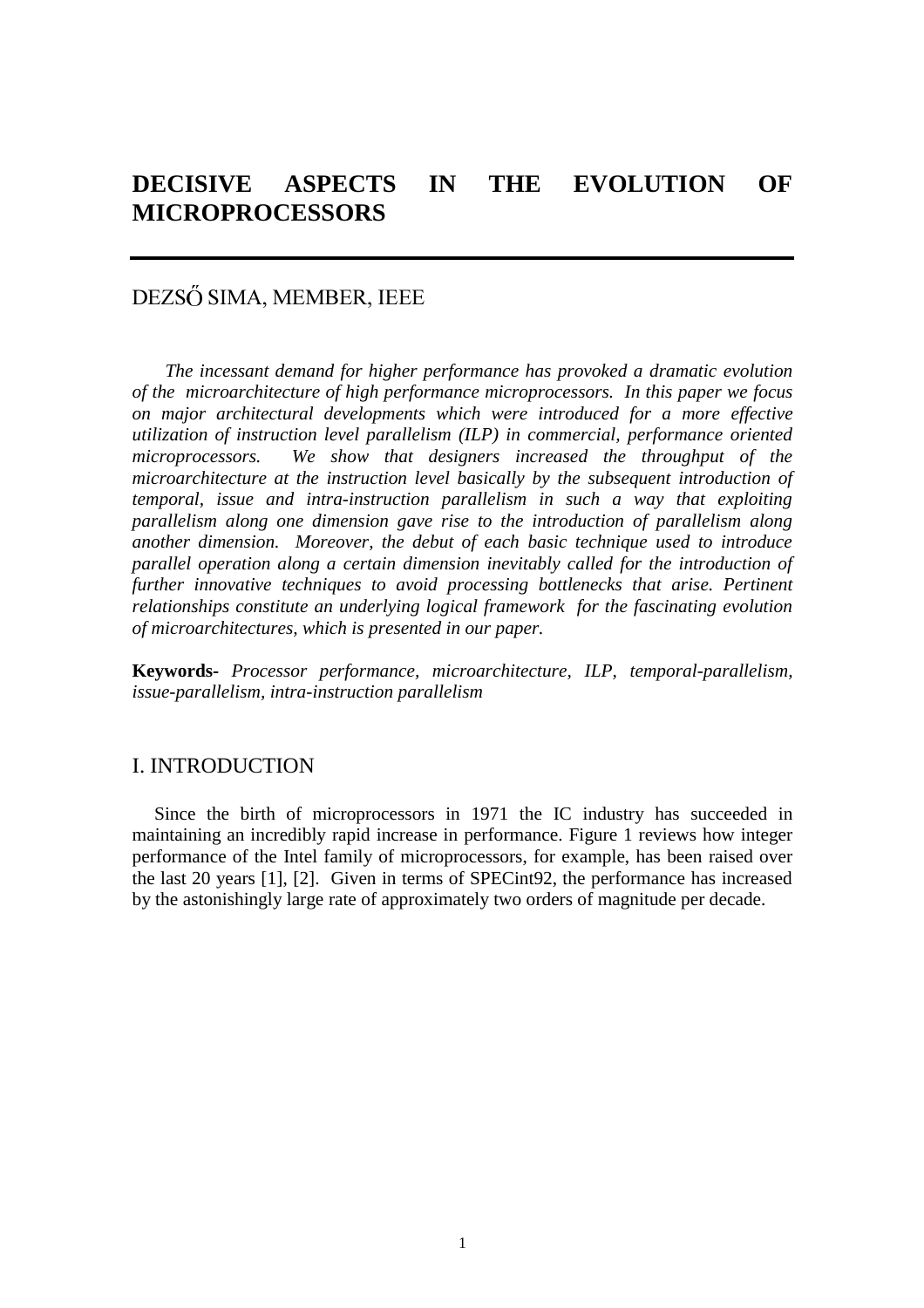

Figure 1: Increase over time of the relative integer performance of the Intel x86 processors

This impressive development and all the innovative techniques that were necessary to achieve it have inspired a number of overview papers [3] - [7]. These reviews emphasized either the techniques introduced or the quantitative aspects of the evolution. In contrast, our paper addresses the logical aspects, i.e. the incentives and implications of the major steps in the evolution of microprocessors.

Recently, as the techniques used to exploit available ILP mature the gap between available and exploited ILP is narrowing. This gives rise to developments basically in two major directions. (a) The first approach is to utilize ILP more aggressively. This is achieved by means of more powerful optimizing compilers and innovative techniques as discussed in section V.E. (b) The other current trend is to utilize parallelism at a level higher than the instruction level, i.e. at the thread or process level. This approach is marked by multiscalar processors [8], [9], trace processors [10] - [12], symmetrical multithreading (SMT) [13], [14] and chip multiprocessing (CMP) [15], [16]. In our paper we concentrate on the progress achieved in the first of these two areas. We explore in depth the utilization of instruction level parallelism (ILP) in commercial high performance microprocessors that are available on the market.

Our discussion begins in Section II with the reinterpretation of the notion of absolute processor performance. Our definition is aimed at considering the number of operations rather than the number of instructions executed by the processor per second. Based on this and on an assumed model of processor operation, we then identify the main dimensions of processor performance. In subsequent Sections III – VI we discuss feasible approaches to increase processor performance along each of the main dimensions. From these, we point out those basic techniques, which have become part of the mainstream evolution of microprocessors. We also identify the implications of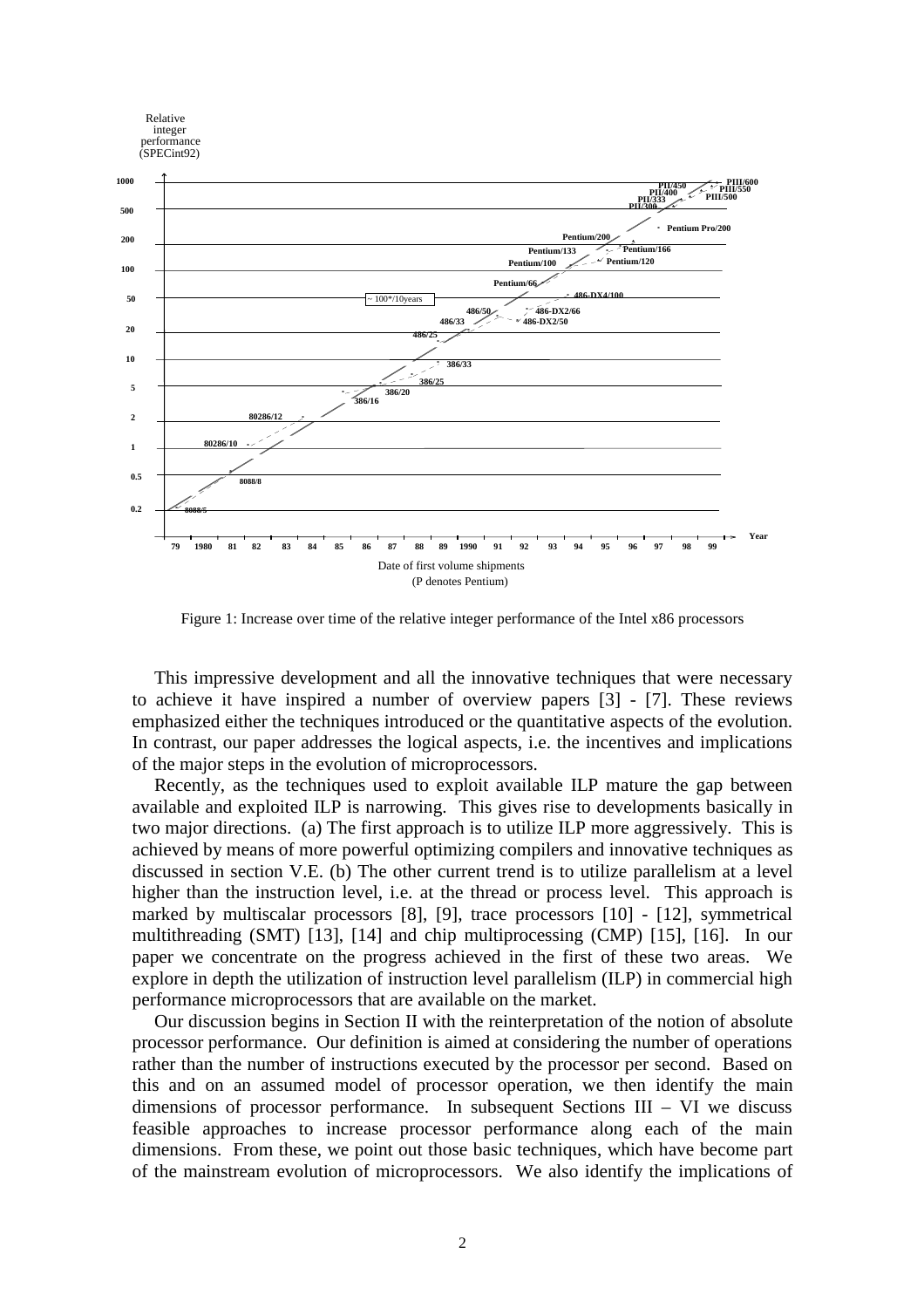their introduction by highlighting resulting potential bottlenecks and the techniques brought into use to cope with them. Section VII summarizes the main steps of the evolution of the microarchitecture of high performance microprocessors, followed by Section VIII which sums up the logical aspects of this evolution.

## II. THE DESIGN SPACE OF INCREASING PROCESSOR PERFORMANCE

Today's industry standard benchmarks, including the SPEC benchmark suite [17] - [19], Ziff-Davis's Winstone [20] and CPUmark ratings [21] and BABCo's SYSmark scores [22], are all *relative performance measures*. This means that they give an indication of how fast a processor will run a set of applications under given conditions in comparison to a reference installation. These benchmarks are commonly used for performance comparisons of processors, in processor presentations and in articles discussing the quantitative aspects of their evolution.

We note that computer manufacturers typically offer three product classes, (i) expensive high performance models, (ii) basic models emphasizing both cost and performance, and finally (iii) low cost models preferring cost over performance. For instance, Intel's Xeon line exemplifies high performance models, the company's Klamath line represents basic models, whereas their Celeron processors are low cost models. High performance models are obviously expensive, since all processor and system components should provide a high enough throughput, whereas low cost systems save on cost by using less ambitious and less expensive parts or subsystems.

In addition to the relative performance measures *absolute performance measures* are also used. Absolute processor performance  $(P_P)$  is usually interpreted as the average number of instructions executed by the processor per second. Nowadays, this is typically given in units such as MIPS (Million Instructions Per Second) or GIPS (Giga Instructions Per Second). Earlier synthetic benchmarks, like Whetstone [23] or Drystone [24], were also given as absolute measures.

 $P_P$  is clearly a product of the clock frequency  $(f_C)$ , and the average number of instructions executed per clock cycle, called the *throughput*  $(T_{\text{PC}})$ . Figure 2 illustrates  $T_{\text{IPC}}$  as the execution width of the processor (P).



 $T_{\text{pc}}$ : Throughput, interpreted as the average number of *instructions* executed per cycle by the processor (P)

Figure 2: Usual, instruction-based interpretation of the notion of absolute processor performance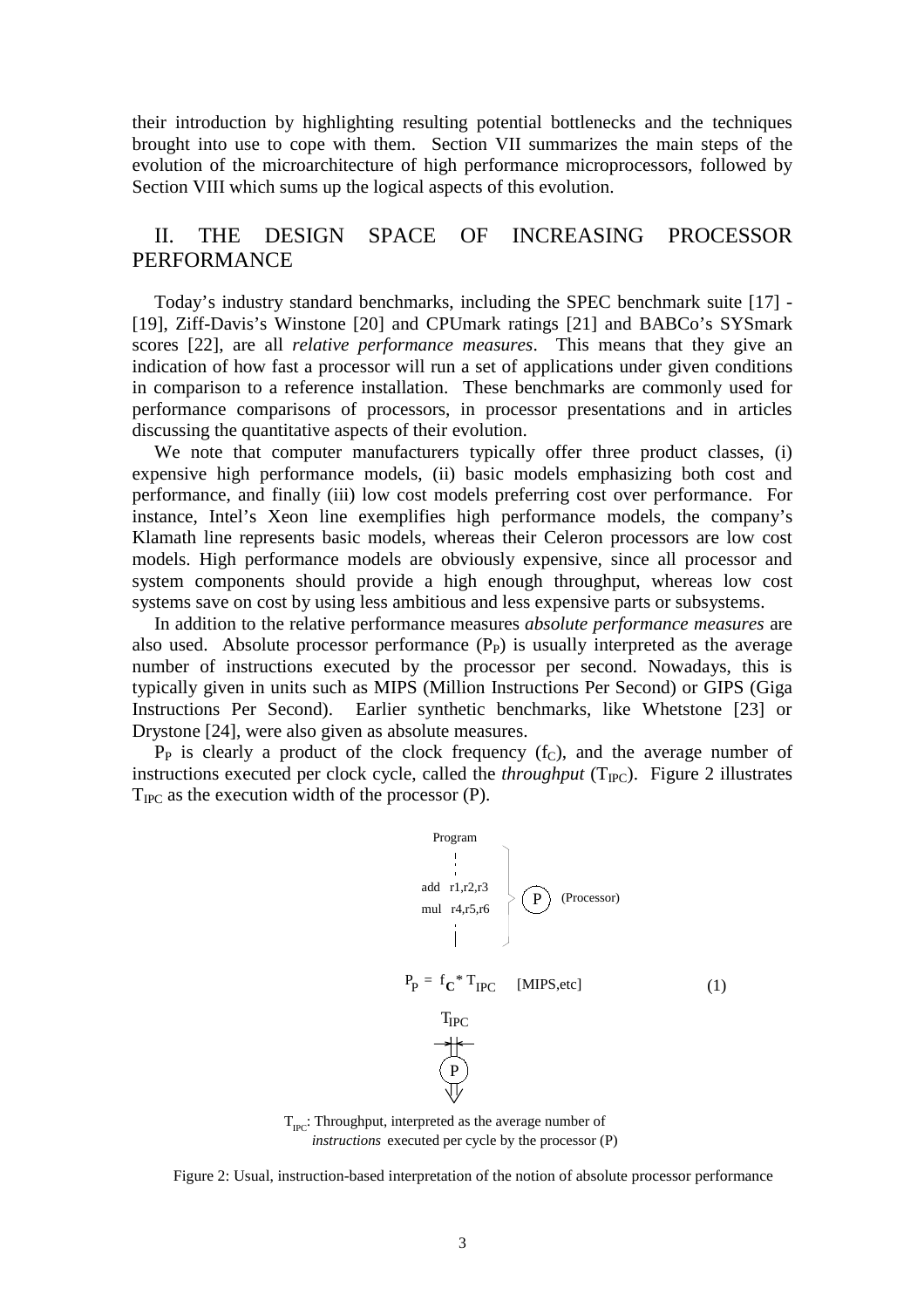The processor's clock frequency indicates only a performance potential. Actual processor (or system) performance is further determined by the efficiency (i.e. throughput) of the microarchitecture and by the characteristics of the application processed. "Weak" components in the processor or in the whole installation, such as an inadequate branch handling subsystem of the microarchitecture or a long latency cache, may strongly impede performance.

Absolute measures are appropriate to use when the maximum performance of processors or the performance increase within particular processor lines is discussed. As our paper focuses on the evolution of microarchitectures from a performance perspective, we will apply the notion of *absolute* processor performance. However, we emphasize that absolute performance metrics are not suitable for comparing different processor lines whose Instruction Set Architectures (ISA) differ. This is because instructions from different ISAs do not necessarily accomplish the same amount of computation. For making performance comparisons in these cases, relative performance measures are needed.

As the use of multi-operation instructions has become a major trend in the recent evolution of microarchitectures, it is appropriate *to reinterpret the notion of absolute processor performance* by focusing on the number *of operations* rather than on the number of *instructions* executed per second. In this way, the notion of absolute processor performance more aptly reflects the work actually done. Here, again the *absolute processor performance* (denoted in this case by  $P_{PO}$ ) can be given as the product of the clock frequency  $(f_C)$  and the *throughput*  $(T_{OPC})$ , which is now interpreted as the average number of operations executed per cycle (see Figure 3).

$$
P_{PO} = f \t C^* T \t OPC \t [MOPS, etc]
$$
\n
$$
T_{OPC}
$$
\n
$$
P
$$
\n
$$
P
$$
\n
$$
P
$$
\n
$$
P
$$
\n
$$
P
$$
\n
$$
P
$$
\n
$$
P
$$
\n
$$
P
$$
\n
$$
P
$$
\n
$$
P
$$
\n
$$
P
$$
\n
$$
P
$$
\n
$$
P
$$
\n
$$
P
$$
\n
$$
P
$$
\n
$$
P
$$
\n
$$
P
$$
\n
$$
P
$$
\n
$$
P
$$
\n
$$
P
$$
\n
$$
P
$$
\n
$$
P
$$
\n
$$
P
$$
\n
$$
P
$$
\n
$$
P
$$
\n
$$
P
$$
\n
$$
P
$$
\n
$$
P
$$
\n
$$
P
$$
\n
$$
P
$$
\n
$$
P
$$
\n
$$
P
$$
\n
$$
P
$$
\n
$$
P
$$
\n
$$
P
$$
\n
$$
P
$$
\n
$$
P
$$
\n
$$
P
$$
\n
$$
P
$$
\n
$$
P
$$
\n
$$
P
$$
\n
$$
P
$$
\n
$$
P
$$
\n
$$
P
$$
\n
$$
P
$$
\n
$$
P
$$
\n
$$
P
$$
\n
$$
P
$$
\n
$$
P
$$
\n
$$
P
$$
\n
$$
P
$$
\n
$$
P
$$
\n
$$
P
$$
\n
$$
P
$$
\n
$$
P
$$
\n
$$
P
$$
\n
$$
P
$$
\n
$$
P
$$
\n
$$
P
$$
\n
$$
P
$$
\n
$$
P
$$
\n
$$
P
$$
\n
$$
P
$$
\n
$$
P
$$
\n
$$
P
$$
\n

 $T_{OPC}$ : Throughput, interpreted as the average number of *operations* executed per cycle



As shown in the Annex, *TOPC can be expressed* by the operational parameters of the microarchitecture as follows:

> $T_{\text{OPC}}$  =  $\overline{n}_{\text{OPC}}$  =  $1/\overline{n}_{\text{CPI}}$  \*  $\overline{n}_{\text{ILP}}$  \*  $\overline{n}_{\text{OPI}}$  (3) Temporal parallelism Issue parallelism Intra-instruction parallelism

where

 $n_{\text{CPI}}$  is the average number of cycles between subsequent time when instructions are issued. Here we understand *instruction issue* as emanating instructions from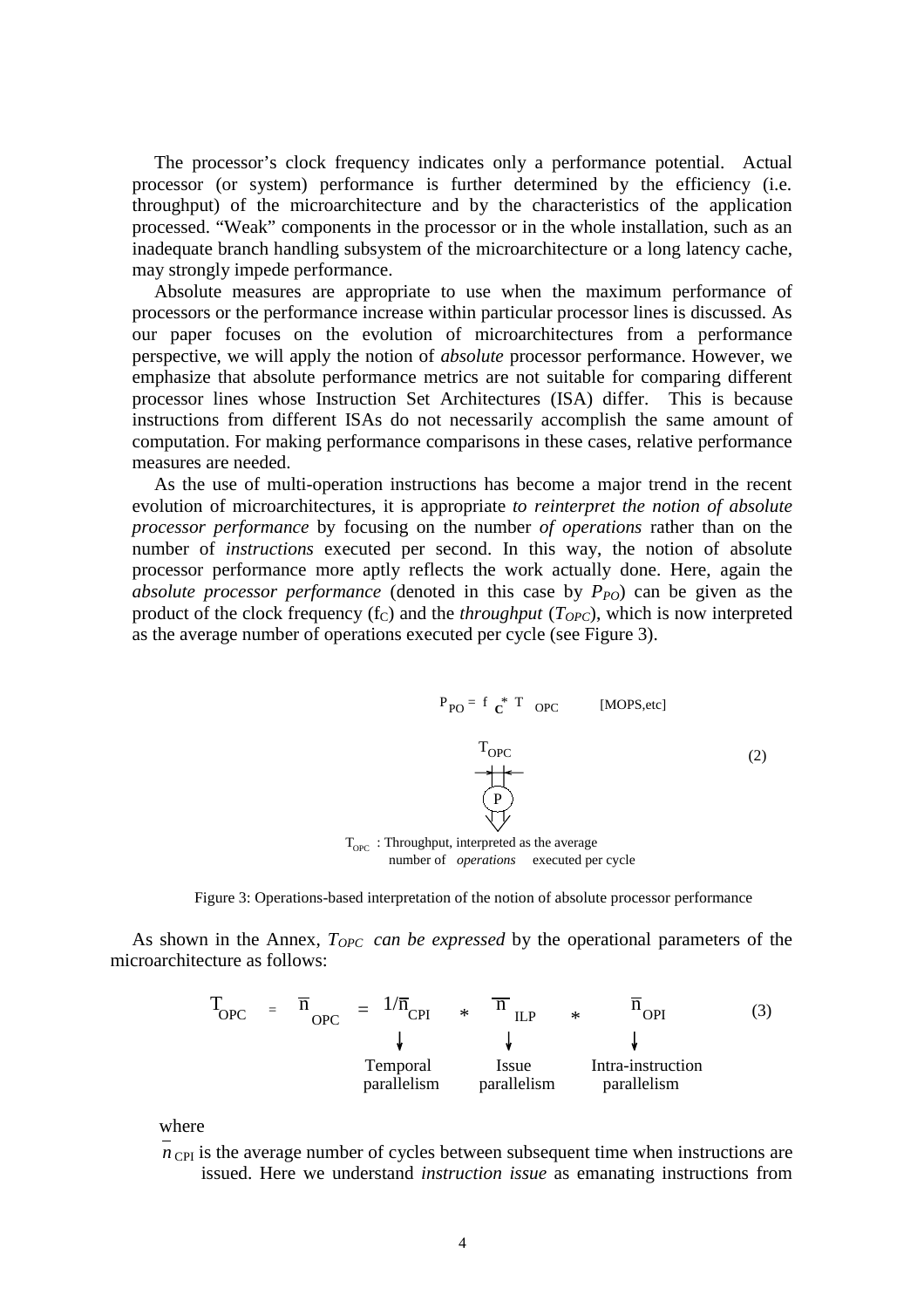the instruction cache/decoder subsystem for further processing, as detailed in Section V C. We note that in the literature this activity is often designated as dispatching instructions. In other words,  $\overline{n}_{\text{CPI}}$  is the average length of the issue intervals in cycles.

For a traditional microprogrammed processor  $n_{\text{CPI}} >> 1$ , whereas for a pipelined processor  $\overline{n}_{\text{CPI}} \sim 1$ .  $\overline{n}_{\text{CPI}}$  reflects the *temporal parallelism* of instruction processing.

- $\overline{\eta}_{\text{ILP}}$  is the average number of instructions issued per issue interval. For a scalar processor  $\overline{n}_{\text{ILP}}$  = 1, whereas for a superscalar one  $\overline{n}_{\text{ILP}}$  > 1. This term indicates the *issue parallelism* of the processor. Finally,
- $n_{\text{OPT}}$  shows the average number of operations per instruction, which reveals the *intra-instruction parallelism*. In the case of a traditional ISA  $\overline{n}_{\text{OPI}} = 1$ . Here we note that unlike RISC instructions operational CISC instructions allow to refer to memory operands as well. Consequently CISC instructions carry out on the average more complex operations than RISC instructions. For VLIW (Very Large Instruction Word) architectures  $n_{\text{OPI}} >> 1$ .

Based on this model, processor performance  $P_{PO}$  can be reinterpreted as:



Here the clock frequency of the processor  $(f_c)$  depends first of all on the sophistication of the IC technology but also on the implementation of the microarchitecture. In pipelined designs the clock period and thus, the clock frequency, is determined by the propagation delay of the longest path in the pipeline stages. This equals the product of the gate delay and the number of gates in the longest path of any pipeline stage. The gate delay depends mainly on the line width of the IC technology used, whereas the length of the longest path depends on the layout of the microarchitecture. Very high clock rates presume very deeply pipelined designs i.e. pipelines with typically ten to twenty stages.

The remaining three components of processor performance, i.e. the temporal, issue and the intra-instruction parallelism, are determined mainly by the efficiency of the processor level architecture, that is by both the ISA and the microarchitecture of the processor (see Figure 4).

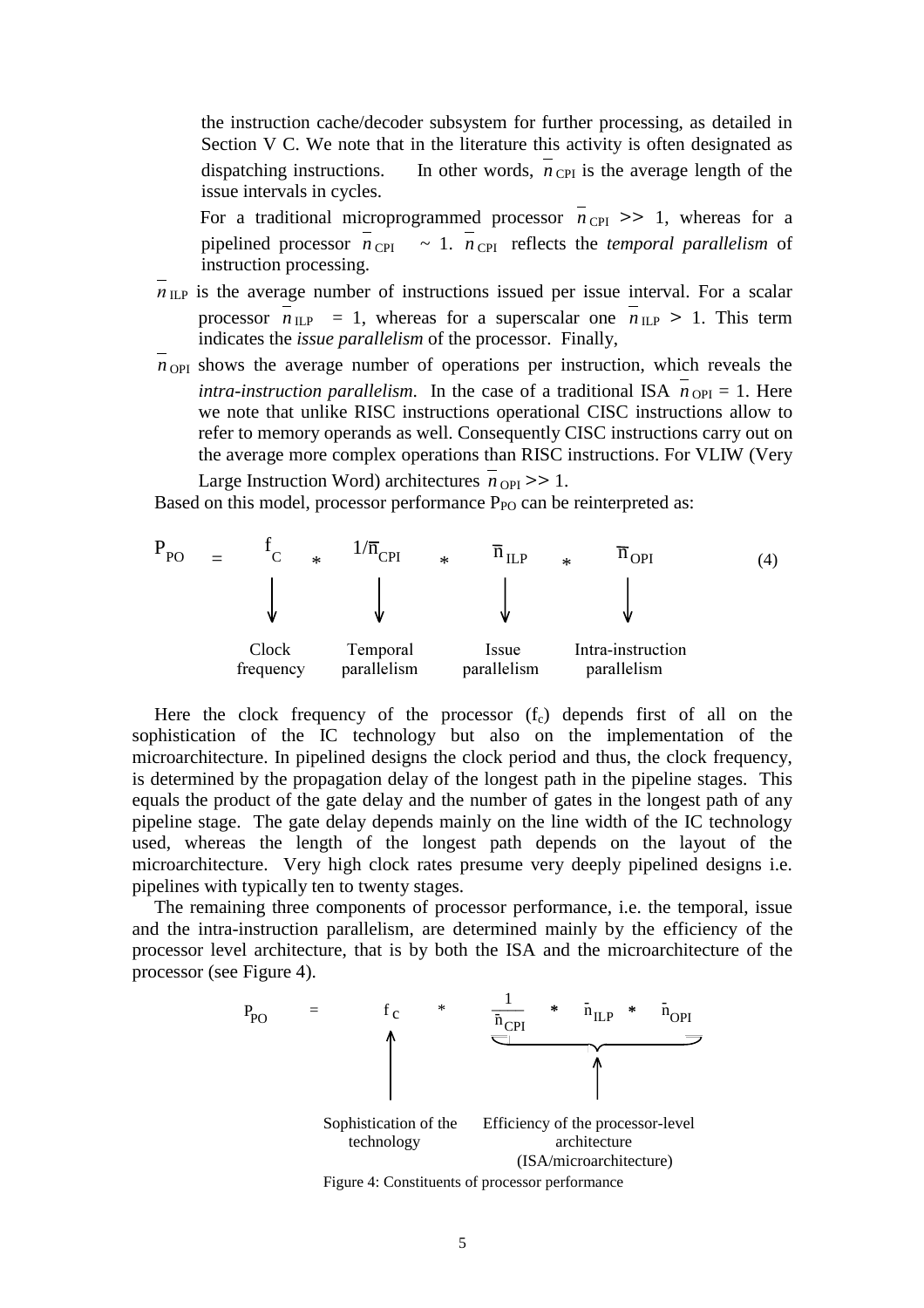Equation (4) provides an appealing framework for a retrospective discussion of the major steps in increasing processor performance. According to equation (4) the main possibilities for boosting processor performance are to increase clock frequency, or to introduce and increase temporal, issue and intra-instruction parallelism, as summarized in Figure 5.



Figure 5: Main possibilities to increase processor performance In the subsequent sections we address each of these possibilities individually.

## III. INCREASING THE CLOCK FREQUENCY AND ITS RAMIFICATIONS

### *A. The Rate of Increasing the Clock Frequency of Microprocessors*

Figure 6 illustrates the phenomenal increase in the clock frequency of the Intel x86 line of processors [1] over the past two decades.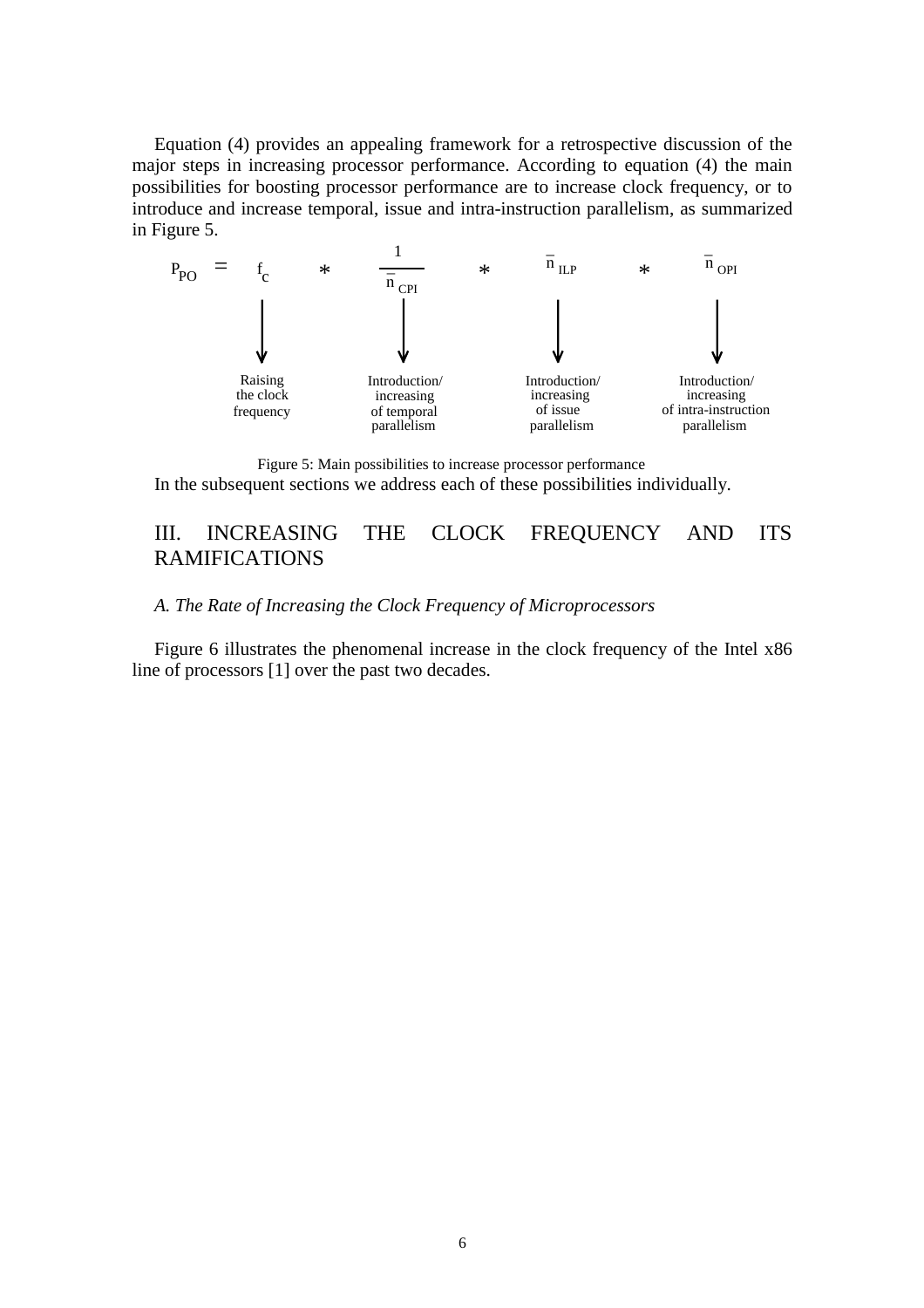

Figure 6: Historical increase in the clock frequency of the Intel x86 line of processors

As Figure 6 indicates, the clock frequency was raised until the middle of the 1990s by approximately an order of magnitude per decade, and subsequently by about two orders of magnitude per decade. This massive frequency boost was achieved mainly by a continuous scaling down of the chips through improved IC process technology, by using longer pipelines in the processors and by improving the circuit layouts.

Since processor performance may be increased either by raising the clock frequency or by increasing the efficiency of the microarchitecture or both (see Figure 4), Intel's example of how it increased the efficiency of the microarchitecture in its processors is very telling.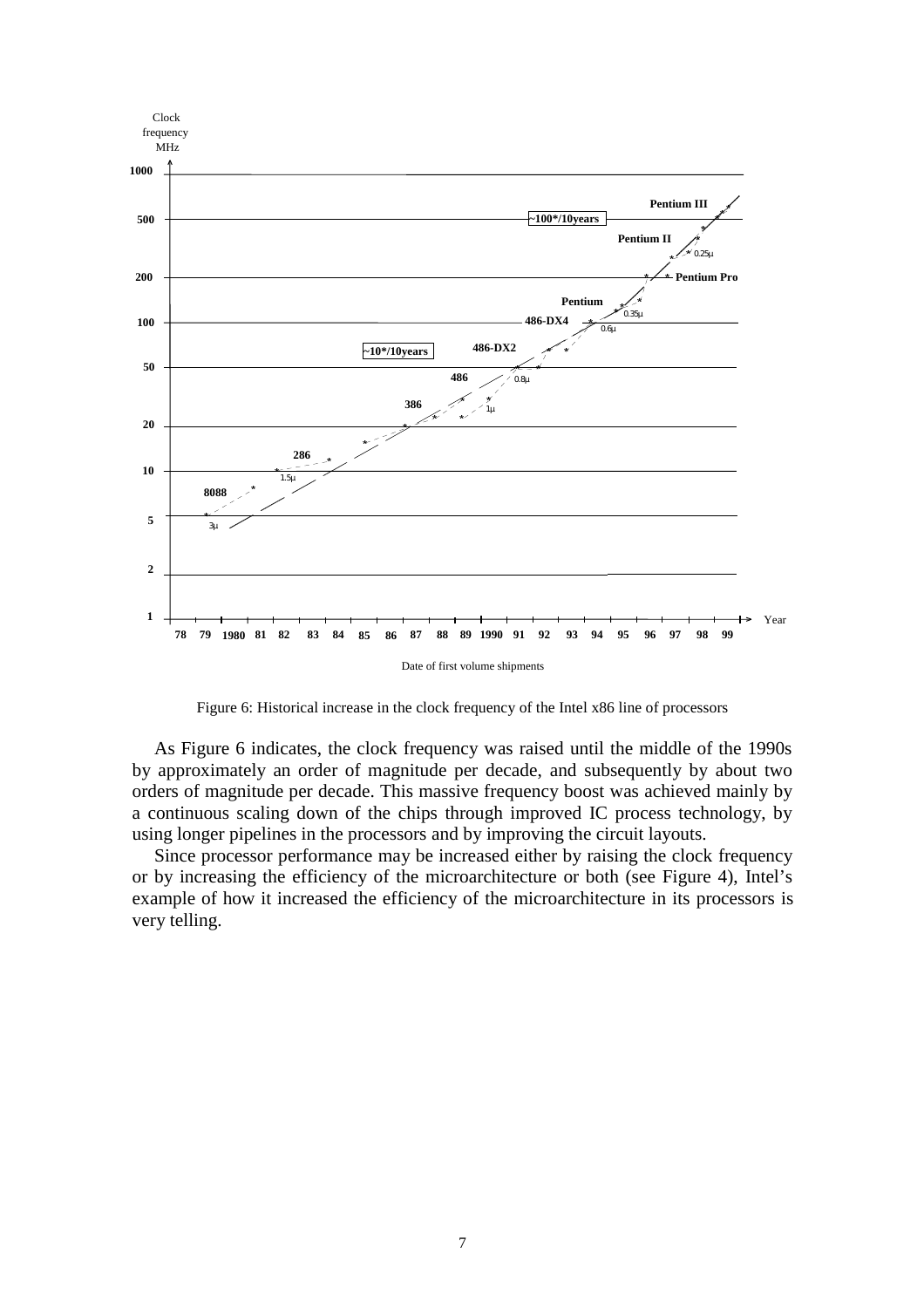

Figure 7: Increase in the efficiency of the microarchitecture of Intel's x86 line of processors

As Figure 7 shows, the overall efficiency (cycle by cycle performance) of the Intel processors [1] was raised between 1985 and 1995 by about an order of magnitude. In this decade both the clock frequency and the efficiency of the microarchitecture were increased approximately 10 times per decade, which resulted in an approximately two order of magnitude performance boost. But after the introduction of the Pentium Pro, Intel continued to use basically the same processor core in both its Pentium II and Pentium III processors<sup>1</sup>. The enhancements introduced, including multimedia (MM) and 3D support, higher cache capacity, increased bus frequency etc, made only a marginal contribution to the efficiency of the microarchitecture for general purpose applications, as reflected in the SPEC benchmark figures. Intel's design philosophy prefers now the increase of clock frequency over microarchitecture efficiency. This decision may stem from the view often emphasized by computer resellers that PC buyers usually go for clock rates and benchmark metrics not for efficiency metrics.

### *B. Implications of Increasing the Clock Frequency*

 $\overline{a}$ 

In order to avoid bottlenecks in the system level architecture both raising the clock frequency of the processor and increasing the efficiency of the microarchitecture in terms of executing more instructions per cycle enforce designers to enhance both the processor bus (PC bus, front-end bus) and the memory subsystem.

*1) Enhancing the processor bus:* For higher clock frequencies and for more effective microarchitectures also the bandwidth of the processor bus needs to be increased for obvious reasons. This requirement has driven the evolution of processor bus standards. The progress achieved may be tracked by considering how the data width and the maximum clock frequency of major processor bus standards have evolved (see Figure 8).

 $1$  In order to avoid a large number of multiple references to superscalar processors in the text and in the figures, we give all references to superscalars only in Figure 24.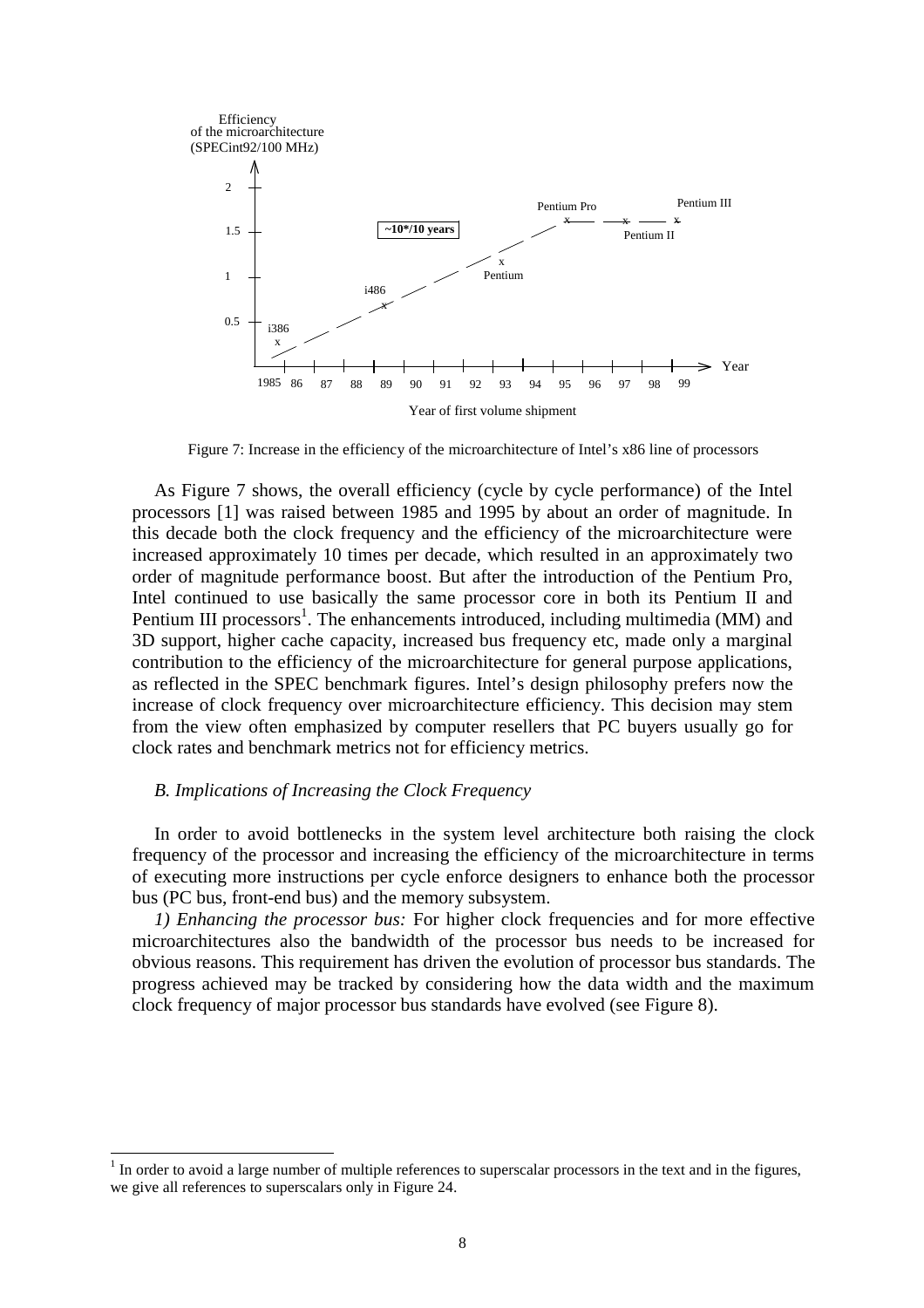

Figure 8: Evolution of processor bus standards

As depicted in the figure, the standardized 8-bit wide AT-bus, knows as the ISA bus (International Standard Architecture) [25], was first extended to provide 32-bit data width, called the EISA bus [26]. The ISA bus was subsequently replaced by the PCI bus and its wider and faster versions, PCI versions 2, 2.1 [27] and the PCI-X proposal [28]. Figure 8 demonstrates that the maximum processor bus frequency was raised at roughly the same rate as the clock frequency of the processors.

*2) Enhancing the memory subsystem*: Both higher clock frequencies and more efficient microarchitectures demand higher bandwidth and reduced load-use latencies (the time needed to use requested data) from the memory subsystem. There is a wide variety of approaches to achieve these goals including (a) enhanced main memory components, such as FPM DRAMs, EDO DRAMs, SDRAMs, SLDRAMs, RDRAMs, DRDRAMs [29], (b) introducing and enhancing caches, first of all through improved cache organizations, increasing number of cache levels, higher cache capacities, larger on-die cache portions [30], [31] and (c) introducing latency reducing or hiding techniques, such as software or hardware controlled data prefetching, [32], [33], lock-up free (non-blocking) caches, out-of order loads, speculative loads etc, as outlined later in Section V.E.5.b. Since this evolution is a topic of its own whose complexity is comparable to the evolution of the microarchitectures, we do not go into details here, but refer to the literature given.

Here we note that the bandwidth of the level 2 cache (L2 cache) may strongly impede system performance, first of all for small L1 caches. This is the reason for changing the way that L2 caches are connected to the processor. While L2 caches of previous models were coupled to the processor via the processor bus (for instance in the Pentium), recent high performance processors such as the Pentium Pro, Pentium II and Pentium III or AMD's K6-3 usually provide a dedicated fast bus, called the backside bus.

# IV. INTRODUCTION OF TEMPORAL PARALLELISM AND ITS RAMIFICATIONS

### *A. Overview of Possible Approaches to Introduce Temporal Parallelism*

A traditional von Neumann processor executes instructions in a strictly sequential manner as indicated in Figure 9. For sequential processing  $\overline{n}_{\text{CPI}}$ , i.e. the average length of the issue intervals (in cycles), equals the average execution time of the instructions in cycles. In the figure  $n_{\text{CPI}} = 4$ . Usually,  $n_{\text{CPI}} >> 1$ .

*Assuming a given ISA,*  $n_{\text{CPI}}$  can be reduced by introducing some form of pipelined instruction processing, in other words by making use of temporal parallelism. In this sense  $\bar{n}_{\text{CPI}}$  reflects *the extent of temporal parallelism* in the instruction processing.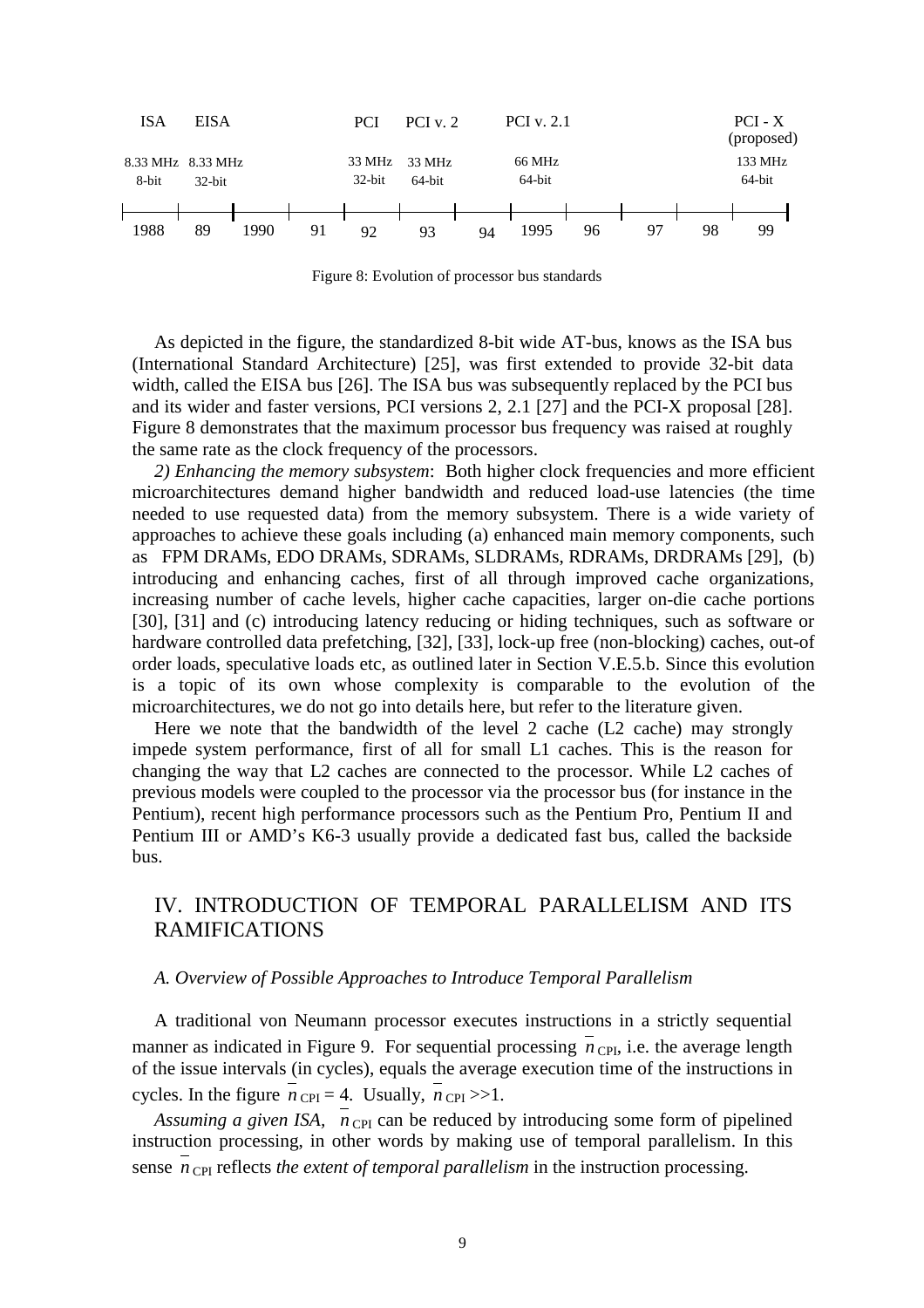Basically, there are three main possibilities to introduce temporal parallelism by overlapping the processing of subsequent instructions; (a) overlap only the fetch phases with the last processing phase(s) of the preceding instruction, (b) overlap the execute phases of subsequent instructions processed in the same execution unit (EU) by means of pipelined execution units, or (c) overlap all phases of instruction processing by pipelined instruction processing, as shown in Figure 9. In the figure the arrows represent instructions to be executed. For illustration purposes we assume that instructions are processed in four subsequent phases, called the Fetch (F), Decode (D), Execute (E) and Write (W) phases.



Figure 9: Main approaches to achieve temporal parallelism (F: fetch phase, D: decode phase, E: execute phase, W: write phase)

The superscripts after the machine or processor designations are references to the related machines or processors.

In this and subsequent figures the dates indicate the year of first shipment (in the case of mainframes) or that of first volume shipment (in the case of microprocessors).

(a) *Overlapping only the fetch phases with the last phase(s) of the proceeding instruction* is called *prefetching*, a term coined in the early days of computers [34]. Assuming that the processor overlaps the fetch phases with the write phases, as indicated in Figure 9, this technique reduces the average execution time by one cycle compared to fully sequential processing. However, control transfer instructions (CTIs), which divert instruction execution from the sequential path, make prefetched instructions obsolete. This lessens the performance gain of instruction prefetching to less than one cycle per instruction.

(b) The next possibility is *to overlap the execution phases of subsequent instructions* processed in the same EU by using pipelined execution units (EUs), [35], [36]. *Pipelined EUs* are able to accept a new instruction for execution in every new clock cycle even if their operation latency is greater than one cycle, provided that no dependencies exist between subsequent instructions. In this way, elements of vectors can be processed in a more effective way than in sequential processing, typically resulting in a considerable performance gain.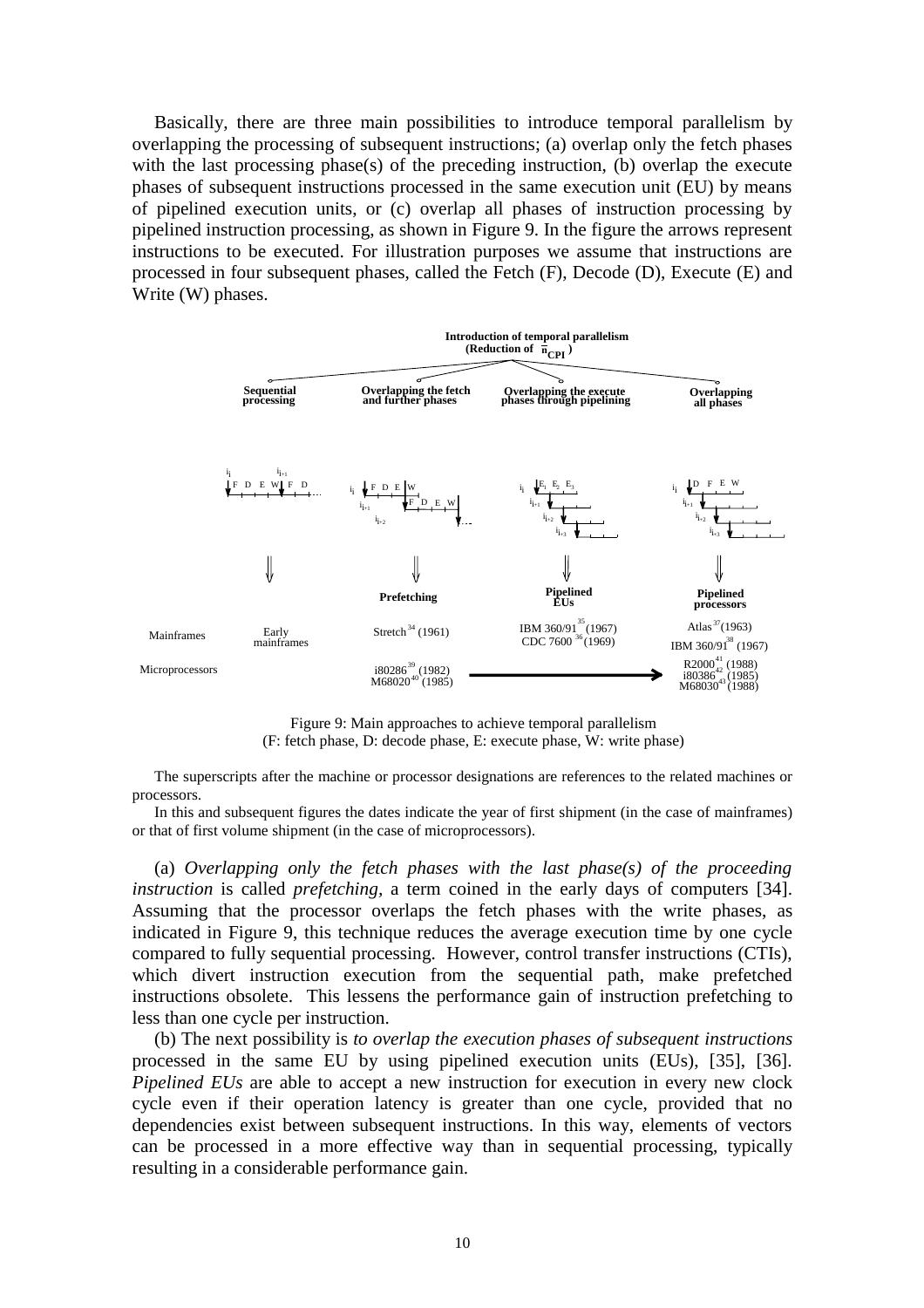(c) Finally, the ultimate solution to exploit temporal parallelism is *to extend pipelining to all phases of instruction processing*, as indicated in Figure 9 [37], [38]. Fully *pipelined instruction processing* results in a one cycle mean time between subsequent instructions ( $n_{\text{CPI}} = 1$ ) provided that the instructions processed are free of dependencies. The related processors are known as *pipelined processors*, and include one or more pipelined EUs. We note that the execution phase of some instructions, such as division or square root calculation, is not pipelined in spite of pipelined instruction processing for implementation efficiency. This fact and occurring dependencies between subsequent instructions cause a slight increase of  $\overline{n}_{\text{CPI}}$  during real pipelined instruction processing.

Pipelined processors ushered in the era of *instruction level parallel processors*, or *ILP processors* for short. In fact, both prefetching and overlapping of the execution phases of subsequent instructions provide already a kind of partial parallel execution. Nevertheless, processors providing these techniques alone are usually not considered to be ILP processors.

Different forms of temporal parallelism were introduced into mainframes in the early 1960s (see Figure 9). In microprocessors, prefetching arrived two decades later with the advent of 16-bit micros [39], [40]. Subsequently, because of their highest performance potential among the alternatives discussed, pipelined microprocessors emerged [41] - [43] and came into widespread use in the second half of the 1980s, as shown in Figure 10. Thus, pipelined microprocessors constitute the first major step in the evolution of prevailing microprocessors. Here we note that the very first step of the evolution of microprocessors was marked by increasing the word length from 4 bits to 16 bits, as exemplified by the Intel processors 4004, [44], 8008, 8080 and 8086 [45]. This evolution gave rise to the introduction of a new ISA for each wider word length until 16-bit ISAs arrived. For this reason we discuss the evolution of the microarchitecture of microprocessors beginning with 16-bit processors.



Figure 10: The introduction of pipelined microprocessors

### *C. Implications of the Introduction of Pipelined Instruction Processing*

*1) Overview:* Pipelined instruction processing calls for a higher memory bandwidth and for an engineous processing of CTIs (control transfer instructions), as detailed subsequently. Thus, in order to avoid processing bottlenecks, two new techniques also needed to be introduced; caches and speculative branch processing.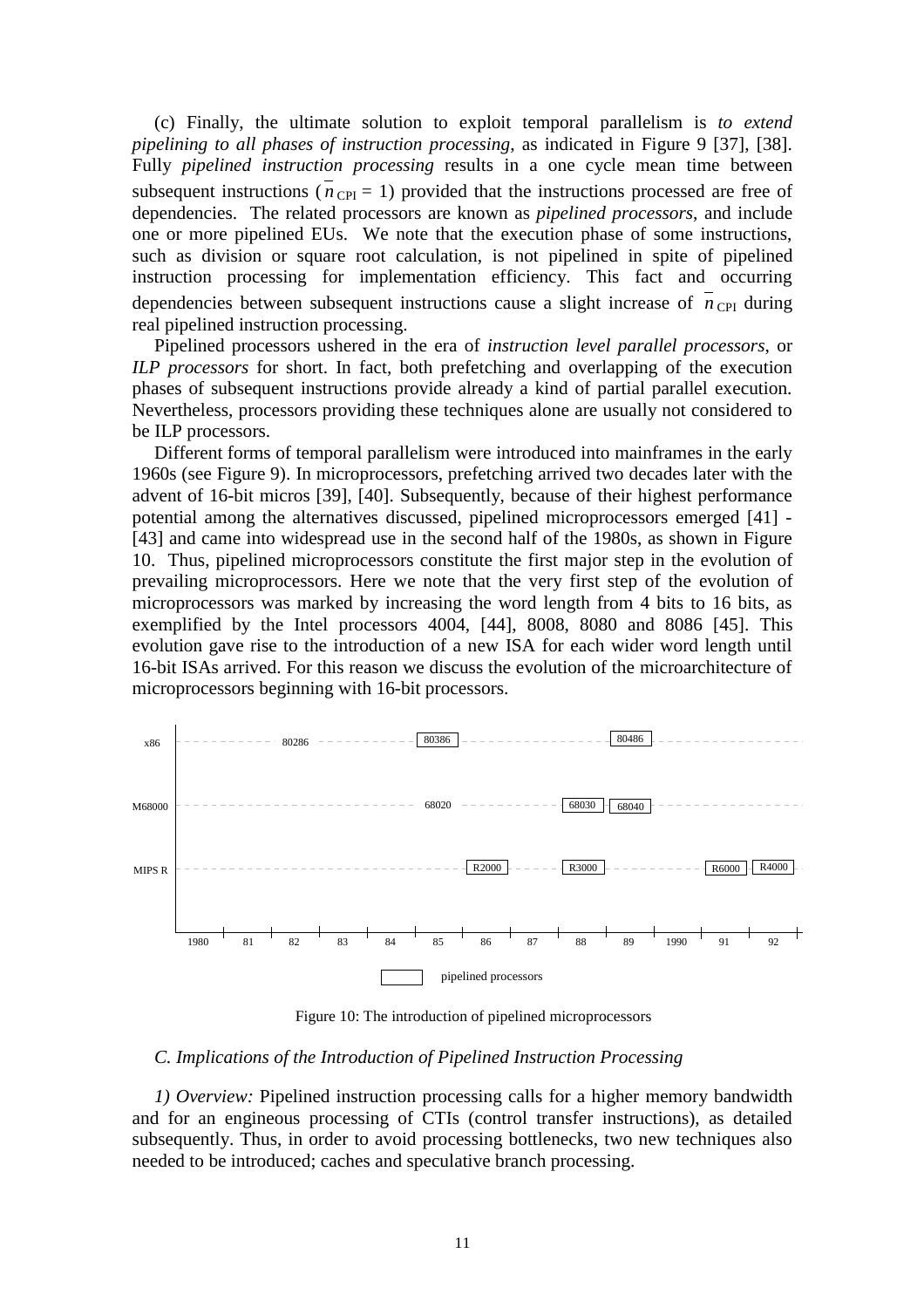*2) The demand on higher memory bandwidth and the introduction of caches*: If subsequent instructions are not dependent on each other a pipelined processor will fetch a new instruction in every new clock cycle. This requires a higher memory bandwidth for fetching instructions compared to sequential processing. Furthermore, due to the overlapped processing of instructions load and store instructions occur more frequently as well. Also in the case of memory architectures the processor needs to read and write more frequently memory operands. Consequently, pipelined instruction processing requires a higher memory bandwidth for both instructions and data. As the memory is typically slower than the processor, the increased memory bandwidth requirement of pipelined instruction processing accelerated and made inevitable the introduction of *caches,* an innovation pioneered in the IBM 360/85 [46] in 1968. With caches, frequently used program segments (cycles) could be held in a fast memory, which allows instruction and data requests to be served at a higher rate. Caches came into widespread use in microprocessors in the second half of the 1980s, in essence, along with the introduction of pipelined instruction processing (see Figure 11). As the performance of microprocessors is increasing by a rate of about two orders of magnitude per decade (see Section A), there is a continuous demand to raise the performance of the memory subsystem as well. For this reason the development of caches and of their connection to the processor has remained one of the focal points of the evolution of microprocessors for more than one decade.



Figure 11: The introduction of caches and speculative branch processing

*3) Performance degradation caused by CTIs and the introduction of speculative branch processing:* The basic problem with pipelined processing of CTIs is that if the processor executes CTI's in a straightforward way, by the time it recognizes a CTI in the decode stage, it has already fetched the next sequential instruction. If, however, the next instruction to be executed is the branch target instruction rather than the next sequential one, the already fetched sequential one needs to be canceled. Thus, without any countermeasures, pipelined instruction processing gives rise to at least one wasted cycle, known as bubble, for each *unconditional CTI*.

*Conditional CTIs* can cause even more wasted cycles. Consider that for each conditional CTI the processor needs to know the specified condition prior to deciding whether to issue the next sequential instruction or to fetch and issue the branch target instruction. Thus, each unresolved conditional branch would basically lock up the issue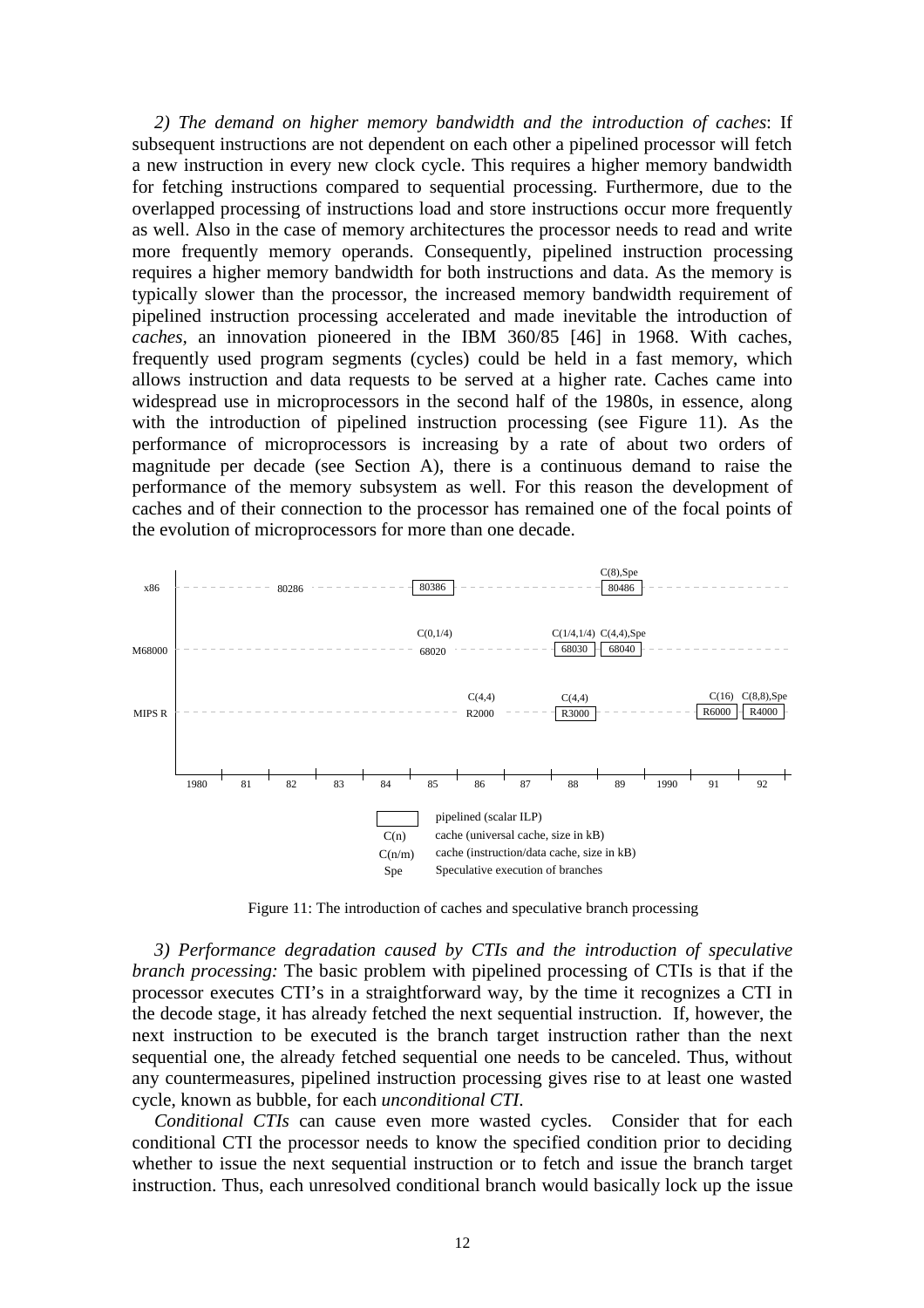of instructions until the processor can decide whether the sequential path or the branch target path needs to be followed. Consequently, if a conditional CTI refers to the result of a long latency instruction, such as a division, dozens of wasted cycles will occur.

 Speculative execution of branches or briefly speculative branching [47] – [50] can remedy this problem. Speculative branching means that the microarchitecture has a branch predictor that makes a guess for the outcome of each conditional branch and resumes fetching and issuing instructions along the guessed path. In this way conditional branches do not more block instruction issue, as demonstrated in Figure 12. Notice that in the figure the speculation goes only until the next conditional branch.



Figure 12: The principle of speculative execution assuming speculation along a single conditional branch

Later, when the specified condition becomes known, the processor checks whether it guessed right. In response to a correct guess it acknowledges the instructions processed. Otherwise it cancels the incorrectly executed instructions and resumes the execution along the correct path.

In order to exploit the intrinsic potential of pipelined instruction processing designers introduced both caches and speculative branch processing about the same time, as Figure 12 demonstrates.

*4) Limits of utilizing temporal parallelism:* With the massive introduction of temporal parallelism into instruction processing, the average length of the issue intervals can be decreased to almost one clock cycle. But  $n_{\text{CPI}} = 1$  marks the limit achievable through temporal parallelism. A further substantial increase in performance needs the introduction of additional parallelism in the instruction processing along a second dimension as well. There are two possibilities for this: either to introduce issue parallelism or intra-instruction parallelism. Following the evolutionary path, we first discuss the former.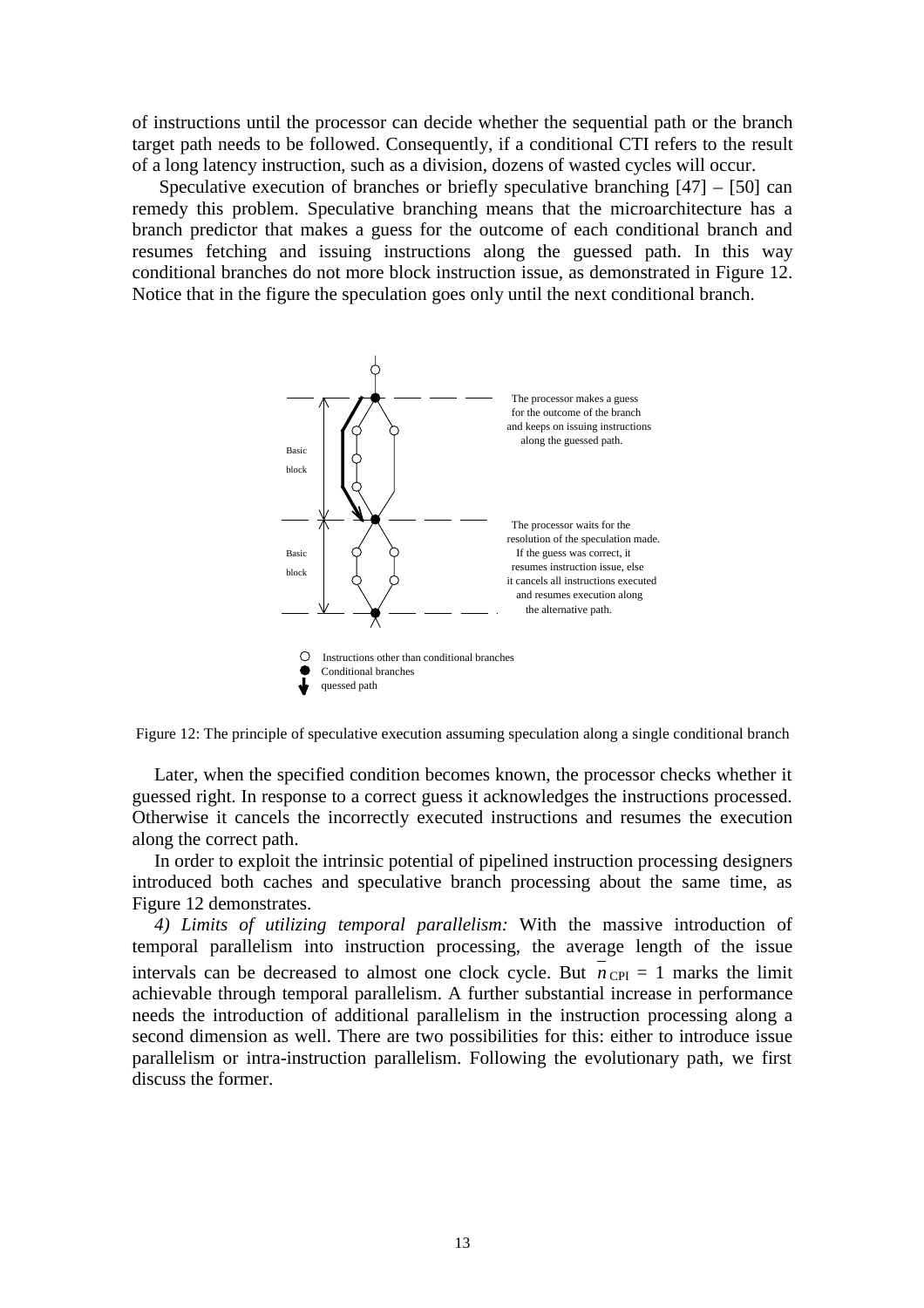### *V. INTRODUCTION OF ISSUE PARALLELISM AND ITS RAMIFICATIONS*

### *A. Introduction of Issue parallelism*

Issue parallelism, also known as *superscalar instruction issue* [51] [5], [52], refers to the issuing of multiple decoded instructions per clock cycle by the instruction fetch/decode part of the microarchitecture for further processing. The maximum number of instructions issued per clock cycle is called the *issue rate* (n<sub>i</sub>).

 We note that in expression (3), which identifies the components of processor performance, issue parallelism is expressed by the average number of instructions issued per issue interval ( $n_{\text{ILP}}$ ) rather than by the average number of instructions issued per cycle  $(n_{\rm{PC}})$ . Assuming pipelined instruction processing and superscalar issue, however, the average length of the issue intervals  $\overline{(n_{\text{CPI}})}$  approaches one cycle. Thus, in expression (3)  $n_{\text{ILP}}$  equals roughly the average number of instructions issued per cycle ( $n_{\text{IPC}}$ ).

Issue parallelism is utilized by *superscalar processors*. They appeared after designers exhausted the full potential of pipelined instruction processing to boost performance, around 1990. Due to their higher performance, superscalars rapidly became predominant in all major processor lines, as Figure 13 shows.



1 We do not take into account the low cost R 4200 (1992) since superscalar architectures are intended to extend the performance of the high-end models of a particular line.<br>2 We omit processors offered by other manufacture 2 We omit processors offered by other manufactures than MIPS Inc., such as the R 4400 (1994) from IDT, Toshiba denotes superscalar processors.

The figures in brackets denote the issue rate of the processors.



#### *B. Overall implications of superscalar issue*

Compared to pipelined instruction processing, where the processor issues at most one instruction per cycle for execution, superscalars issue up to  $n_i$  instructions per cycle, where  $n_i$ is the *issue rate*, as illustrated in Figure 14. As a consequence, on the average superscalars need to fetch  $n_{\text{IPC}}$  times more instructions and memory data and need to store  $n_{\text{IPC}}$ -times more memory data per cycle  $(t_c)$  than pipelined processors. To put it another way, superscalars need a *higher memory bandwidth than* pipelined processors even assuming the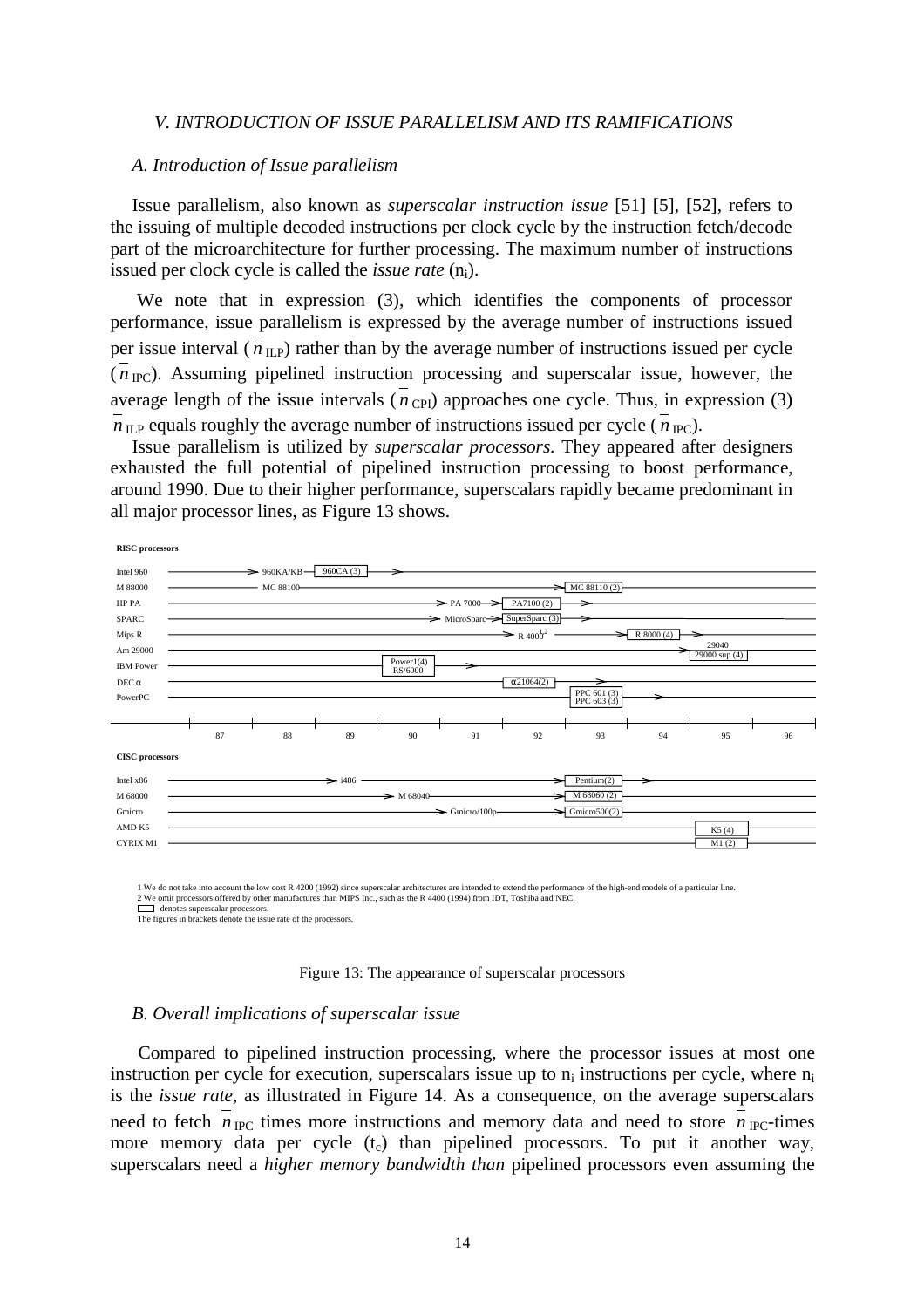same clock frequency. As the clock frequencies of the processors are rapidly increasing as well (see Figure 6), superscalars need an enhanced memory subsystem compared to those used with earlier pipelined processors, as already emphasized in connection with the main road of the evolution in Section III.B.2.



Figure 14: Contrasting pipelined instruction processing with superscalar processing (The arrows indicate instructions)

Superscalar issue also impacts branch processing. There are two reasons for this. First, with superscalar instruction issue branches occur on the average  $n_{\text{PC}}$ -times more frequently than with pipelined processing. Second, each wasted cycle that arises during branch processing can restrict multiple instructions from being issued. Consequently, superscalar processing needs a *more accurate branch speculation* or in general a *more advanced branch handling* than is used with pipelined processing. Moreover, as we will point out later in this section, one of the preconditions for increasing the throughput of superscalar processors is *to raise the sophistication of their branch handling* subsystem. For an overview of the evolution achieved in this respect we refer to [49], [53] - [55].

### *C. The Direct Issue Scheme and the Resulting Issue Bottleneck*

1) *The Principle of the Direct Issue Scheme:* For issuing multiple instructions per cycle early superscalars typically used some variants of the *direct issue scheme* in conjunction with a simple *branch speculation* [52]. Direct issue means that after decoding, executable instructions are issued immediately to the execution units (EUs), as shown in Figure 15. This scheme is based on an *instruction window* (issue window) whose width equals the issue rate. The window is filled with instructions from the last entries of the instruction buffer. The instructions held in the window are then decoded and checked as to they are dependent on instructions still being executed. Executable instructions are issued from the instruction window directly to free EUs. Dependent instructions remain in the window. Variants of this scheme differ on two aspects: how the window is filled and how dependencies are handled [49], [52].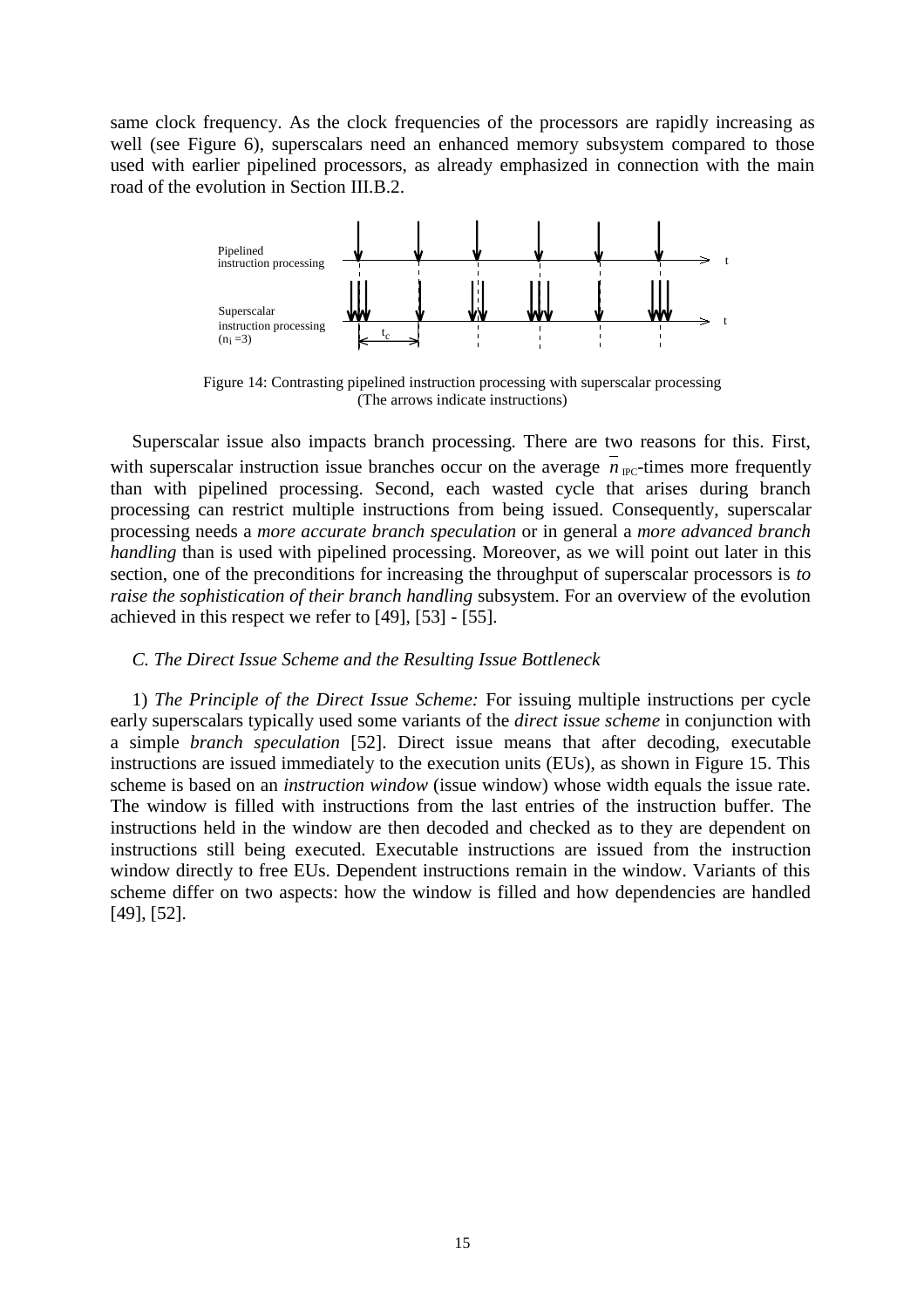

(a): Simplified structure of a superscalar microarchitecture (b): The issue process that employs the direct issue scheme and has an issue rate of three

Figure 15: Principle of the direct issue scheme

In Figure 15b we demonstrate how the direct issue scheme works assuming an issue rate of three and the following variant of the basic scheme. (a) The processor issues instructions in order, meaning that a dependent instruction blocks the issue of subsequent not dependent instructions from the window, and (b) the processor needs to issue all instructions from the window before refilling it from the instruction buffer with the subsequent instructions. Examples of processors that issue instructions in this way are the Power1, the PA7100, and the SuperSparc. In one demonstration of this operations principle we take it for granted that in cycle  $c_i$  the instruction window is filled with the last three entries of the instruction buffer (instructions  $i_1 - i_3$ ). We also suppose that in cycle  $c_i$  instructions  $i_1$  and  $i_3$  are free of dependencies but  $i_2$  depends on instructions which are still in execution. Given this, in cycle  $c_i$  only instruction  $i_1$  will be issued. Both  $i_2$  and  $i_3$  will be withheld in the window since  $i_2$  is dependent and blocks the issue of any following instruction. Let us assume that in the next cycle  $(c_{i+1})$  i<sub>2</sub> becomes executable. Then in cycle  $c_{i+1}$  instructions i<sub>2</sub> and i<sub>3</sub> will be issued for execution from the window. In the next cycle  $(c_{i+2})$  the window is refilled with the subsequent three instructions  $(i_4-i_6)$  and the issue process resumes in a similar way.

2) *The Resulting Issue Bottleneck:* In the direct issue scheme all data or resource dependent instructions occurring in the instruction window block instruction issue. This fact restricts the average number of issued instructions per cycle ( $n_{\text{IPC}}$ ) to about two in general purpose applications [56], [57]. Obviously, when the microarchitecture is confined to issue on the average not more than about two instructions per cycle, its throughput is also limited to about two instructions per cycle, no matter how wide the microarchitecture is. Consequently, the direct issue scheme leads to an *issue bottleneck,* which limits the maximum throughput of the microarchitecture.

3) *The Throughput of Superscalar Microarchitectures That Use the Direct Issue Scheme:* From the point of view of the throughput ( $n_{\text{PC}}$ ) the microarchitecture may be viewed roughly as a chain of subsystems that are linked together via buffers. Instructions are processed in a pipelined fashion as they flow through the chain of these subsystems, the kind and number of which depend on the microarchitecture in question. Typical subsystems fetch, decode and/or issue, execute as well as retire (i.e. complete in program order) instructions.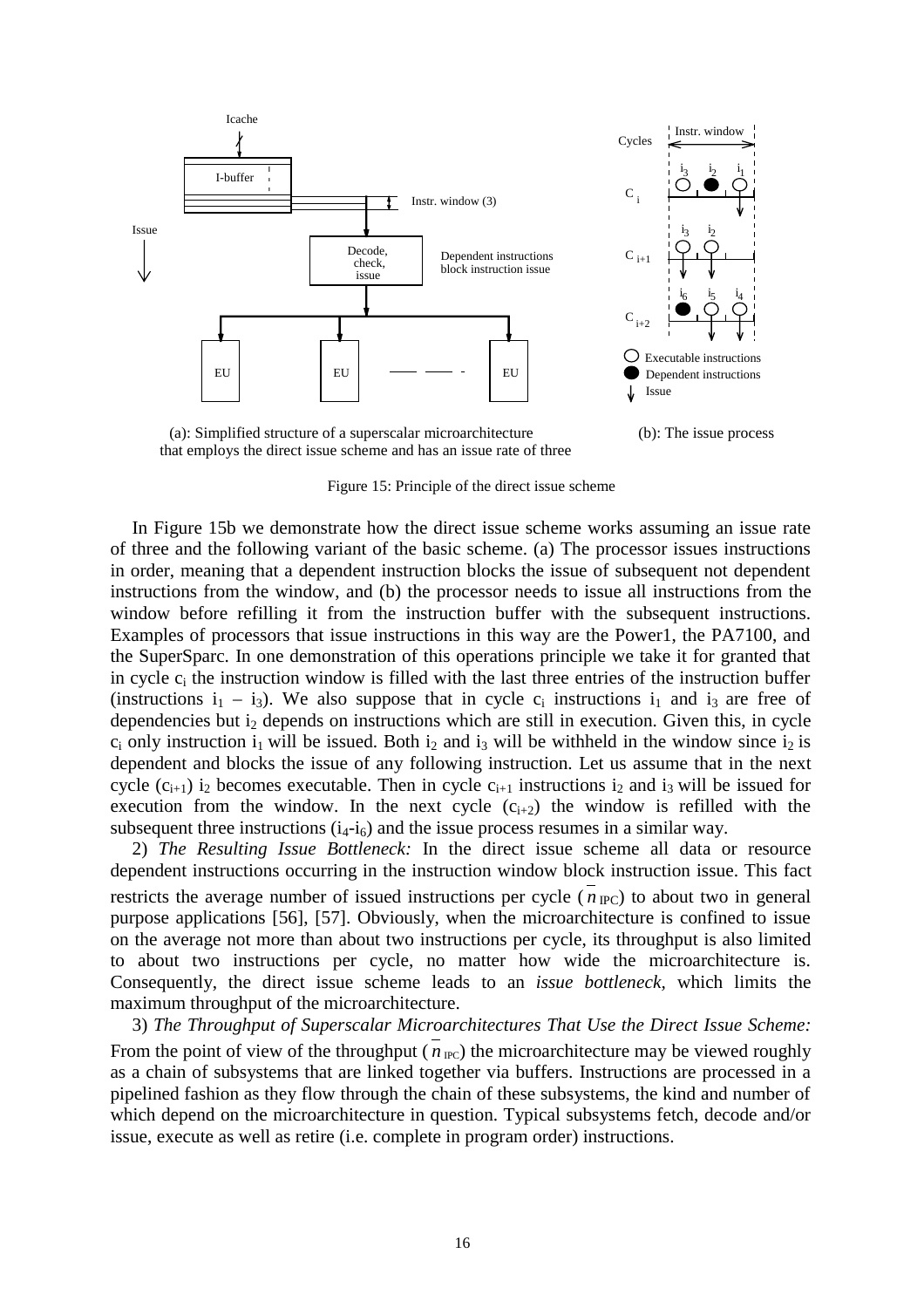A simplified execution model of a superscalar RISC processor that employs the direct issue scheme is shown in Figure 16 below. The front end of the microarchitecture consists of the fetch and decode subsystem. Its task is to fill the instruction window.



Figure 16: Simplified execution model of a superscalar RISC processor that employs direct issue

The window is depleted by the back end of the microarchitecture that includes the issue, execute and retire subsystems. In each cycle some instructions in the window are available for parallel execution, others are locked by dependencies. As EUs finish the execution of instructions, existing dependencies become resolved and formerly dependent instructions become available for parallel execution. Clearly, a crucial point for the throughput of the microarchitecture is the number of instructions that are available for parallel execution in the instruction window per cycle. The issue subsystem forwards not dependent instructions from the instruction window for execution. Needed register operands are supplied from the architectural register file to the EUs, which constitute the execution subsystem. Executed instructions are completed in program order and the results generated are sent either to the architectural register file or to the memory.

Compared to RISC processors, advanced CISCs usually differ in that they convert CISC instructions into internal simple, RISC-like operations. Called differently in different processor lines (e.g. µops in Intel's Pentium Pro and subsequent models, RISC86 operations in AMD's K5 - K7, ROPs in Cyrix's M3) these internal operations are executed by a RISC kernel. The retire subsystem is then responsible for a reconversion by completing those internal operations, which are part of the same CISC instruction, conjointly.

Each of the above subsystems mentioned has a *maximum throughput* (bandwidth) in terms of the maximum number of instructions that can be processed per second. Instead of maximum throughput however, it is often more expressive to speak of the *width* of a subsystem, which reflects the maximum number of instructions that can be processed per cycle. The width of the fetch, decode, issue execute and retire subsystems is given by the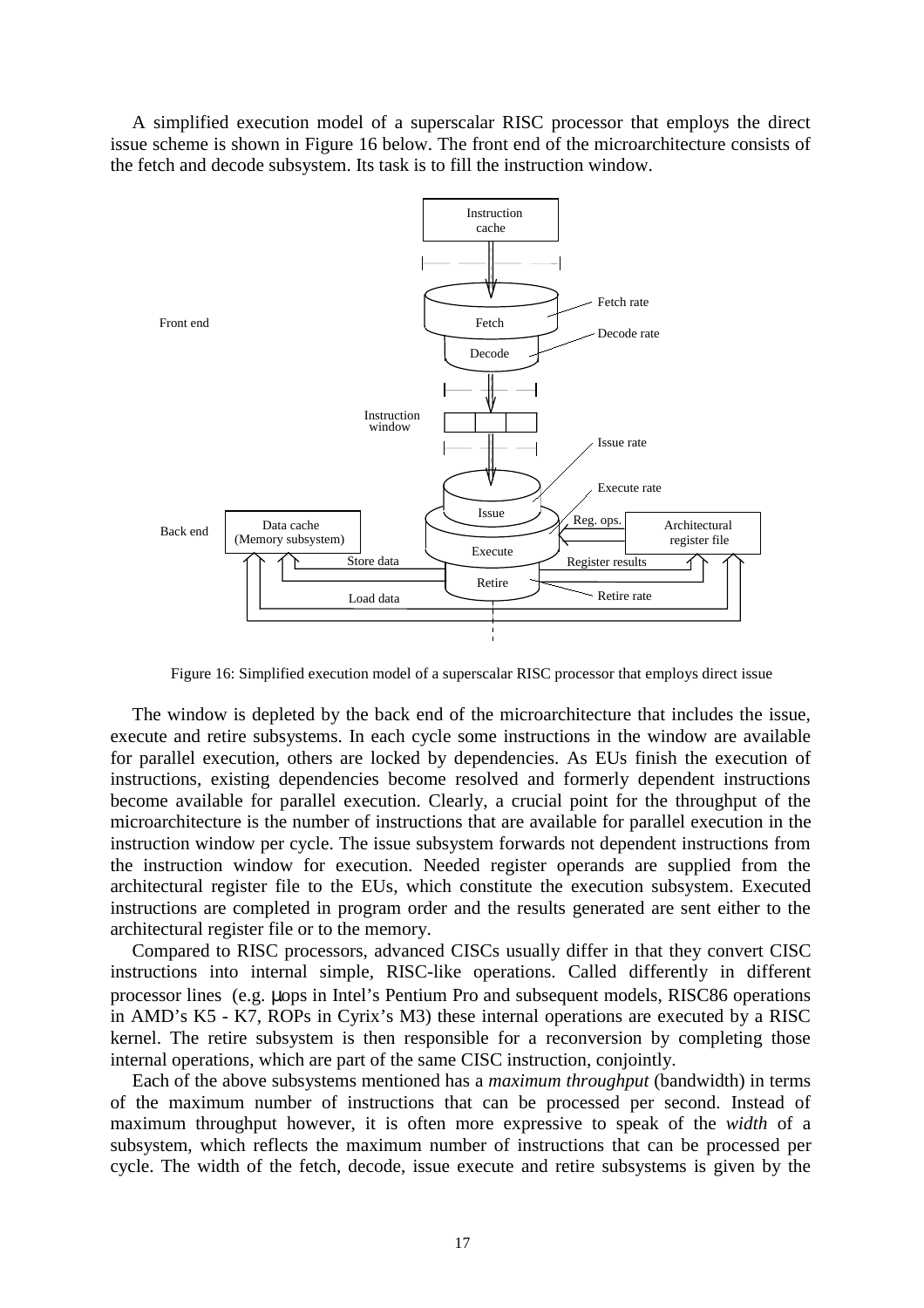fetch rate, the decode rate, the issue rate, the execution rate and the retire rate, respectively, as indicated in Figure 16. In this sense, the term *width of the microarchitecture* roughly characterizes the width of the whole microarchitecture despite the fact that the widths of its subsystems may differ. This is analogous to the notion of "word length of a processor", which indicates the characteristic or the maximum length of the data processed.

In fact, the maximum throughput (or width) of a subsystem indicates only its *performance potential*. When running an application, subsystems have actually less throughput, since they usually operate under worse than ideal conditions. For instance, branches decrease the throughput of the fetch subsystem, or the throughput of the execute subsystem depends strongly on what extent parallel executable instructions in the window can find needed hardware resources (EUs) from one cycle to the next. In any application, the smallest throughput of any subsystem will be the bottleneck that determines the resulting throughput of the whole microarchitecture.

As pointed out above, the direct issue scheme causes an issue bottleneck that restricts the average number of instructions that are available for parallel execution in the instruction window per cycle to about two instructions per cycle in general purpose applications. In accordance with this restriction, early superscalars usually have an issue rate of two to three (as indicated in Figure 13). Consequently, their execution subsystem typically consists of either two pipelines (Intel's Pentium, Cyrix's M1) or of two to four dedicated pipelined EUs (such as e.g. in DEC's Alpha 21064 (now Compaq)).

In order to raise the throughput of the microarchitecture, designers of subsequent microprocessors needed to remove the issue bottleneck and at the same time to increase the throughput of all relevant subsystems of the microarchitecture. In the subsequent section we focus on the first topic, and deal with the second issue in Section E.

*D. Basic Techniques Introduced to Remove the Issue Bottleneck and to Increase the Number of Parallel Executable Instructions in the Instruction Window.*

1) *Overview:* The issue bottleneck can be addressed basically by the use of *shelving*. However, in order to effectively capitalize on this technique, shelving is usually augmented by two additional techniques: *speculative execution of branches*, and *register renaming*.

2) *Shelving*: The basic technique used to remove the issue bottleneck is *instruction shelving,* also known as dynamic instruction issue [4], [5], [58]. Shelving presumes the availability of dedicated buffers, called *shelving buffers*, in front of the EUs as shown e.g. in Figure  $17<sup>1</sup>$ . With shelving the processor first issues the instructions into available shelving buffers without checking for data- or control dependencies or for busy EUs. As data dependencies or busy execution units no longer restrict the flow of instructions, the issue bottleneck of the direct issue scheme is removed.

With shelving the processor is able to issue in each cycle as many instructions into the shelving buffers as its issue rate (which is usually 4), provided that no hardware restrictions occur. Possible hardware restrictions include missing free shelving buffers or limited datapath width. Nevertheless, in a well-designed microarchitecture the hardware restrictions mentioned will not severely impede the throughput of the dispatching subsystem. Issued instructions remain in the shelving buffers until they become free of dependencies and can be dispatched for execution.

 $\overline{a}$ 

 $2$  Here we note that in addition to the individual shelving buffers indicated in Figure 17, there are a number of other solutions to implement shelving, as discussed e.g. in [49], [58]. For instance, Intel's Pentium Pro, Pentium II and Pentium III use a centralized (shared) reservation station.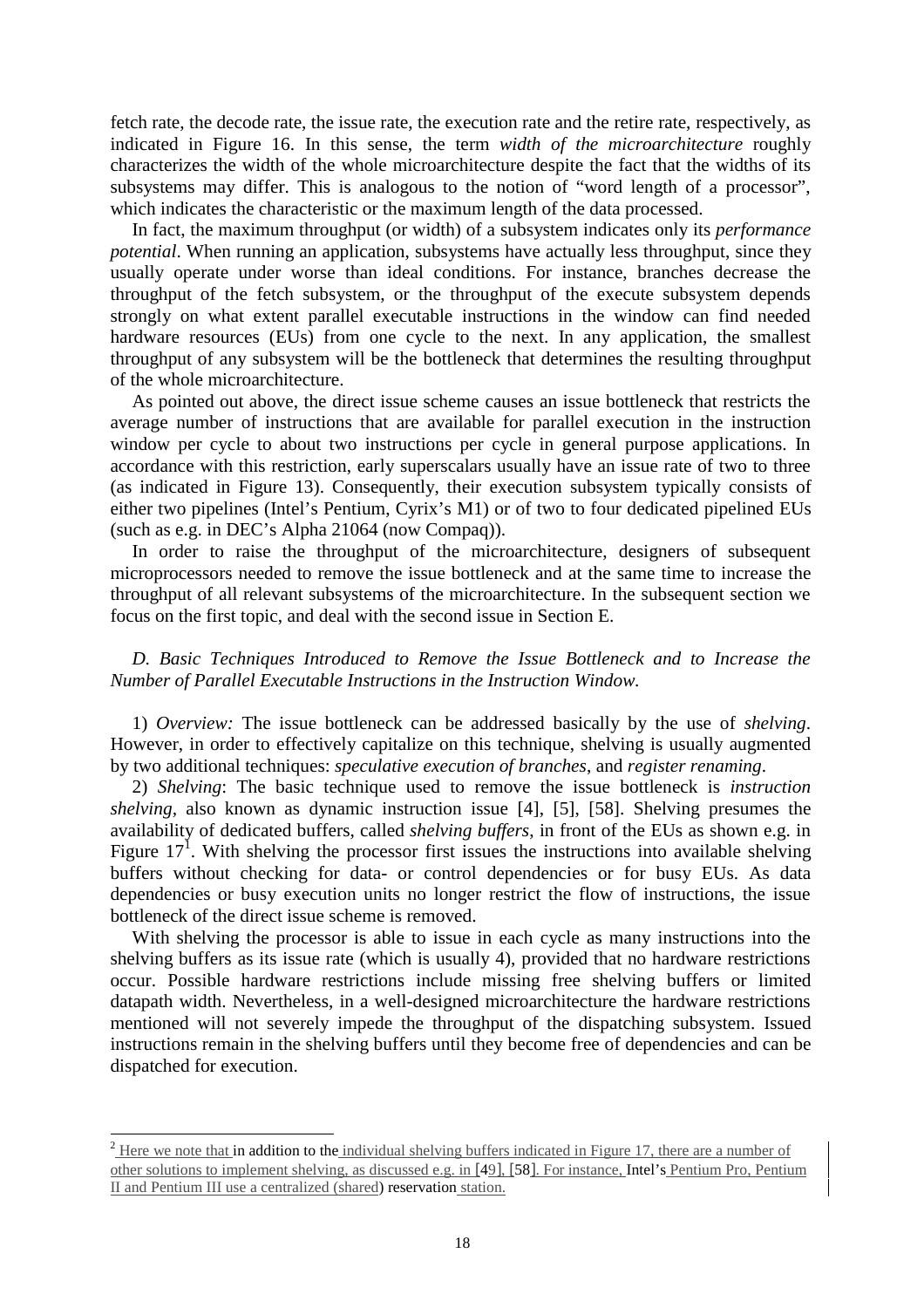

Figure 17: The principle of shelving assuming that the processor has individual shelving buffers (called reservation stations) in front of the execution units.

Shelving improves the throughput of the front end of the microarchitecture not only by removing the issue bottleneck of the direct issue scheme but also by significantly *widening the instruction window.* Under the direct issue scheme the processor tries to find executable instructions in a small instruction window, whose width equals its issue rate (usually 2 - 3). In contrast, with shelving the processor scans all shelving buffers for executable instructions. In this way the width of the instruction window is determined by the total capacity of all shelving buffers available, while its actual width equals the total number of instructions held in the window, which may change dynamically from one cycle to the next. As processors usually provide dozens of shelving buffers, shelving typically greatly widens the instruction window compared to the direct issue scheme. Since in a wider window the processor will find on the average more parallel executable instructions per clock cycle than in a smaller one, shelving also additionally increases the throughput of the front end of the microarchitecture.

3) *More Advanced Speculative Branching:* Wide instruction windows, however, call for speculation along multiple conditional branches, called *deep speculation,* in order to avoid the stalling of instruction issue due to multiple consecutive conditional branches. But the deeper branch speculation is, i.e. the more consecutive branches a guessed path may involve, the higher the penalty for wrong guesses in terms of wasted cycles. As a consequence, *shelving typically requires deep speculation and a highly accurate prediction*. For this reason, the design of effective branch prediction techniques has been one of the corner stones in the development of high performance superscalars. For more details of advanced branch speculation techniques we refer to the literature [53] - [55].

*4) Register Renaming:* This is another technique used to increase the efficiency of shelving. Register renaming removes false data dependencies, i.e. write after read (WAR) and write after write (WAW) dependencies, between register operands of subsequent instructions. If the processor employs renaming, it allocates to each destination register a rename buffer that temporarily holds the result of the instruction. It also tracks actual register allocations, fetches source operands from renamed and/or architectural registers, writes the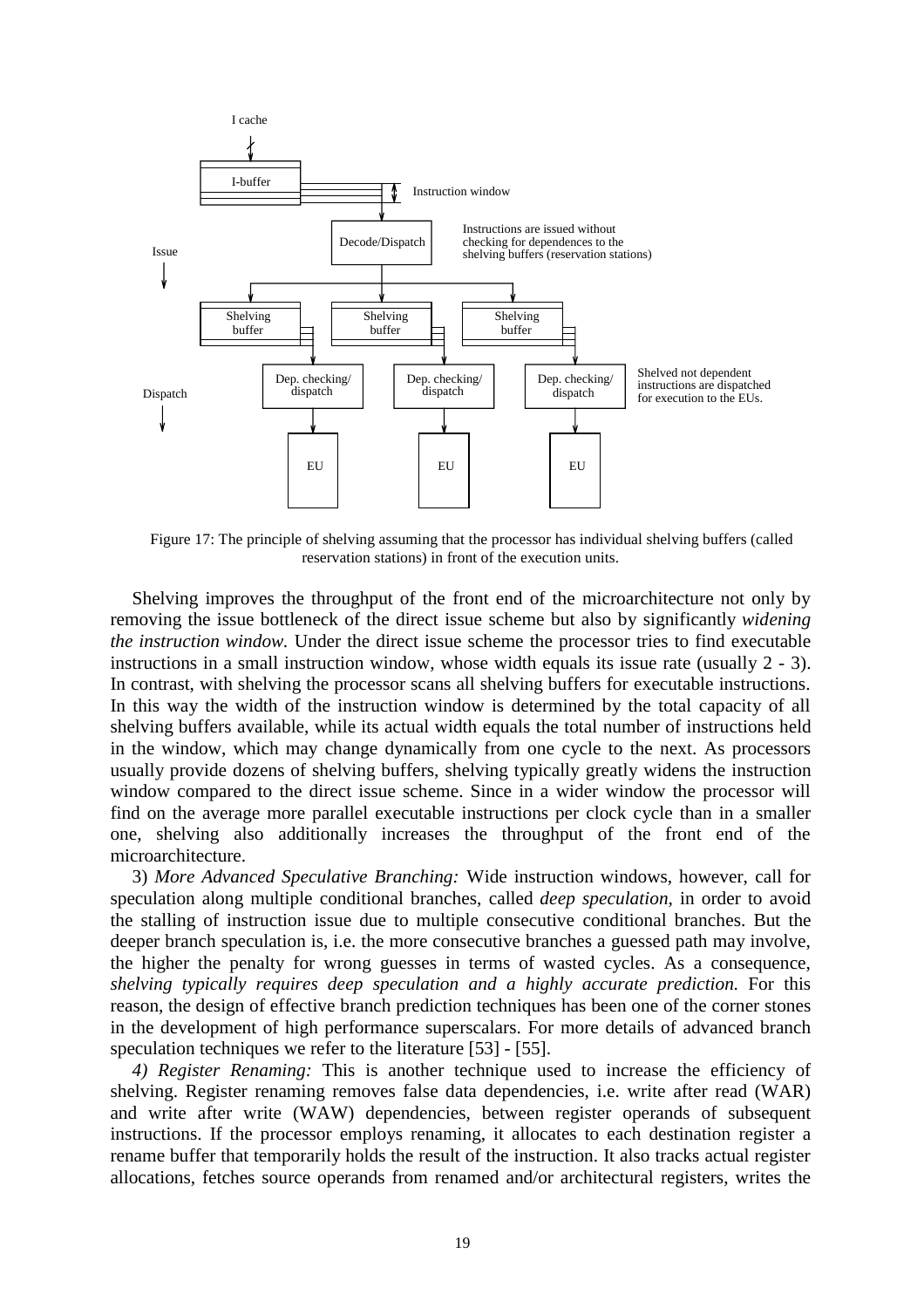results from the rename buffers into the addressed architectural registers and reclaims rename buffers that are no longer needed [4], [5], [49].

The processor renames the destination and source registers of the instructions during instruction issue. As renaming removes all false register data dependencies between the instructions held in the instruction window, it considerably increases the average number of instructions in the instruction window that are available for parallel execution per cycle.

Figure 18 tracks the introduction of shelving and renaming in major superscalar lines. As indicated, early superscalars typically made use of the direct issue scheme. A few subsequent processors introduced either renaming alone (like the PowerPC 602 or the M1) or shelving alone (such as the MC88110, R8000). But, in general shelving and renaming emerged conjointly in a "second wave" of superscalars, around the middle of the 1990s.



 $1$  The R8000 shelves only FP instructions.

<sup>2</sup> The MC88110, shelves only load/store instructions.



5) *The Throughput of Superscalar Microarchitectures That Use Shelving and Renaming:* RISC processors providing shelving and renaming are usually four instructions wide in design. This means that their fetch rate, decode rate, rename rate, dispatch rate and retire rate all equal four instructions per cycle.

In Figure 19 we show a simplified execution model of superscalar RISC processors that use shelving and renaming. In this model the front end of the microarchitecture includes the fetch, decode, rename and dispatch subsystems. It feeds instructions into the shelving buffers, which constitute the instruction window.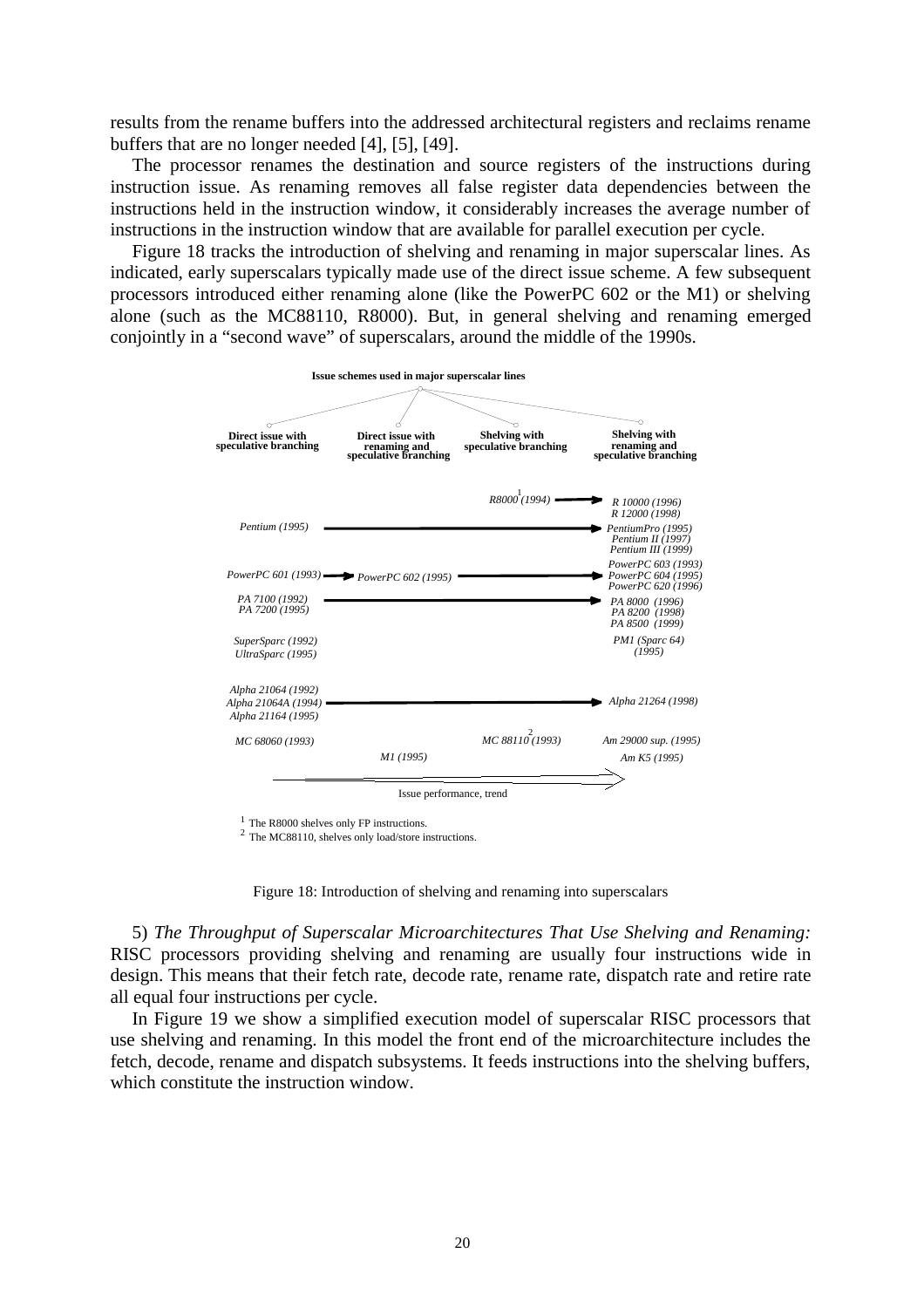

Figure 19: Simplified execution model of a superscalar RISC processor that employs both shelving and renaming

Executable instructions are dispatched from the window to available EUs*.* Required register operands are supplied either during instruction issue or during instruction dispatch. Register results and fetched memory data are forwarded to the rename registers, which temporarily hold all register results. Finally, executed instructions are retired in program order. At this stage register results are copied from the rename registers to the corresponding architectural registers and memory data are forwarded to the data cache in program order.

 We note that the dispatch rates are typically higher than the issue rates as indicated in Figure 19. In most cases they amount to five to eight instructions per cycle (see Table 1). There are two reasons for this; (a) to sustain a high enough execution bandwidth despite complex instructions with repetition rates of more than one cycle (like division, square root etc.), and (b) to provide enough execution resources (EUs) for a wide variety of possible mixes of dispatched instructions. The execution rates are usually even higher then the dispatch rates because multiple multi-cycle EUs often share the same issue bus (that excludes the issue of multiple instructions per cycle to them) but they can operate simultaneously.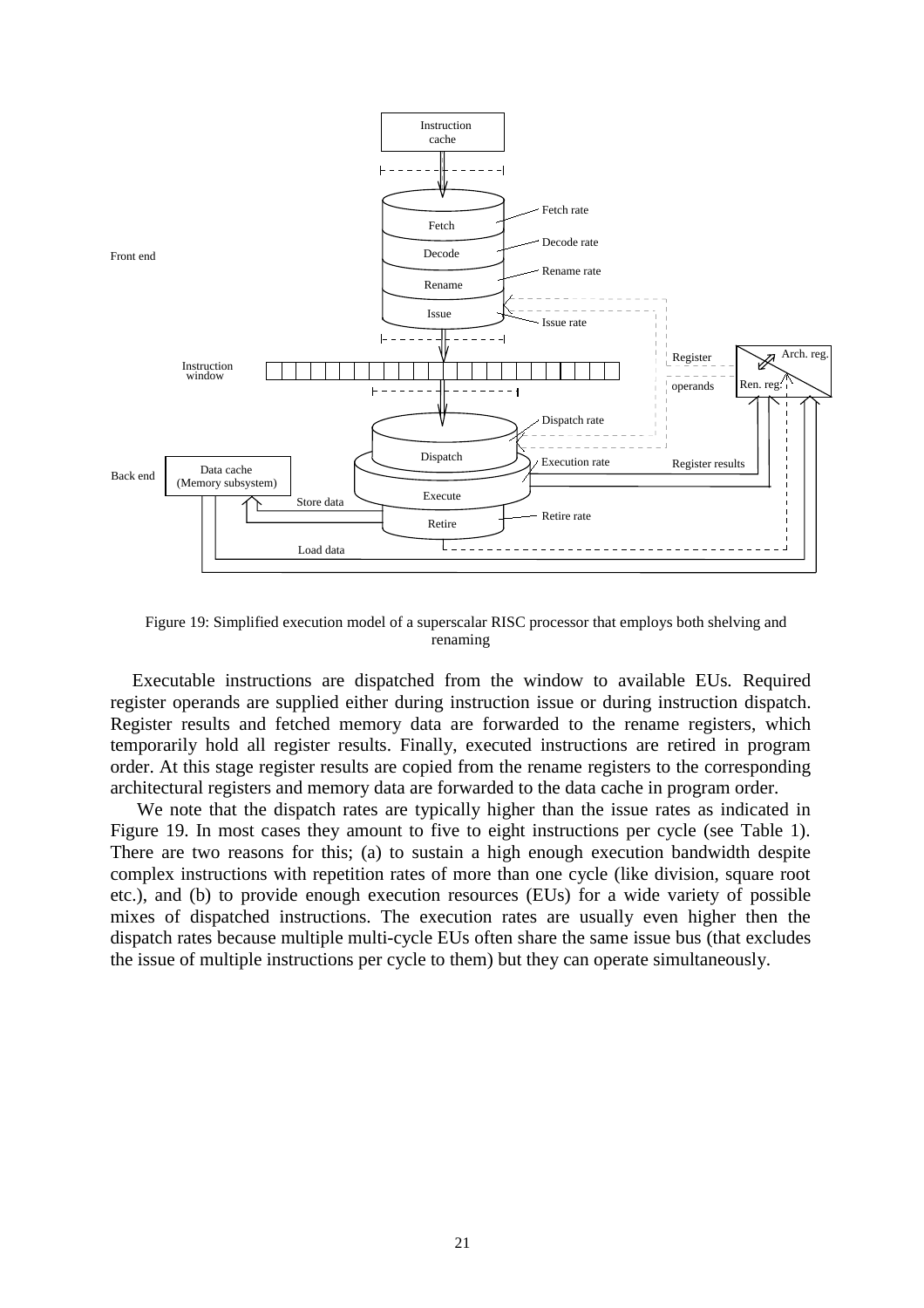| Comparison of issue and issue rates of recent superscalar processors                                                                                                                                                                                                                                                                                                                                                                                                                                                                |                              |                                             |  |
|-------------------------------------------------------------------------------------------------------------------------------------------------------------------------------------------------------------------------------------------------------------------------------------------------------------------------------------------------------------------------------------------------------------------------------------------------------------------------------------------------------------------------------------|------------------------------|---------------------------------------------|--|
| Processors/year of<br>volume shipment                                                                                                                                                                                                                                                                                                                                                                                                                                                                                               | Issue rate<br>(instr./cycle) | Dispath rate <sup>a</sup><br>(instr./cycle) |  |
| PowerPC 603 (1993)                                                                                                                                                                                                                                                                                                                                                                                                                                                                                                                  | 3                            | 3                                           |  |
| PowerPC 604 (1995)                                                                                                                                                                                                                                                                                                                                                                                                                                                                                                                  | $\overline{4}$               | 6                                           |  |
| Power2 (1993)                                                                                                                                                                                                                                                                                                                                                                                                                                                                                                                       | b<br>4/6                     | 10                                          |  |
| Nx586 (1994)                                                                                                                                                                                                                                                                                                                                                                                                                                                                                                                        | $3/4$ c,d                    | $3/4$ c,d                                   |  |
| K <sub>5</sub> (1995)                                                                                                                                                                                                                                                                                                                                                                                                                                                                                                               | $_4^{\dot d}$                | $5^{\mathrm{d}}$                            |  |
| PentiumPro (1995)                                                                                                                                                                                                                                                                                                                                                                                                                                                                                                                   | $\overline{4}$               | 5 <sup>d</sup>                              |  |
| PM1 (Sparc 64) (1995)                                                                                                                                                                                                                                                                                                                                                                                                                                                                                                               | 4                            | 8                                           |  |
| PA8000 (1996)                                                                                                                                                                                                                                                                                                                                                                                                                                                                                                                       | $\overline{4}$               | 4                                           |  |
| R10000 (1996)                                                                                                                                                                                                                                                                                                                                                                                                                                                                                                                       | $\overline{4}$               | 5                                           |  |
| Alpha 21264 (1998)                                                                                                                                                                                                                                                                                                                                                                                                                                                                                                                  | $\overline{4}$               | 6                                           |  |
| а<br>Because of address calculations performed separately, the given numbers<br>are usually to be interpreted as operations/cycle. For instance, the Power2<br>performs maximum 10 operations/cycle, which corresponds to 8 instr./cycle.<br>The issue rate is 4 for sequential mode and 6 for target mode.<br>c<br>Both rates are 3 without an optional FP-unit (labelled Nx587) and 4 with it.<br>d<br>Both rates refer to RISC operations (rather than to the native CISC<br>operations) performed by the superscalar RISC core. |                              |                                             |  |

Table 1: Issue and dispatch rates of superscalar processors

As far as advanced CISC processors with shelving and renaming are concerned, they typically decode up to three CISC instructions per clock cycle, and usually include an internal conversion to RISC-like operations, as discussed earlier. As x86 CISC instructions generate on the average about 1.2-1.5 RISC like instructions [59], the front end of advanced CISC processors have roughly the same width than that of advanced RISC processors in terms of RISC like operations.

It is interesting to consider how the introduction of shelving and renaming contributes to increasing the *efficiency of microarchitectures*. In Figure 20 we show the cycle by cycle relative performance of processors in terms of their SPECint95 scores, standardized to 100 MHz. Designs using shelving and renaming are identified by framed processor designations. As this figure demonstrates, superscalars providing shelving and renaming have a true advantage over microarchitectures using direct issue. In this respect comparable models are e.g. Pentium vs. PentiumPro, PowerPC601 vs. PowerPC604, PA7100 vs. PA8000, R8000 (which shelves only FP instructions) and R10000 or Alpha 21064 vs. Alpha 21264. These comparisons are slightly distorted by the fact that shelved designs are typically wider than microarchitectures with direct issue. In order to include this aspect, in Figure 20 we also indicate the issue rates of the processors in brackets after the processor designations.

We note that the UltraSparc family of superscalars is the only line that has not yet introduced shelving and renaming. In order to reduce time-to-market, designers ruled out a shelved design at the beginning of the design process [60]. This restricts the cycle by cycle throughput of the UltraSparc line well below comparable advanced RISC designs which employ both shelving and renaming (such as the R12000, PA 8200, PA8500 or the Alpha 21264).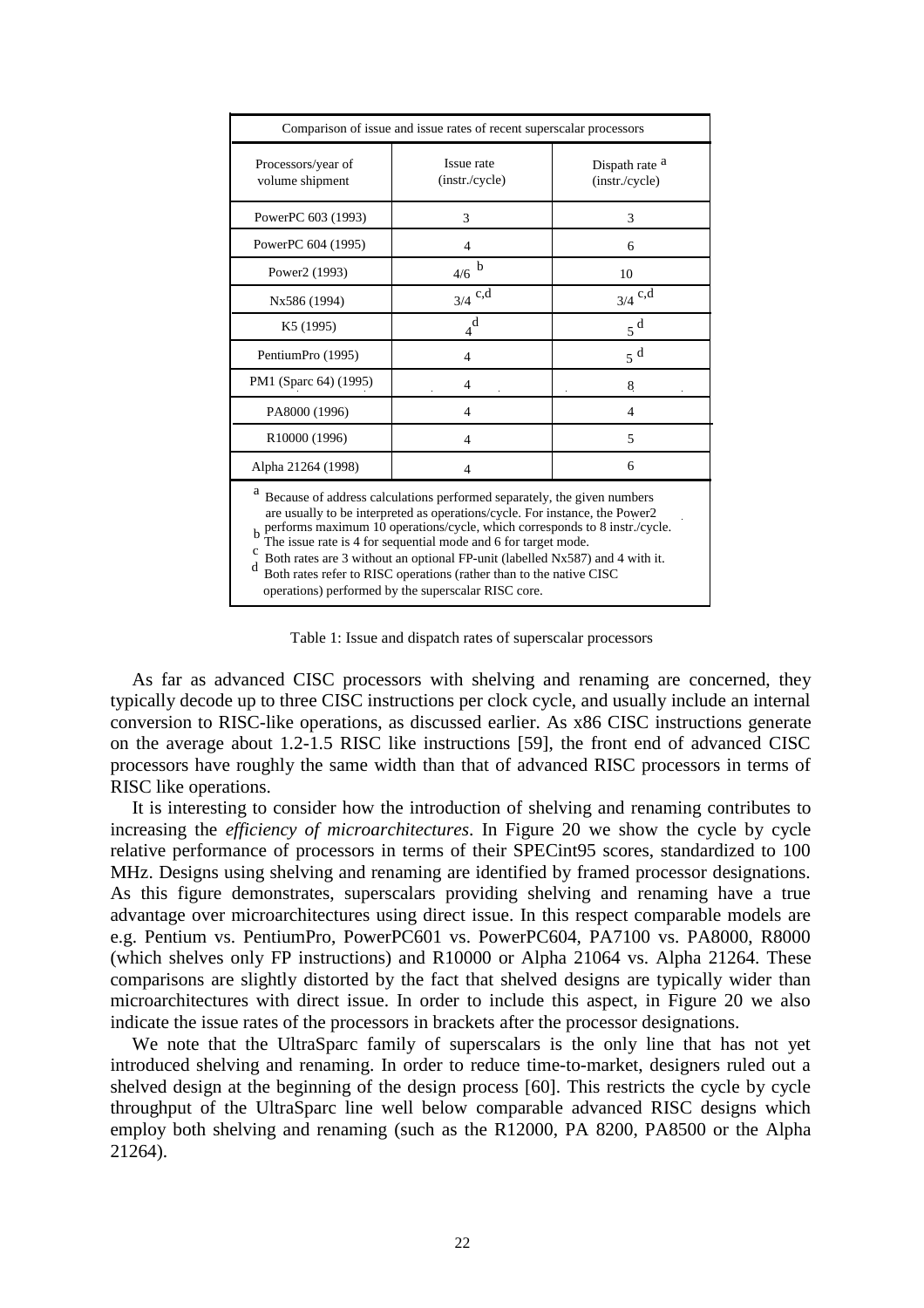

Figure 20: Efficiency of microarchitectures

Finally, we point out one important characteristic of the internal operation of superscalars that use shelving, renaming and speculative branch processing. If all these are used, only RAW dependencies between register data and memory data dependencies restrict the processor from executing instructions in parallel from the instruction window, not counting any obvious hardware limitations. Consequently, the microarchitecture executes instructions with register operands (and literals) internally according to the *dataflow principle of operation*. For these instructions basically producer-consumer type register data dependencies build the *dataflow limit of execution.*

## *E. Approaches to Further Increase the Throughput of Superscalar Microarchitectures*

*1) Overview*: Further raising the throughput of the microarchitecture is a real challenge, as it requires a concerted enhancement of all subsystems involved. This usually requires numerous iterative cycle by cycle simulations of a number of benchmark applications to discover and remove bottlenecks from the microarchitecture.

Beyond shelving and renaming, there are a number of noticeable techniques that have been used or proposed to increase the throughput of particular subsystems.

*2) Increasing the Throughput of the Instruction Fetch Subsystem:* Ideally, the instruction fetch subsystem supplies instructions for processing at the fetch rate. However, some occurrences, for example unconditional or conditional branches or cache misses, may interrupt the continuous supply of instructions for a number of cycles. Designers introduced a handful of advanced techniques to cope with these challenges, including (a), more intricate branch handling schemes, as already discussed, (b) diverse techniques to access branch target paths as quickly as possible, using Branch History Tables, Branch Target Buffers, Subroutine Return Stacks etc. [49], and (c) various instruction fetching schemes to reduce the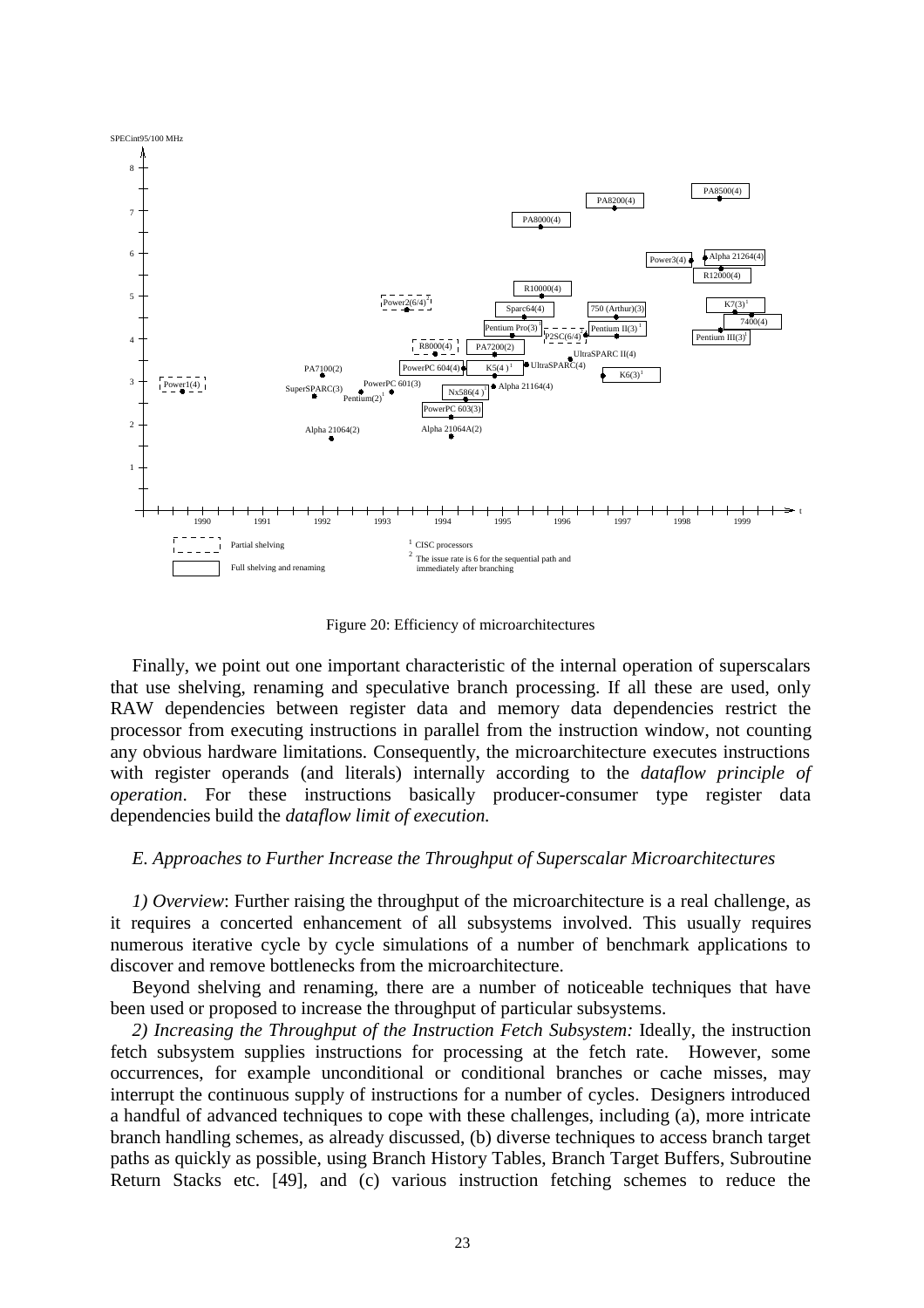impediments of cache misses [33]. Current processors improve the throughput of the fetch subsystem by continuously refining these techniques.

*3) Increasing the Throughput of the Decode Subsystem:* With superscalar instruction issue, decoding becomes considerably more complex than in the scalar case since multiple instructions now need to be decoded per cycle. Moreover, assuming shelving and renaming, decoding is just one part of a time critical path, which consists of decoding, renaming and dispatching of the instructions. Along this path a variety of checks need to be carried out to see whether there are enough empty rename or shelving buffers, or whether required buses are wide enough to forward multiple instructions into the same buffer, etc. As a consequence, higher dispatch rates (rates of 3 or higher) can unduly lengthen the time critical path. This would either give rise to a lower clock frequency or to additional clock cycles, which increases the penalty for mispredicted branches. An appropriate technique to remedy this problem is predecoding [49].

The fundamental idea behind *predecoding* is to perform partial decoding already when the processor fetches instructions into the instruction buffer, as indicated in Figure 21. Predecoding may include identifying the instruction type, recognizing branches, determining the instruction length (in the case of a CISC-processor), etc.



Figure 21: The basic idea of predecoding

Predecoding emerged with the second wave of superscalars about the middle of the 1990s and soon became a standard feature in RISC processors. We note that the introduction of predecoding into CISC processors is not so imperative as it is in the case of RISC processors for two reasons. First, CISC processors typically have a lower issue rate than RISC processors (mostly three in recent CISC processors). Second, they usually include an internal conversion into RISC-like operations as discussed earlier. This conversion decouples decoding and instruction issue, reducing the complexity of the decode task. We must add that trace processors, a kind of thread level parallel processors, also predecode instructions to remove complexity out of the time critical decode-rename-dispatch path [10] - [12].

*4) Increasing the Throughput of the Dispach Subsystem:* In order to increase the throughput of the dispatch subsystem either the issue rate needs to be raised or the instruction window needs to be widened.

*(a) Raising the dispatch rate* is the brute force solution to increase the throughput of the dispatch subsystem. It presumes more execution resources, such as EUs, datapaths etc. and logic for checking executable instructions in the window. For an overview of the dispatch rates of superscalars see Table 1.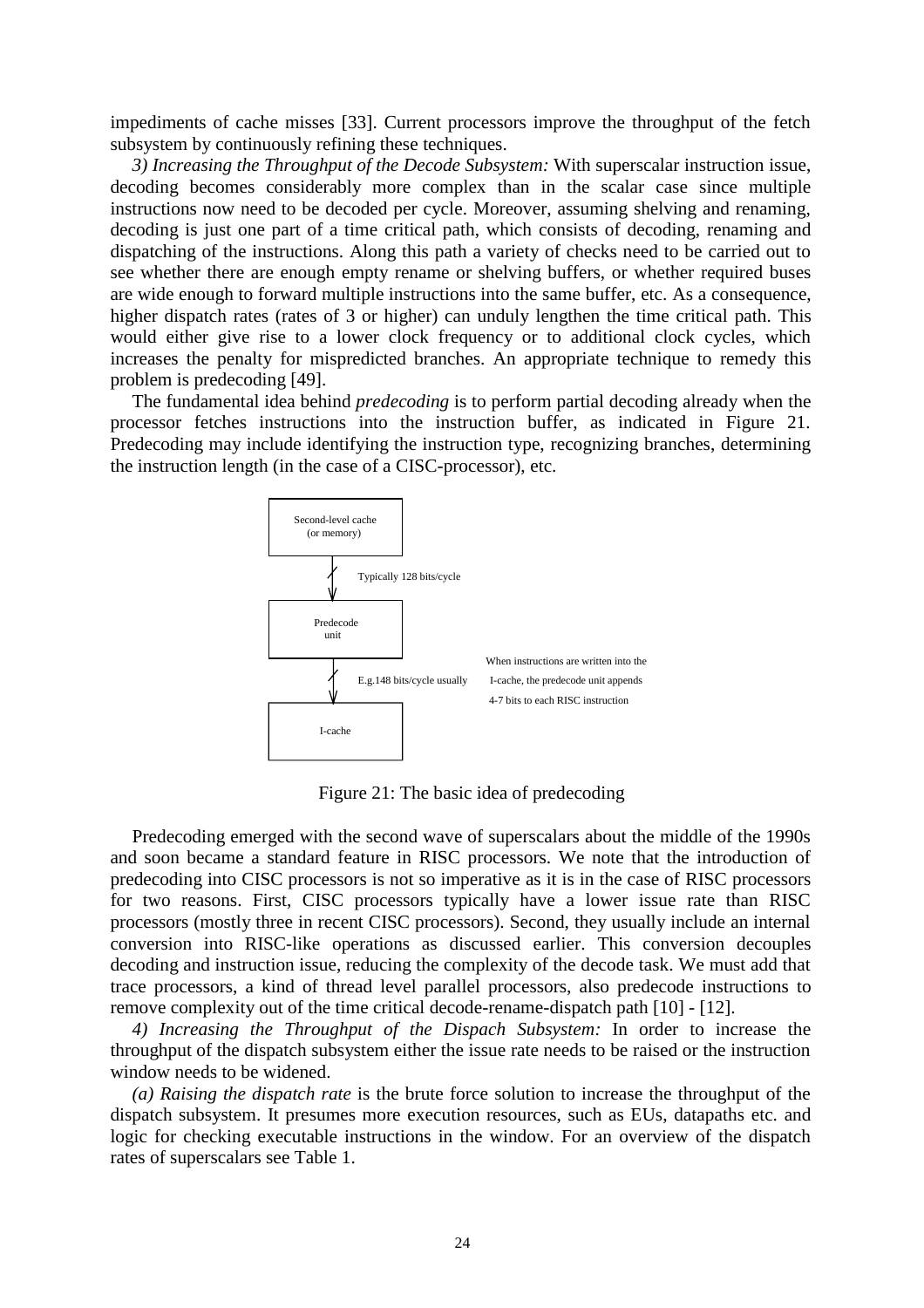*(b) Widening the instruction window* is a more subtle approach to raise the throughput of the dispatch subsystem. It is based on the fact that in a wider instruction window the processor will obviously find more instructions for parallel execution per cycle than in a smaller one. For this reason recent processors typically have wider instructions windows by providing more shelving buffers than preceding ones, as shown in Table 2. However, a wider window also requires deeper and more accurate branch speculation, as we emphasized earlier.

|                | Processor             | Width of the<br>instr. window |
|----------------|-----------------------|-------------------------------|
| RISC processor | PowerPC 603 (1993)    | 3                             |
|                | PM1 (Sparc64) (1995)  | 36                            |
|                | PowerPC 604 (1995)    | 12                            |
|                | PA8000(1996)          | 56                            |
|                | PowerPC 620 (1996)    | 15                            |
|                | R10000 (1996)         | 48                            |
|                | Alpha 21264 (1998)    | 35                            |
|                | Power3 (1998)         | 20                            |
|                | R12000 (1998)         | 48                            |
|                | PA8500 (1999)         | 56                            |
| CISC processor | Nx586 (1994)          | 42                            |
|                | K5 (1995)             | 12                            |
|                | PentiumPro (1995)     | 20                            |
|                | K <sub>6</sub> (1996) | 24                            |
|                | Pentium II (1997)     | 20                            |
|                | K7 (1998)             | 54                            |
|                | M3 (2000)             | 56                            |

Table 2: The width of the instruction window in superscalar processors that use shelving

Finally, we note that powerful parallel optimizing compilers also contribute to an increase in the average number of instructions that are available in the window for parallel execution per cycle. Nevertheless, in our paper we focus on the microarchitecture itself and do not discuss compiler issues. Interested readers are referred to the literature [61] - [62].

*5) Increasing the Throughput of the Execution Subsystem*

Three major possibilities exist to increase the throughput of the execution subsystem; (a) to raise the execution rate of the processor by providing more simultaneously operating EUs, (b) to shorten the repetition rates of the EUs (i.e. the number of cycles needed until an EU accepts a new instruction for execution), and (c) to shorten the execution latencies of the instructions i.e. the number of cycles needed until the result of an instruction becomes available for a subsequent instruction. Subsequently, we discuss only the last issue mentioned.

As far as execution latencies are concerned, we emphasize that if shelving and renaming are used, decoded, renamed and issued instructions wait for execution in the shelving buffers, i.e. in the instruction window. Clearly, the earlier existing RAW-dependencies are resolved in the instruction window, the more instructions will on average be available for parallel execution on the average per cycle. This calls for *shortening the execution latencies of the instructions*. Subsequently, we review techniques used or proposed either a) for register instructions or b) for load/store instructions.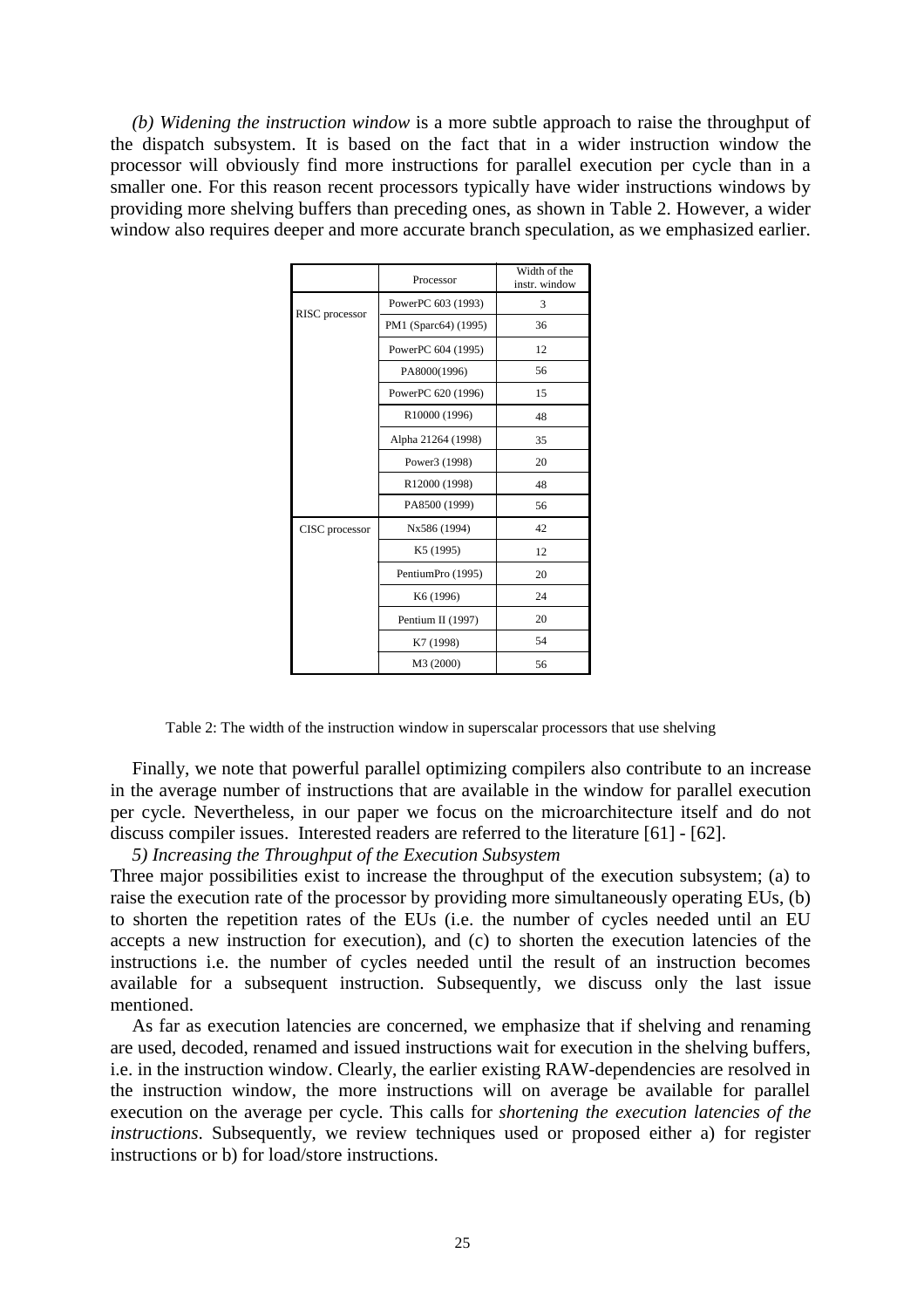a) Basically two techniques are used to shorten the execution latencies of register instructions, which are described below.

(i) *Result forwarding* is a widely used technique to shorten execution latencies of instructions operating on register data. As Figure 22 shows, result forwarding provides a bypass route from the outputs of the EUs to their inputs in order to make the results immediately available for subsequent instructions. In this way execution latencies are shortened by the time needed first to write the results into the specified destination register and then to read them from there for a subsequent instruction.



Figure 22: The principle of result and load forwarding

Implementing result forwarding requires a large number of buses, as a separate bus is needed from the output of each EU to the input to all EUs that may use it. Result forwarding is now widely used in superscalars.

*(ii) Exceeding the dataflow limit of execution in the case of long register operations*, such as division, by using intricate techniques like *value prediction* [63] - [66] or *value reuse* [67] - [71]. This is now a major research topic.

b) *Shortening the execution latencies of load/store instructions* is a crucial point for increasing the throughput of the microarchitecture for at least two reasons; first, load/store instructions amount to about  $25 - 35$  % of all instructions [72]. Second, the memory subsystem is typically slower than the processing pipeline. There are three major approaches to addressing this problem; (i) to use load forwarding, (ii) to introduce out of order loads, and (iii) to exceed the dataflow limit of execution caused by load operations.

 (i) *Load forwarding* is similar to result forwarding, described above. It shortens the load latency (i.e. the time needed until the result of a load operation becomes available for a subsequent instruction) by forwarding fetched data immediately to the inputs of the EUs, as indicated in Figure 22. This technique is also widely used in current superscalars.

(ii) *Out of order execution of loads* is a technique to bypass younger already executable loads over elder, not yet executable ones. This technique effectively contributes to the reduction of the impediments of load misses. Out of order execution of loads can be implemented in a number of ways. *Speculative loads* (Power-PC 620, R10000, Sparc64, Nx586), and *store forwarding* (Nx586, Cyrix's 686 MX, M3, K-3, UltraSparc-3) are implementation alternatives that are already employed in current processors, whereas *dynamically speculated loads* [73] - [75] and *speculative store forwarding* [50] are new alternatives that have been proposed.

(iii) It is also feasible *to exceed the dataflow limit caused by load operations*. *Load value prediction* [50], [75] and *load value reuse* [85], [69], [75] are techniques proposed for this reason.

*6) Limits of Utilizing Issue Parallelism:* Obviously, there is a practical limit beyond which the width of the microarchitecture cannot be efficiently increased. This limit is set by the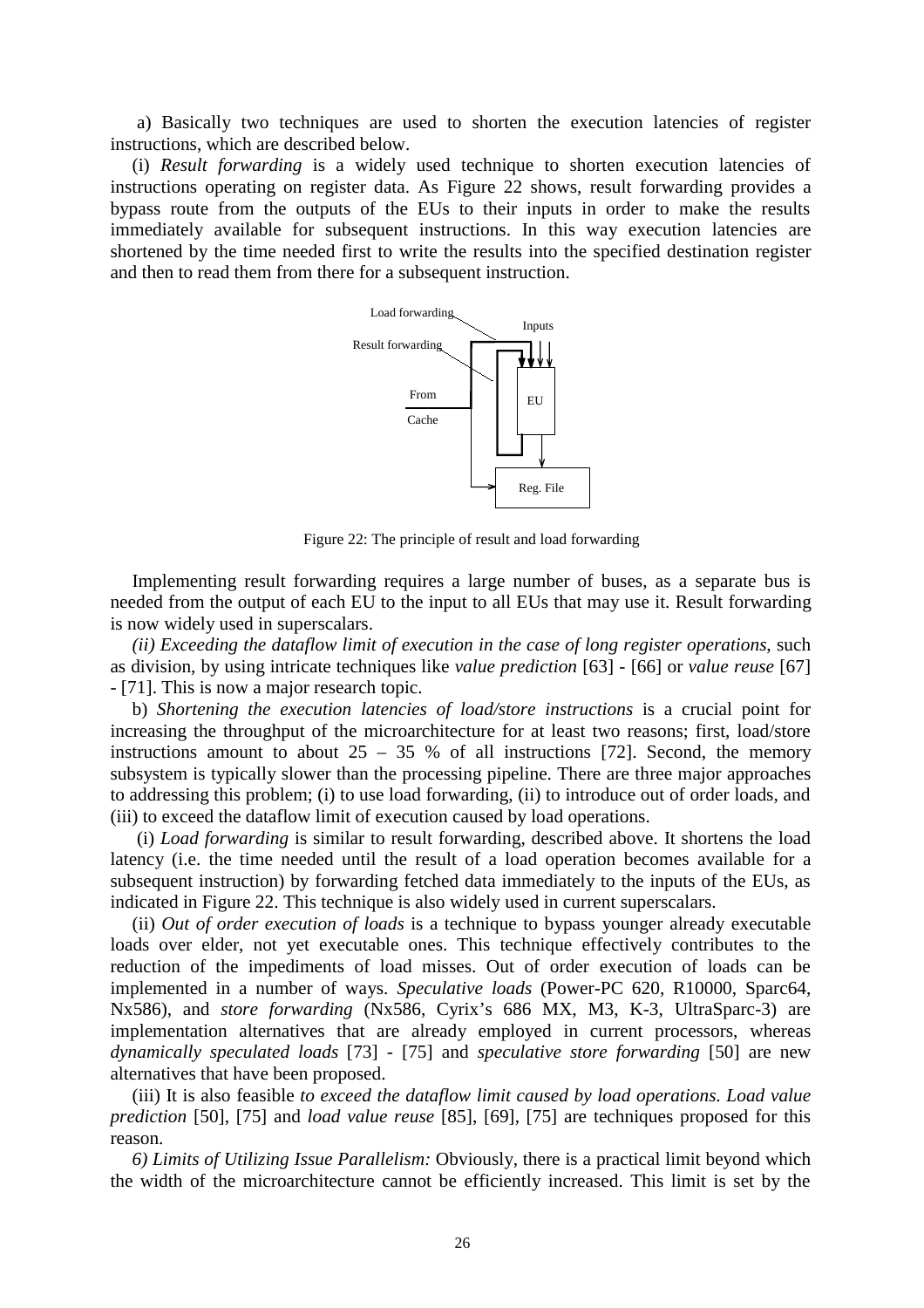extent of instruction level parallelism available in programs. As general-purpose programs exhibit an average instruction level parallelism of about 4 - 8 [77] and recent microarchitectures already have a width of about four, there does not seem to be too much room for a performance increase through a further widening the microarchitecture, at least for general-purpose applications. Nevertheless, additional considerable performance increase may be achieved at the instruction level for dedicated use by utilizing parallelism along the third dimension, called the intra-instruction parallelism.

### *VI. Introduction of intra-instruction parallelism*

### *A. Major Approaches to Introduce Intra-instruction Parallelism*

Introducing intra-instruction parallelism as well, through including multiple data operations into the instructions can boost processor performance further. This can be achieved using one of three different approaches; (a) dual-operation instructions, (b) SIMD-instructions and (c) VLIW-instructions, as indicated is Figure 23.



 $n_{\text{OPT}}$  : Average number of operations per instruction

Figure 23: Possibilities to introduce intra-instruction parallelism

*(a) Dual-operation instructions* as the name suggests, include two different data operations in the same instruction. The most widely used one is the *multiply-add instruction* (multiply-and-accumulate or fused multiply-add instruction), which calculates the dot product  $(x = a * b + c)$  for floating-point data. Clearly, the introduction of dual-operation instructions calls for an appropriate ISA extension.

 Multiply-add instructions were introduced in the early 1990s into the POWER [78], PowerPC [79], PA-RISC [80] and MIPS-IV [81] ISAs and into the respective models. The multiply-add instruction is effective only for numeric computations. Thus, in general purpose applications they only marginally increase the average number of operations per instruction ( $n_{\text{OPI}}$ ).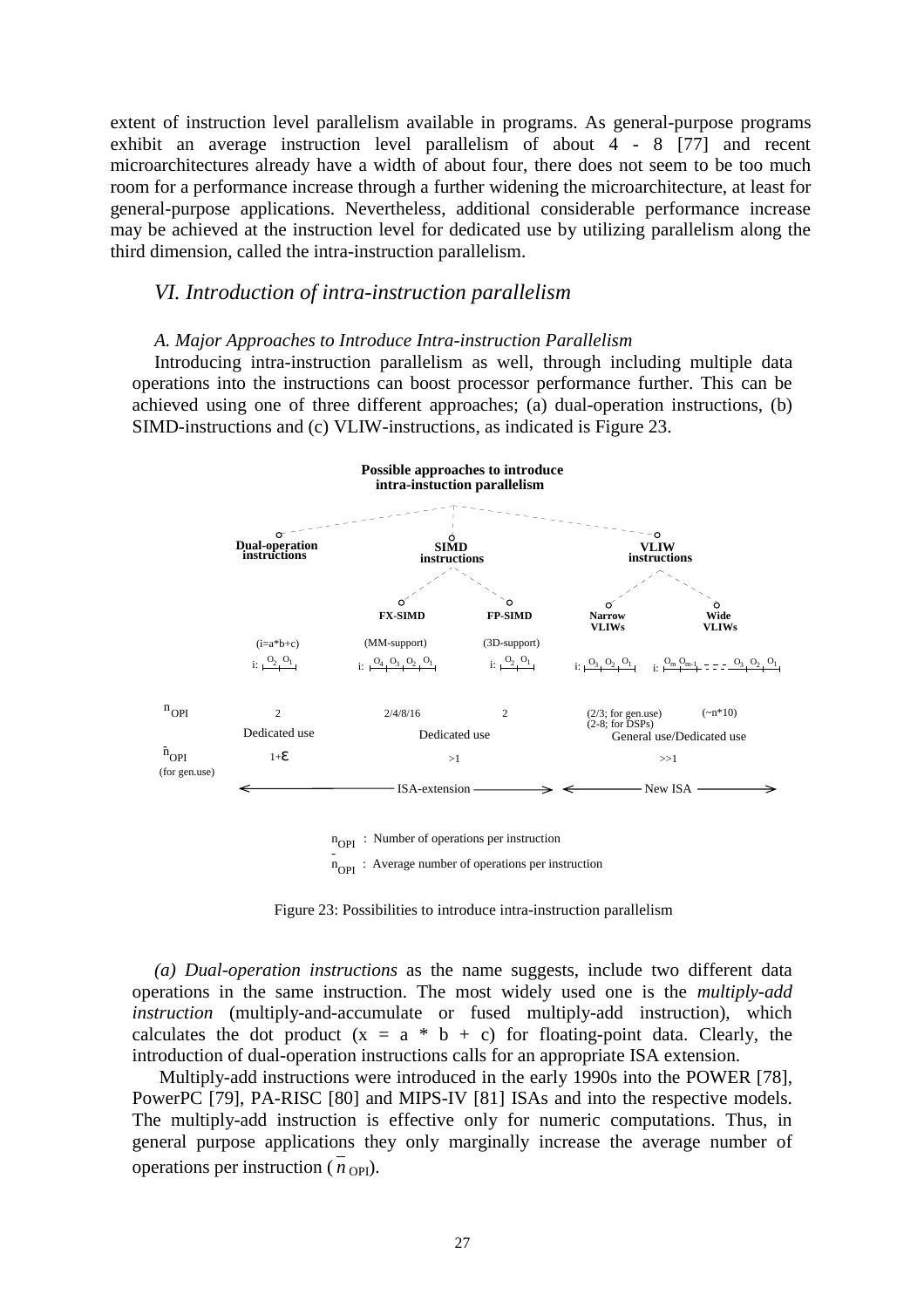*(b) SIMD instructions* allow the same operation to be performed on more than one set of operands. E.g. in Intel's MMX multimedia extension [82], the

### PADDW MM1, MM2

SIMD instruction carries out four fixed point additions on the four 16-bit operand pairs held in the 64-bit registers MM1 and MM2.

As Figure 23 indicates, SIMD instructions may be defined either for fixed point data or for floating point data*. Fixed point SIMD instructions* support multimedia applications, i.e. multiple (2/4/8/16) operations on pixels, whereas *floating point SIMD instructions* accelerate 3D graphics by executing usually two floating point operations simultaneously. Clearly, the introduction of SIMD instructions into a traditional ISA requires an appropriate ISA extension.

 Fixed point SIMD instructions were pioneered in 1993-1994 in the processors MC88110 and PA-7100LC, as shown in Figure 24. Driven by the spread of multimedia applications, SIMD extensions soon became a standard feature of most established processor families (such as AltiVec from Motorola [83], MVI from Compaq [84], MDMX from MIPS [85], MAX-2 from Hewlett-Packard [86], VIS from Sun [87] and MMX from Intel [82]). Floating point SIMD extensions such as 3DNow from AMD, CYRIX and IDT [88] and SSE from Intel [89] emerged in 1998 in order to support 3D applications. They were implemented in the processors K6-2, K6-3 and Pentium III, followed by the G4 and K7 as indicated in Figure 24.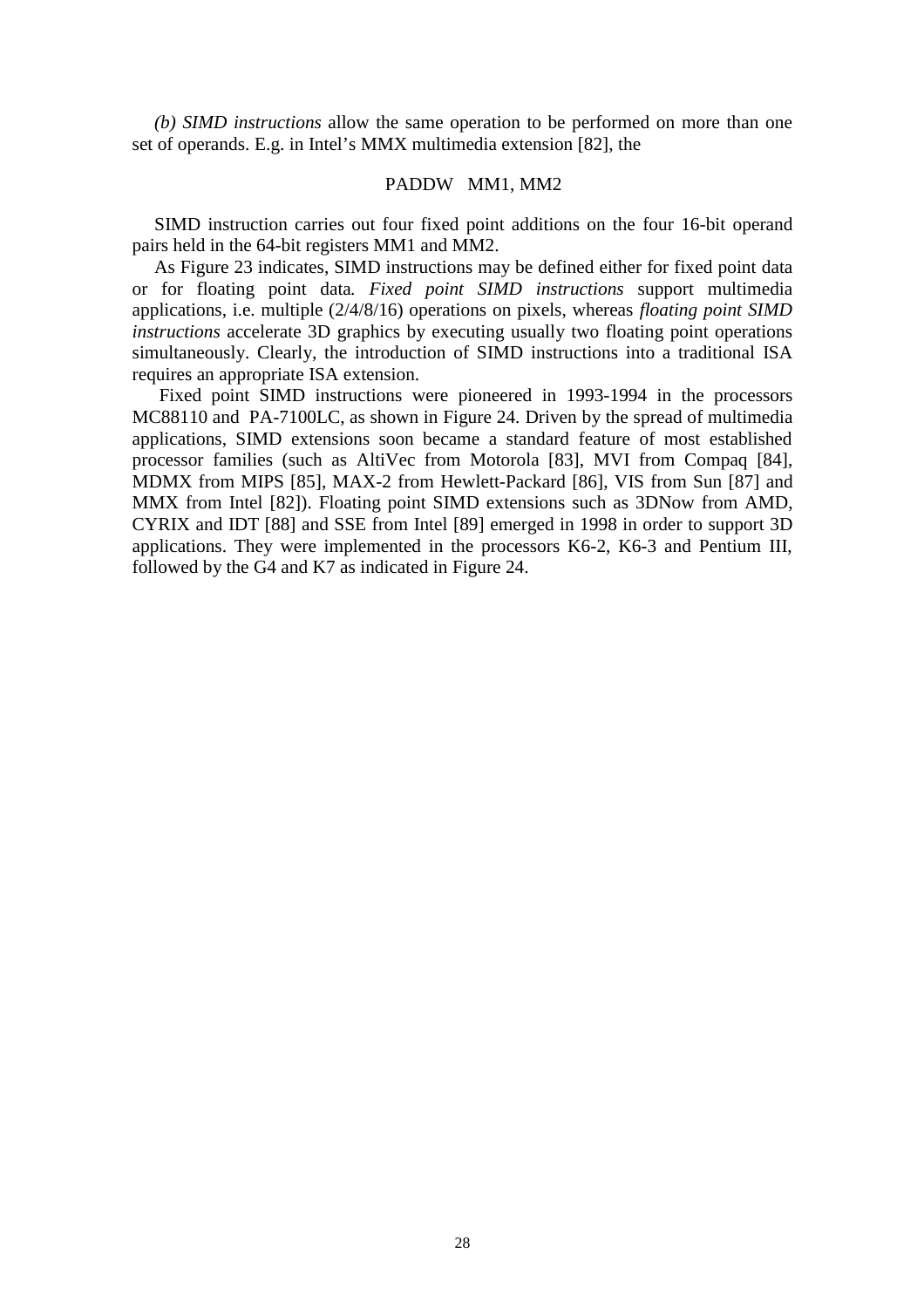



Figure 24: The emergence of FX-SIMD and FP-SIMD instructions in microprocessors (The references to superscalar processors are given as superscripts behind the processor designations)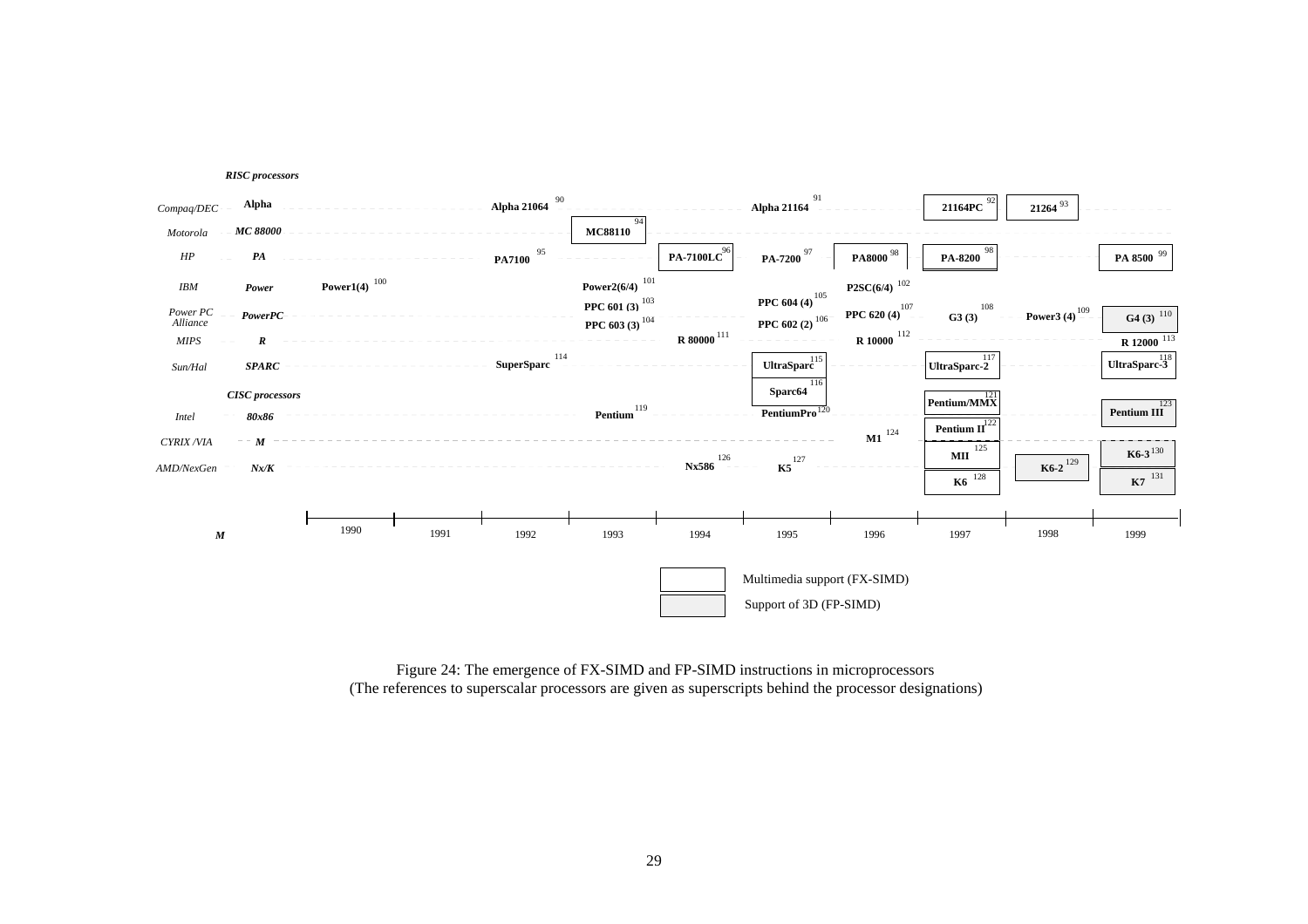Clearly, multimedia and 3D support will boost processor performance only in dedicated applications. For instance, based on Media Benchmark ratings Intel stated a per cycle performance gain of about 37 % in supporting multimedia for its Pentium II over Pentium Pro [132]. Intel has also published figures showing that its Pentium III, which supports 3D, has about 61% cycle by cycle performance gain over Pentium II while running the 3D Lighting and Transformation Test of the 3D Winbench99 benchmark suite [133]. On the other hand, multimedia and 3D support results in only a modest cycle by cycle performance gain for general-purpose applications. For instance, Pentium II offers only a 3-5 % cycle by cycle performance increase over Pentium Pro, whereas Pentium III shows a similarly slight cycle by cycle benefit over Pentium II in terms of SPECint95 ratings [1].

(c) The third major possibility to introduce intra-instruction parallelism is the *VLIW* (*Very Long Instruction Word*) *approach*. In VLIWs different fields of the same instruction word control simultaneously operating EUs available in the microarchitecture. As a consequence, VLIW processors with a large number of EUs need very long instruction words, hence the name. For instance, Multiflow's TRACE VLIW machine used 256-bit to 1024-bit long instruction words to specify 7 to 28 simultaneous operations in the same instruction word [134].

Unlike superscalars, VLIWs are scheduled statically. This means that the compiler takes all responsibilities for resolving all types of dependencies. To be able to do so, the compiler needs intimate knowledge of the microarchitecture, specifically the number, types, repetition rates, latencies of the EUs, load use latencies of the caches etc. This results on the one hand in a complex and technology dependent compiler. On the other hand, it also leads to reduced hardware complexity in contrast with comparable superscalar designs. In addition, the compiler is expected to perform aggressive parallel optimization in order to find enough executable operations for high throughput.

VLIW proposals emerged as paper designs in the first half of the 1980s (Polycyclic architecture [135], ELI-512 [136]), followed by two commercial machines in the second half of the 1980s (Multiflow's TRACE [134] and Cydrome's Cydra-5 [137]). We designate these traditional designs as *wide VLIWs* as they incorporate a large number of EUs, typically, on the order of 10.

Wide VLIWs disappeared quickly from the market. This was in part due to their deficiencies - technology sensitivity of their compilers, wasted memory fetch bandwidth owing to sparsely populated instruction words etc. [4], as well as to the onus of their manufacturers being start up companies.

The reduced hardware complexity of VLIW designs versus superscalar designs and the progress achieved in compiler technology have led to a revival in VLIWs at the end of the 1990's for both DSP and general purpose applications. *VLIW based DSPs* are intended for multimedia applications, such as Philip's TM1000 TriMedia processors [138], TI's TMS320C6000 cores [139], the SC140 core from Motorola and Lucent [140] and ADI's TigerSharc [141]. With some justification these designs can be designated as *narrow VLIWs* in contrast to earlier VLIW designs mentioned above.

*General purpose narrow VLIWs* with 3-4 operations per instruction are also emerging, including Intel's Itanium (alias Merced) [142], Sun's MAJC processor units used in their MCP chips [143] and Transmeta's Crusoe processors [144], which have become rivals of superscalars.

ISA extensions providing dual-operations or SIMD-instructions as well as DSP oriented VLIWs are intended for dedicated applications, by contrast traditional wide VLIWs and the latter mentioned narrow VLIWs are of general-purpose use. For general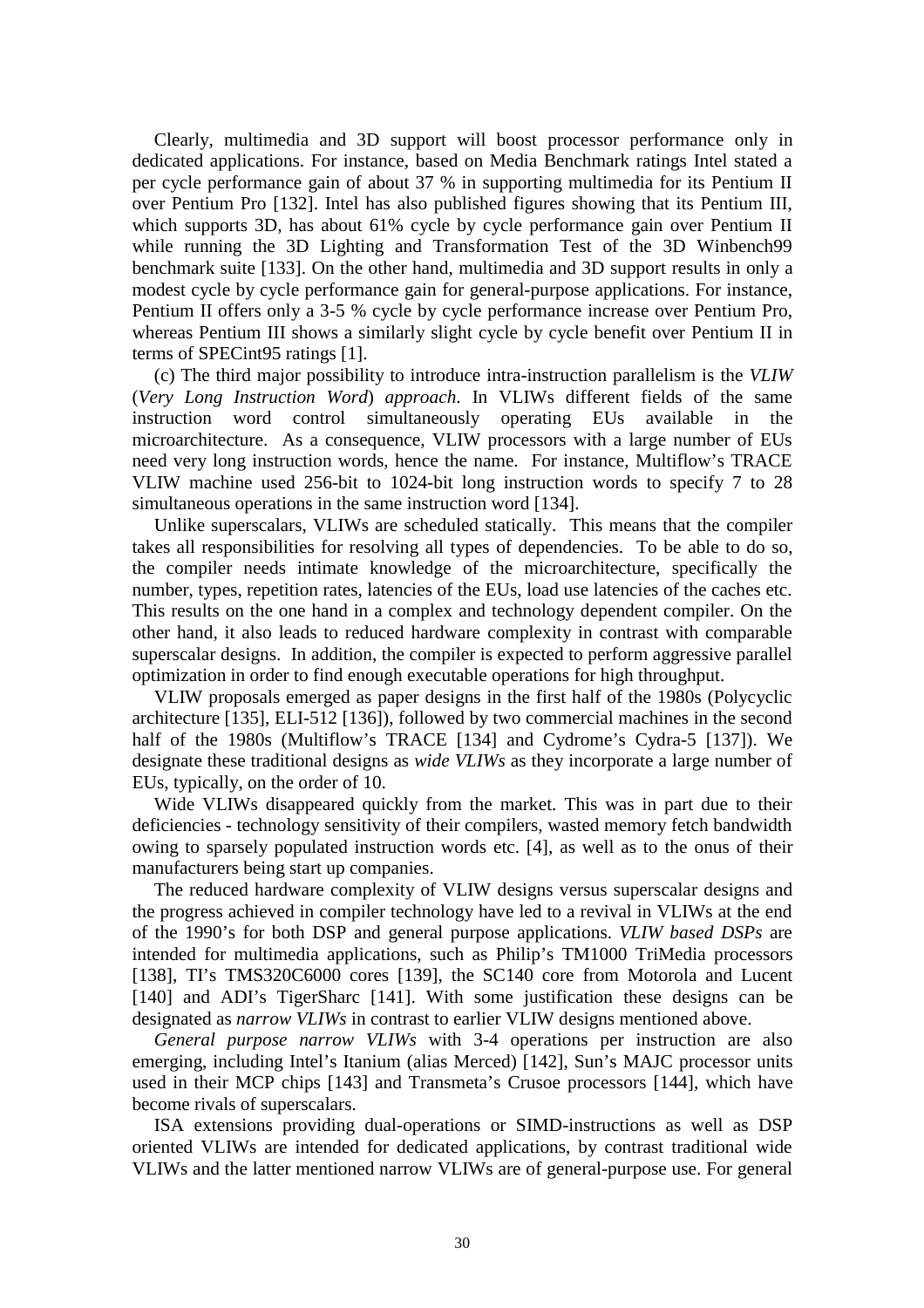purpose applications only VLIWs are expected to carry out on the average considerably more than one operation per instruction  $(n_{\text{opi}} \gg 1)$ .

## *VII. THE MAIN ROAD OF THE EVOLUTIONARY PATH*

As pointed out before, increasing utilization of available instruction level parallelism marks the main path of processor evolution. This has been achieved through the introduction of one after another temporal, issue and intra-instruction parallelism (see Figure 25). This sequence has been determined basically by the objective to boost performance while maintaining upward compatibility with preceding models. Nevertheless, the price to pay for increased performance is the decreasing efficiency of hardware utilization.

In this respect scalar pipelined processors, which use only temporal parallelism, led to the best hardware utilization since in essence, all stages of their pipeline are involved in the processing of instructions. Superscalar processors, which use issue parallelism as well, follow with somewhat lower hardware utilization due to the availability of multiple (parallel) execution paths. SIMD hardware extensions, which also enable the exploitation of intra-instruction parallelism, are least utilized as they are used only for MM and 3D applications. To sum this up in another way, higher per cycle throughput necessarily leads to higher hardware redundancy, as indicated in Figure 25.



Figure 25: Main stages in the evolution of the microarchitecture of processors

We note that the history of microprocessors reveals a second possible evolutionary scenario as well. This "revolutionary" scenario is characterized by only two consecutive phases as opposed to the three that marks the evolutionary scenario, and has described before, as Figure 26 indicates.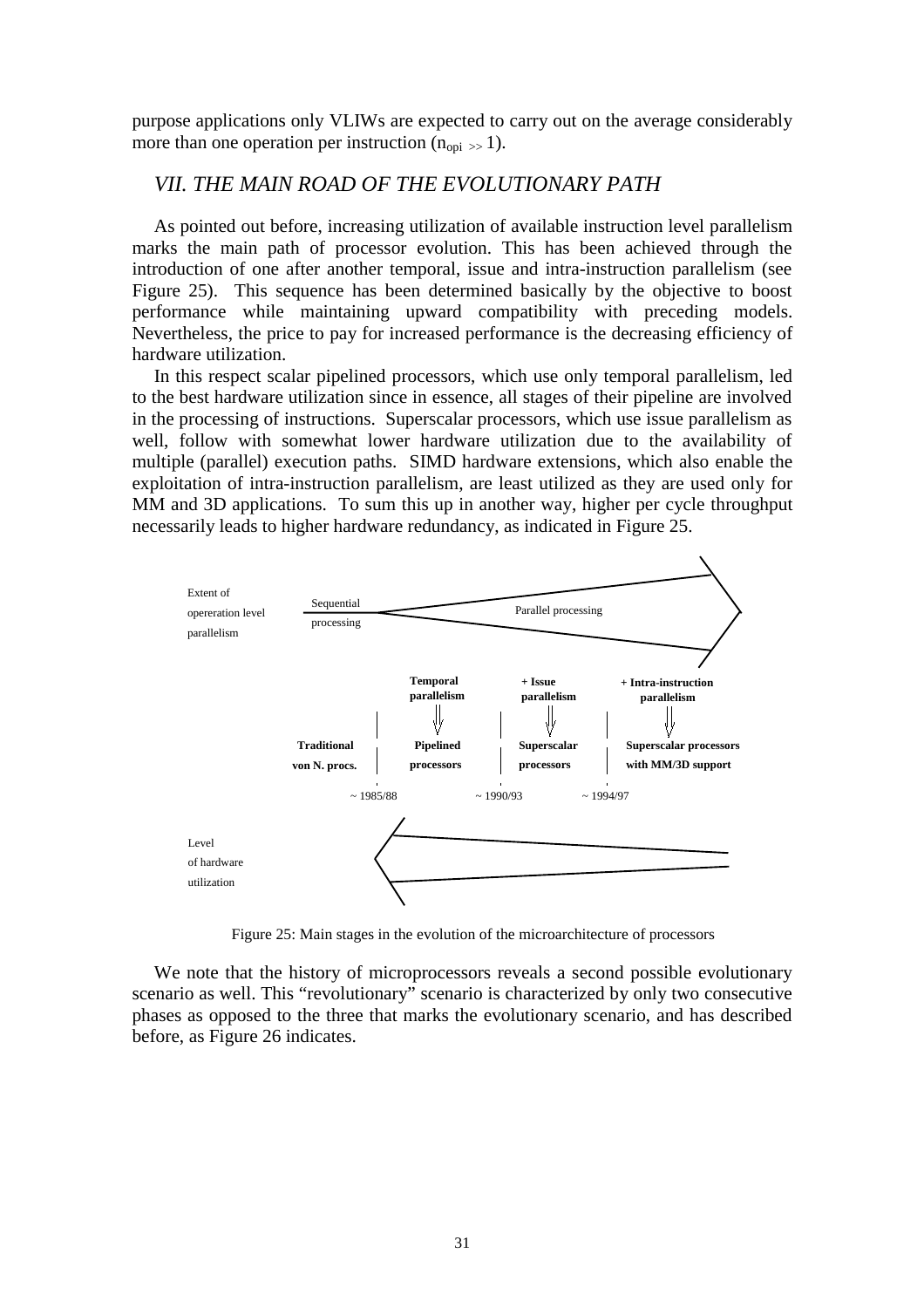#### **a. Evolutionary scenario (Superscalar approach)**

#### **b. Revolutionary scenario (VLIW approach)**



Figure 26: Possible scenarios for the evolution of processors

Following this path, we see that the introduction of temporal parallelism was followed by the debut of intra-instruction parallelism in the form of issuing VLIWinstructions. Clearly, introducing multiple data operations per instruction instead of multiple instructions per clock cycles is a competing alternative for boosting throughput. In broad terms, the main path was chosen not for technological reasons but because it allowed manufacturers to retain compatibility. The competing scenario represents in a sense a rather revolutionary path, as the introduction of multi-operation VLIW instructions demanded a completely new ISA. At the end of the 1980s this alternative turned out to be a dead end for wide VLIWs.

### *VIII. CONCLUSIONS*

The steady demand for higher processor performance has provoked the successive introduction of temporal, issue and intra-instruction parallelism into processor operation. Consequently, traditional sequential processors, pipelined processors, superscalar processors and superscalar processors with multimedia and 3D support mark subsequent evolutionary phases of microprocessors, as indicated in Figure 27.

On the other hand the introduction of each basic technique mentioned gave rise to specific system bottlenecks whose resulution called for innovative new techniques.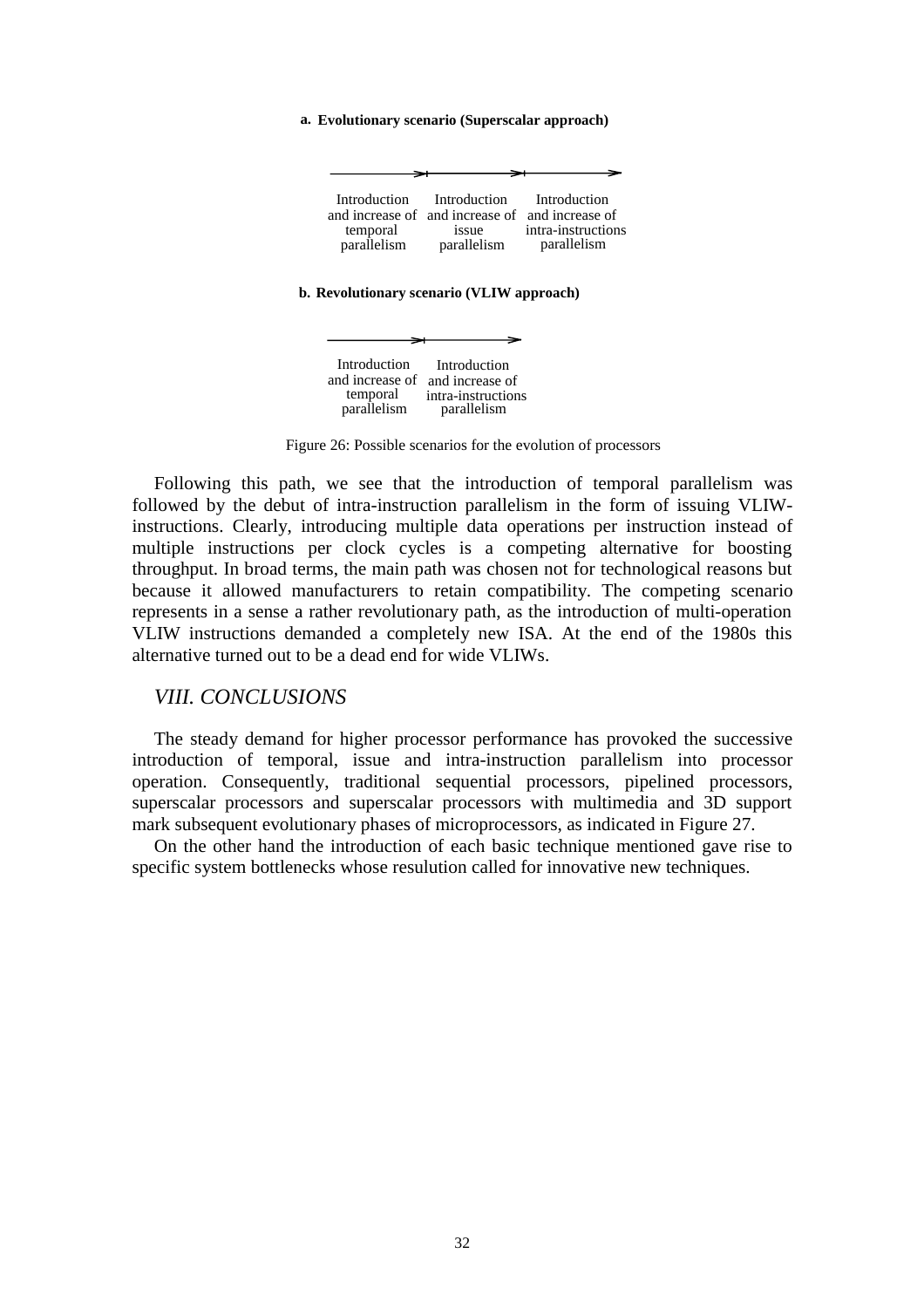

Figure 27: Major steps in the evolution of microprocessors

Thus, the emergence of pipelined instruction processing stimulated the introduction of caches and of speculative branch processing. The debut of superscalar instruction issue gave rise to more advanced memory subsystems and to more advanced branch processing. The desire to further increase per cycle performance called for avoiding the issue bottleneck of the straightforward direct issue scheme by the introduction of shelving and renaming. An additional performance increase press for a concerted enhancement of all relevant subsystems of the microarchitecture, as outlined in the paper. Finally, the utilization of intra-instruction parallelism through SIMD instructions required an adequate extension of the ISA. All in all, these decisive aspects constitute a framework, which explains the sequence of major innovations encountered in the course of processor evolution.

### ANNEX

*The throughput of the processor*  $(T_{opc})$ . To express the throughput of the processor (*TOPC*) by the operational parameters of the microarchitecture, we assume the following *model of processor operation* (see Figure 28).

In the figure the arrows indicate decoded instructions which have been issued for processing.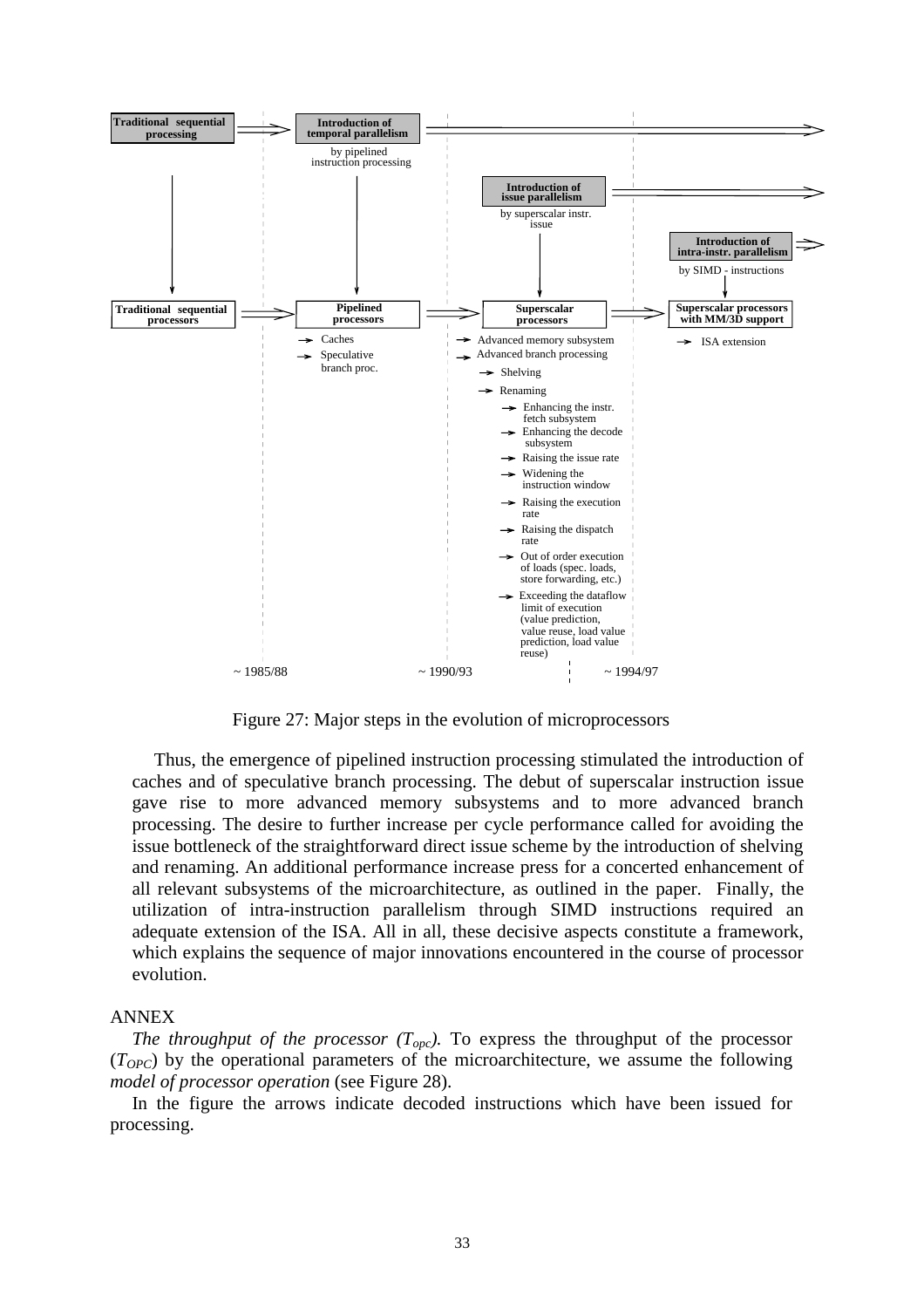

Figure 28: Assumed model of processor operation

- (a) We take for granted that the processor operates in cycles, issuing in each cycle 0, 1... $n_i$  instructions, where  $n_i$  is the issue rate of the processor.
- (b) We allow instructions to include more than one operation.
- (c) Out of the cycles needed to execute a given program we focus on those in which the processor issues at least one instruction. We call these cycles *issue cycles* and denote them by  $c_i$ ,  $j = 1...m$ . The issue cycles  $c_i$  subdivide the execution time of the program into *issue intervals*  $s_i$ ,  $j = 1...m$  such that each issue interval begins with an issue cycle and lasts until the next issue cycle begins.  $s_1$  is the first issue interval, whereas  $s_m$  is the last one belonging to the given program.
- (d) We describe the operation of the processor by a set of three parameters which are given for each of the issue intervals  $s_i$ ,  $j = 1...m$ . The set of the chosen parameters is as follows (see Figure 28):
- $n_{\text{IPL}}^j$  = the number of instructions issued at the beginning of the issue interval s<sub>j</sub>,  $j = 1...m$ ,
- $n_{\text{OPI}}$  = the average number of operations included in the instructions, which are issued in the issue interval  $s_i$ ,  $j = 1...m$ ,
- $n^{j}_{\text{CPI}}$  = the length of the issue interval s<sub>j</sub> in cycles, j = 1...m. Here n<sup>m</sup><sub>CPI</sub>, is the length of the last issue interval, which is interpreted as the number of cycles to be passed until the processor is ready to issue instructions again.

Then in the issue interval  $s_j$  the processor issues  $n^j$ <sub>OPC</sub> operations per cycle, where:

$$
n_{\text{OPC}}^{j} = \frac{n_{\text{ILP}}^{j} * \overline{n}_{\text{OPI}}^{j}}{n_{\text{CPI}}^{j}}
$$
(5)

Now let us consider  $n^{j}$ <sub>OPC</sub> to be a stochastic variable, which is derived from the stochastic variables  $n^{j}_{\text{ILP}}$ ,  $n^{j}_{\text{OPT}}$  and  $n^{j}_{\text{CPI}}$ , as indicated in (5). Assuming that the stochastic variables involved are independent, the throughput of the processor  $(T_{OPC})$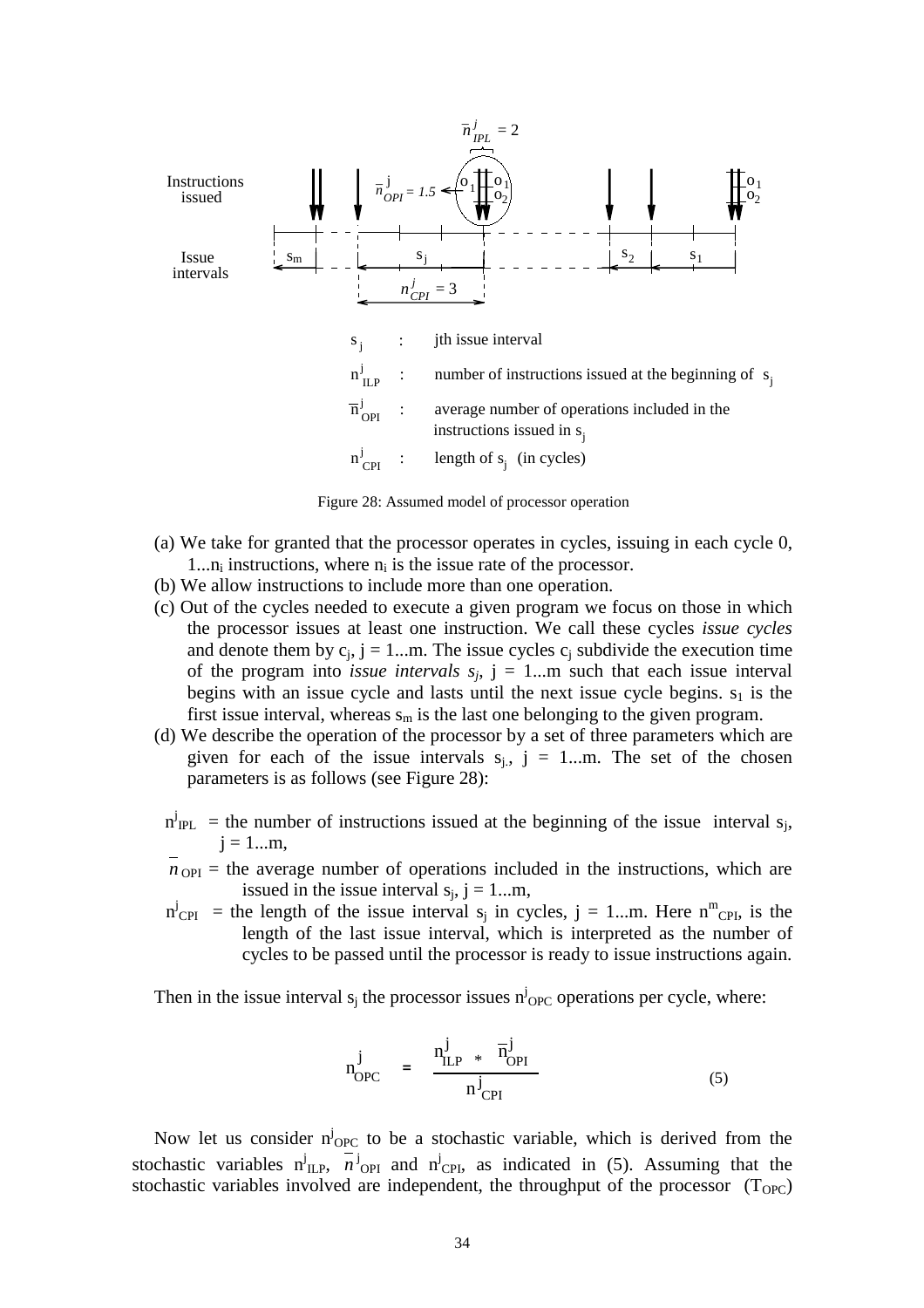that is the average value of  $n_{OPC}$  ( $n_{OPC}$ ), can be calculated from the averages of the three stochastic variables included, as indicated below:

 $T_{\text{OPC}}$  =  $\overline{n}_{\text{OPC}}$  =  $1/\overline{n}_{\text{CPI}}$  \*  $\overline{n}_{\text{ILP}}$  \*  $\overline{n}_{\text{OPI}}$  (5)  $\downarrow$  $\downarrow$ Temporal Issue Intra-instruction parallelism parallelism parallelism

## *ACKNOWLEDGMENT*

The author would like to thank the anonymous reviwers for their valuable comments and suggestions on an earlies version of this paper.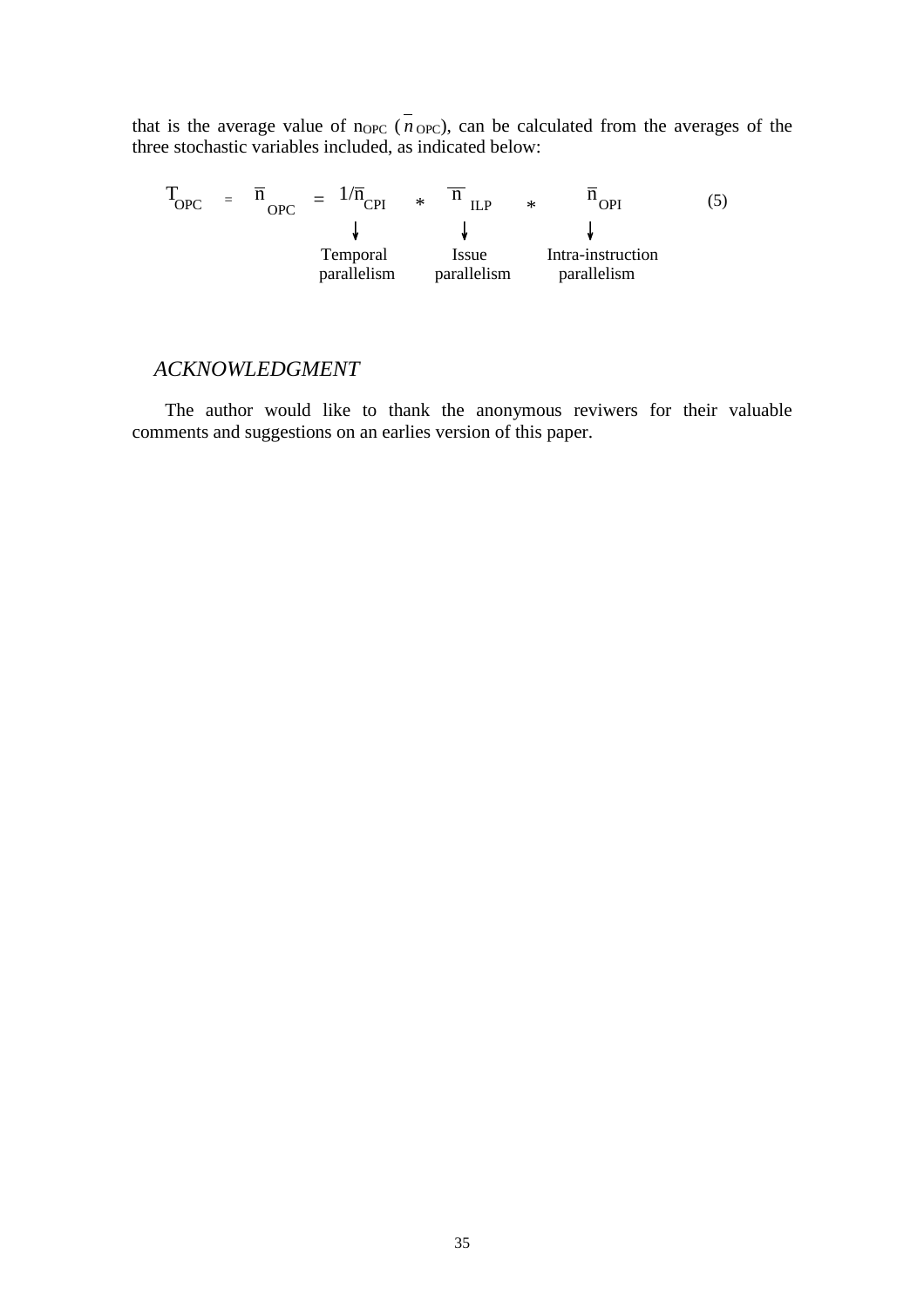### REFERENCES

- [1] \_\_\_, "Intel Microprocessor Quick Reference Guide," [Online] http://developer.intel.com/pressroom/kits /processors/quickref.html .
- [2] L. Gwennap, "Processor performance climbs steadily," Microprocessor *Report*, vol. 9, no. 1, pp. 17-23, 1995.
- [3] J. L. Hennessy, "VLSI processor architecture," *IEEE Transactions on Computers*, vol. C-33, no. 12, pp. 1221- 1246, Dec. 1984.
- [4] B. R. Rau and J. A. Fisher, "Instruction level parallel processing: history, overview and perspective," *The Journal of Supercomputing*, vol. 7, no. 1, pp. 9-50, 1993.
- [5] P. E. Smith and G. S. Sohi, "The microarchitecture of superscalar processors," *Proc. IEEE*, vol. 83, no. 12, pp. 1609-1624, Dec. 1995.
- [6] A. Yu, "The Future of microprocessors," *IEEE Micro*, vol. 16, no. 6, pp. 46-53, Dec. 1996.
- [7] K. Diefendorff, "PC processor microarchitecture, a concise review of the techniques used in modern PC processors," *Microprocessor Report*, vol. 13, no. 9, pp. 16-22, 1999.
- [8] M. Franklin, "The Multiscalar Architecture," Ph.D. thesis, TR 1196, Comp. Science Dept., Univ. of Wisconsin-Madison, 1993.
- [9] G. S. Sohi, S. E. Breach, and T. N. Vijaykumar, "Multiscalar processors," in *Proc. 22th ISCA*, 1995, pp. 415-425.
- [10] E. Rothenberg, Q. Jacobson, Y. Sazeides and J. Smith, "Trace processors," in *Proc. Micro 30*, 1997, pp. 138-148.
- [11] J. E. Smith and S. Vajapeyam, "Trace processors: Moving to fourth generation microarchitectures," *IEEE Computer*, vol. 30, no. 9, pp. 68-74, Sept. 1997
- [12] Y. N. Patt, S. J. Patel, M. Evers, D. H. Friendly, and J. Stark, "One billion transistors, one uniprocessor, one chip," *IEEE Computer*, vol. 30, no. 9, pp. 51- 57, Sept. 1997.
- [13] D. M. Tullsen, S. J. Eggers, and H. M. Levy, "Simultaneous multithreading: Maximizing on-chip parallelism," in *Proc. 22th ISCA*, 1995, pp. 392-403.
- [14] S. J. Eggers, J. S. Emer, H. M. Levy, J. L. Lo, R. L. Stamm, and D. M. Tullsen, "Simultaneous multithreading: A platform for next generation processors," *IEEE Micro*, vol. 17, no. 5, pp. 12-19, Sept./Oct. 1997.
- [15] K. Olukotun, B. A. Nayfeh, L. Hammond, K. Wilson, and K. Chang, "The case for a single chip multiprocessor," in *Proc. ASPLOS VII*, 1996, pp. 2-11.
- [16] L. Hammond, B. A. Nayfeh and K. Olukotun, "A single-chip multiprocessor," *IEEE Computer,* vol. 30, no. 9, pp. 79-85, Sept. 1997.
- [17] \_\_\_, "SPEC Benchmark Suite, Release 1.0," SPEC, Santa Clara, CA, Oct. 1989.
- [18] \_\_\_, "SPEC CPU92 Benchmarks," [Online] http://www.specbench.org/osg/cpu92/
- [19] ..., "SPEC CPU95 Benchmarks," [Online] http://www.specbench.org/osg/cpu95 .
- [20] [11] \_\_\_, "Winstone 99," [Online] http://www1.zdnet.com/zdbob/winstone /winstone.html .
- [21] \_\_\_, "WinBench 99," [Online] http://www.zdnet.com/zdbop/winbench/ winbench.html .
- [22] \_\_\_, "SYSmark Bench Suite," [Online] http://www.babco.com/ .
- [23] H. J. Curnow and B. A. Wichmann, "A synthetic benchmark," *The Computer J*., vol. 19, no. 1, pp. 43-49, Jan. 1976.
- [24] R. P. Weicker, "Drystone: A synthetic systems programming benchmark," *Comm. ACM*, vol. 27, no. 10, pp. 1013- 1030, Oct. 1984.
- [25] D. Anderson and T. Shanley, *ISA System Architecture.* 3rd ed. Reading, MA: Addison-Wesley Developers Press, 1995.
- [26] D. Anderson and T. Shanley, *EISA System Architecture.* 2<sup>nd</sup> ed. Reading,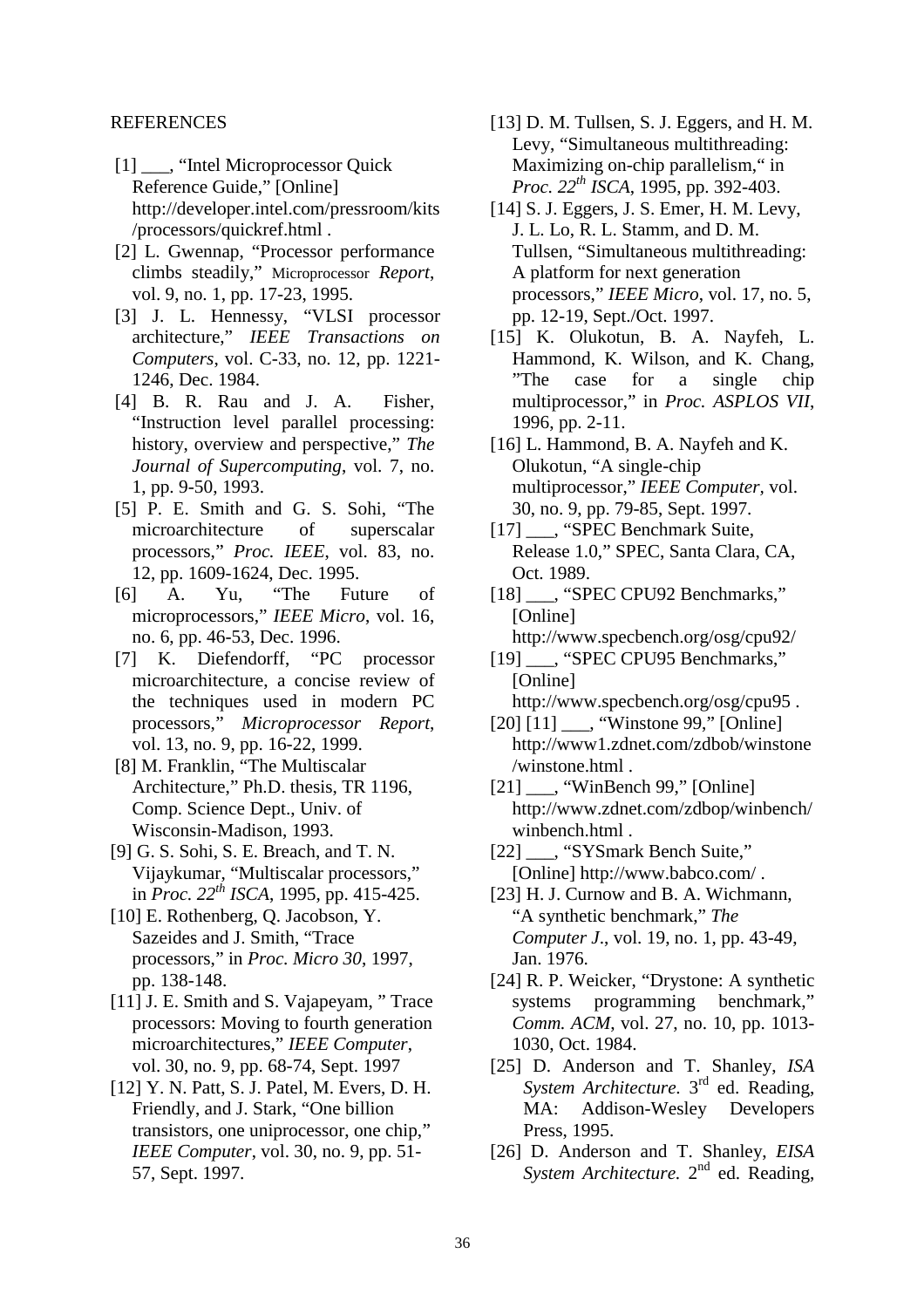MA: Addison-Wesley Developers Press, 1995.

- [27] D. Anderson and T. Shanley, *PCI System Architecture.* 4<sup>th</sup> ed. Reading, MA: Addison-Wesley Developers Press, 1999.
- [28]  $\qquad$ , "PCI-X Addendum Released for Member Review," http://www.pcisig.com/
- [29] V. Cuppu, B. Jacob, B. Davis, and T. Mudge, "A performance comparison of contemporary DRAM architectures," in *Proc. 26th ISCA*, 1999, pp. 222 – 233.
- [30] G. S. Sohi and M. Franklin, "High bandwith data memory systems for superscalar processors," in *Proc. ASPLOS IV*, 1991, pp. 53-62.
- [31] T. Juan, J. J. Navarro, and O. Teman, "Data caches for superscalar processors," in *Proc. ICS'97*, 1997, pp. 60–67.
- [32] D. Burger, J. R. Goodman, and A. Kägi, "Memory bandwidth limitations of future microprocessors," in *Proc. ISCA*, 1996, pp. 78-89.
- [33] W. C. Hsu and J. E. Smith, "A performance study of instruction cache prefetching methods," *IEEE Trans. Computers*, vol. 47, no. 5, pp. 497- 508, May 1998.
- [34] E. Bloch, "The engineering design of the STRETCH computer," in *Proc. East. Joint Comp. Conf.,* New York: Spartan Books, 1959, pp. 48-58.
- [35] R. M. Tomasulo, "An efficient algorithm for exploiting multiple arithmetic units," *IBM J. Res. and Dev.* vol. 11, no.1, pp. 25-33, Jan. 1967.
- [36] R. W. Hockney and C. R. Jesshope, *Parallel Computers*. Bristol: Adam Hilger, 1981.
- [37] T. Kilburn, D. B. G. Edwards, M. J. Lanigan, and F. H. Sumner, "Onelevel storage system," *IRE Trans. EC-11*, vol. 2, pp. 223-235, Apr. 1962.
- [38] D. W. Anderson, F. J. Sparacio and F. M. Tomasulo, "The IBM System/360 Model 91: Machine philosophy and

instruction-handling," *IBM Journal*, vol. 11, no 1, pp. 8-24, Jan. 1967.

- [39] \_\_\_, "80286 High performance microprocessor with memory management and protection," Microprocessors, vol. 1. Mt. Prospect, IL: Intel, pp. 3. 60-3. 115, 1991.
- [40] T. L. Johnson, "A comparison of M68000 family processors," *BYTE*, vol. 11, no. 9, pp. 205-218, Sept. 1986.
- [41] G. Kane and J. Heinrich, *MIPS RISC Architecture*. Englewood Cliffs, NJ: Prentice Hall, 1992.
- [42] \_\_\_, "80386 DX High performance 32-bit CHMOS microprocessor with memory management and protection," Microprocessors, vol. 1. Mt. Prospect, IL: Intel, pp. 5. 287-5. 424, 1991.
- [43] \_\_\_, "The 68030 microprocessor: a window on 1988 computing," *Computer Design*, vol. 27, no. 1, pp. 20-23, Jan. 1988.
- [44] F. Faggin, M. Shima, M. E. Hoff, Jr., H. Feeney, and S. Mazor, "The MCS-4: An LSI Micro Computer System," in *Proc. IEEE Region 6 Conf*., 1972, pp. 8-11.
- [45] S. P. Morse, B. W. Ravenel, S. Mazor, and W. B. Pohlman, "Intel microprocessors: 8008 to 8086," Intel Corp. 1978, in D. P. Siewiorek, C. G. Bell and A. Newell, *Computer Structures: Principles and Examples*. McGraw-Hill Book Comp., New York: 1982.
- [46] C. J. Conti, D. H. Gibson, and S. H. Pitkowsky, "Structural aspects of the System/360 Model85, Part 1: General Organization," *IBM Syst. J*., vol. 7, no. 1, pp. 2-14, Jan. 1968.
- [47] J. E. Smith, "A study of branch prediction strategies," in *Proc. 8th ASCA*, May 1981, pp. 135-148.
- [48] K. F. Lee and A. J. Smith*,* "Branch prediction strategies and branch target buffer design," *Computer,* vol. 17, no. 1, pp. 6-22, Jan. 1984.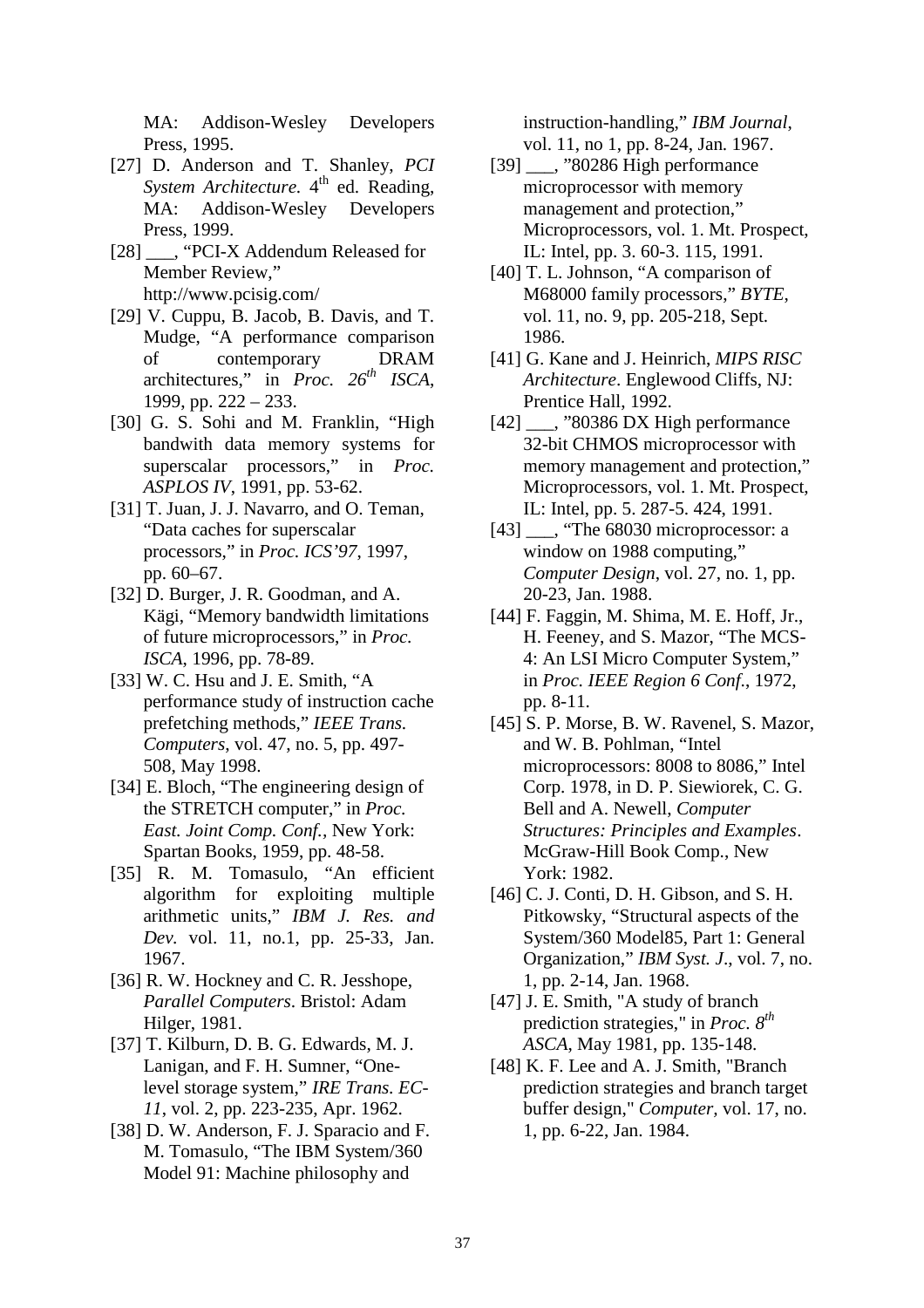- [49]D. Sima, T. Fountain, and P. Kacsuk, *Advanced Computer Architectures.* Harlow: Addison-Wesley, 1997.
- [50] M. H. Lipasti and J. P. Shen, "Superspeculative microarchitecture for beyond AD 2000," *IEEE Computer*, vol. 30, no. 9, pp. 59-66, Sept. 1997.
- [51] Y. Patt, W.-M. Hwu, and M. Shebanow, "HPS, A new microarchitecture: Rationale and introduction," in *Proc. MICRO28*, Asilomar, CA, Dec. 1985, pp. 103- 108.
- [52] D. Sima, "Superscalar instruction issue," *IEEE Micro*, vol. 17, no. 5, pp. 28-39, Sept./Oct. 1997.
- [53] T.-Y. Yeh and Y. N. Patt, "Alternative implementations of two-level adaptive branch prediction," in *Proc. 19th AISCA*, 1992, pp. 124-134.
- [54] S. McFarling, "Combining Branch Predictors," TR TN-36, WRL, June 1993.
- [55] S. Duta and M. Franklin, "Control flow prediction schemes for wideissue superscalar processors," *IEEE Trans. Parallel and Distributed Systems*, vol. 10, no. 4, pp. 346-359, April 1999.
- [56] N. P. Jouppi and D. W. Wall, "Available instruction-level parallelism for superscalar and superpipelined machines," in *Proc. ASPLOS-III*, 1989, pp. 272-282.
- [57] M. S. Lam and R. P. Wilson, "Limits of control flow on parallelism," in *Proc. 19th AISCA*, 1992, pp. 46-57.
- [58] D. Sima, "The design space of shelving," *J. Systems Architecture*, vol. 45, no. 11, pp. 863-885, 1999.
- [59] L. Gwennap, "Nx686 goes toe-to-toe with Pentium Pro," *Microprocessor Reports*, vol. 9, no. 14, pp. 1, 6-10, Oct. 1998.
- [60] R. Yung, "Evaulation of a Commercial Microprocessor," Ph. D. dissertation, University of California, Berkeley, June 1998.
- [61] S. V. Adve, "Changing interaction of compiler and architecture," *IEEE Computer*, vol. 30, no. 12, pp. 51-58, Dec. 1997.
- [62] J. Shipnes and M. Phillips, "A Modular approach to Motorola PowerPC Compilers," *Comm. ACM*, vol. 37, no. 6, pp. 56-63, June 1994.
- [63] C. Fu, M. D. Jennings, S. Y. Larin, and T. M. Conte, "Value speculation scheduling for high performance processors," in *Proc. ASPLOS-VIII,* 1998, pp. 262-271.
- [64] M. H. Lipasti and J. P. Shen, "Exceeding the dataflow limit via value prediction," in *Proc. MICRO29*, 1996, pp. 226-237.
- [65] Y. Sazeides and J. E. Smith, "The predictability of data values," in *Proc. MICRO30*, 1997, pp. 248-258.
- [66] B. Calder, P. Feller, and A. Eustace, "Value profiling," in *Proc. MICRO30*, 1997, pp. 259-269.
- [67] D. Michie, "Memo functions and machine learning," *Nature*, no 218, pp. 19-22, 1968.
- [68] S. Richardson, "Exploiting trivial and redundant computation," in *Proc. 11th Symp. Computer Arithmetic*, 1993, pp. 220-227.
- [69] A. Sodani and G.S. Sohi, "Dynamic instruction reuse," in *Proc. 24th ISCA*, 1997, pp. 194-205.
- [70] A. Sodani and G.S. Sohi, "An empirical analysis of instruction repetition," in *Proc. ASPLOS VIII*, 1998, pp. 35-45.
- [71] D. Citron, D. Feitelson, and L. Rudolph, "Accelerating multi-media processing by implementing memoing in multiplication and division," in *Proc. ASPLOS VIII*, 1998, pp. 252-261.
- [72] M. Butler, T.-Y. Yeh, Y. Patt, M. Alsup, H. Scales, and M. Shebnow, "Single instruction stream parallelism is greater than two," in *Proc. 18th AISCA*, 1991, pp. 276-286.
- [73] A. Moshovos et al., "Dynamic speculation and synchronization of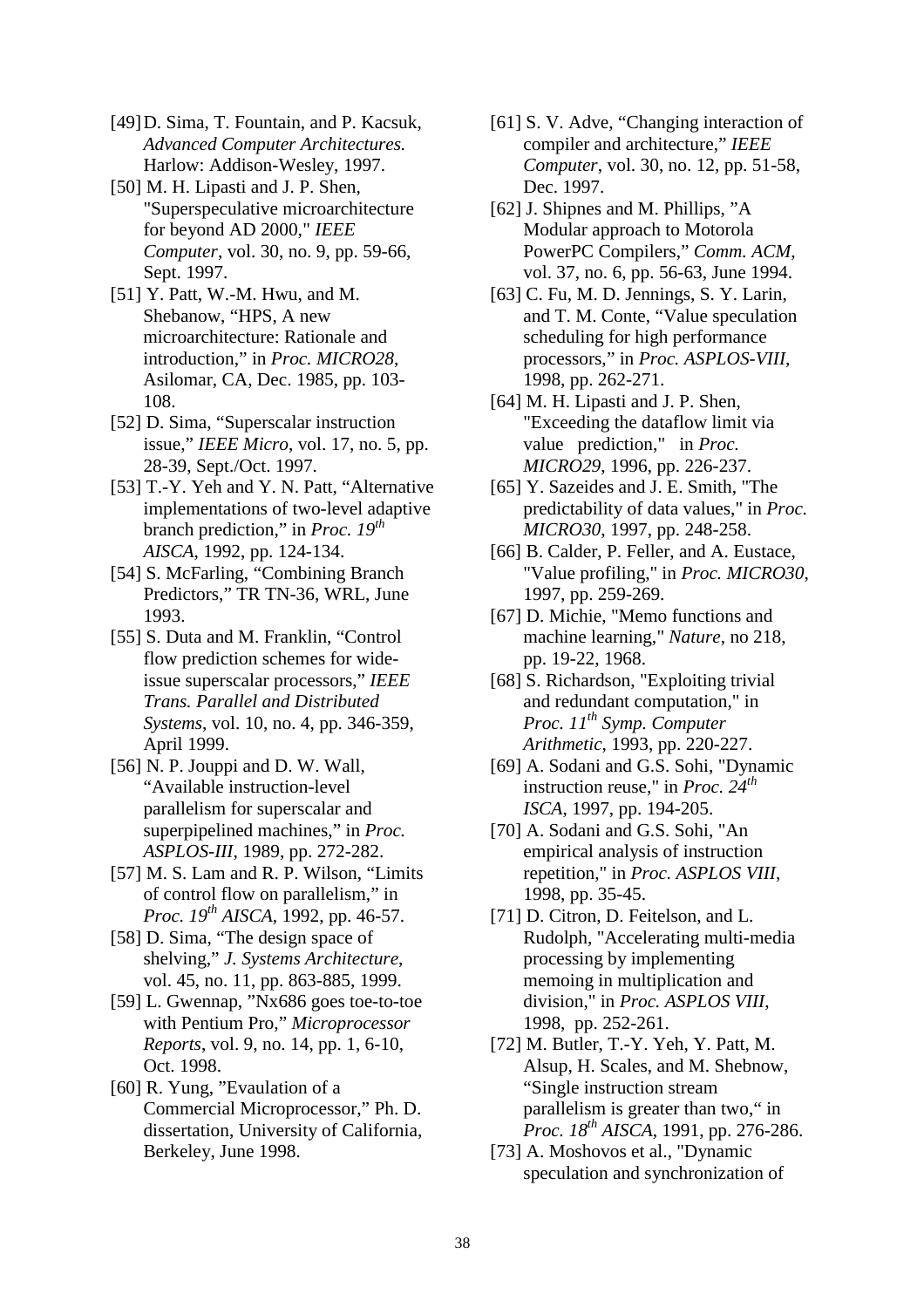data dependencies," in *Proc. 24th ISCA*, 1997, pp. 181-193.

- [74] G. Z. Chrysos and J. S. Emer, "Memory dependence prediction using store sets," in *Proc. 25th ISCA*, 1998, pp. 142-153.
- [75] M. H. Lipasti, C. B. Wilkerson, and J. P. Shen, "Value locality and load value prediction," in *Proc. ASPLOS VII*, 1996, pp. 138-147.
- [76] M. Franklin and G. S. Sohi, "ARB: a hardware mechanism for dynamic reordering of memory references," *IEEE Trans. Computers*, vol. 45, no. 5, pp. 552-571, May 1996.
- [77] D. W. Wall, "Limits of instruction level parallelism," in *Proc. ASPLOS IV*, 1991, pp. 176-188.
- [78] R. R. Oehler and M. W. Blasgen, "IBM RISC System/6000: Architecture and performance," *IEEE Micro*, vol. 11, no. 3, pp. 14-17, 56- 62, May/June 1991.
- [79] K. Diefendorff and E. Shilha, "The PowerPC user instruction set architecture," *IEEE Micro,* vol. 14, no. 5, pp. 30-41, Sept./Oct. 1994.
- [80] D. Hunt, "Advanced performance features of the 64-bit PA-8000," in *Proc. COMPCON*, 1995, pp. 123- 128.
- [81] \_\_\_, "MIPS IV Instruction Set Architecture," White Paper, MIPS Technologies Inc., Mountain View, CA, 1994.
- [82] A. Peleg and U. Weiser, "MMX technology extension to the Intel architecture," *IEEE Micro*, vol. 16, no. 4, pp. 42-50, July/Aug. 1996.
- [83] S. Fuller, "Motorola's AltiVec technology," White Paper, Austin Tx: Motorola Inc., 1998.

[84] \_\_\_, "Advanced Technology for Visual Computing: Alpha Architecture with MVI," White Paper, [Online] http://www.digital.com/semiconducto r/mvibackgrounder.htm .

[85] D. Sweetman, *See MIPS Run.* San Francisco, CA: Morgan Kaufmann, 1999.

- [86] R. B. Lee, "Subword parallelism with MAX-2," *IEEE Micro*, vol. 16, no. 4, pp. 51-59, July/Aug. 1996.
- [87] L. Kohn, G. Maturana, M. Tremblay, A. Prabhu, and G. Zyner, "The Visual Instruction Set (VIS) in UltraSPARC," in *Proc. COMPCON*, 1995, pp. 462-469.
- [88] S. Oberman, G. Favor, and F. Weber, "AMD 3DNow! technology: Architecture and implementations," *IEEE Micro*, vol. 19, no. 2, pp. 37-48, March/Apr. 1999.
- [89] \_\_\_, "Intel Architecture Software Developers Manual," [Online] http://developer.intel.com/design/Penti umIII/manuals/ .
- [90] \_\_\_, "DECchip 21064 and DECchip 21064A Alpha AXP Microprocessors Hardware Reference Manual," Maynard, MA: DEC, 1994.
- [91] . "Alpha 21164 Microprocessor Hardware Reference Manual," Maynard, MA: DEC, 1994.
- [92] \_\_\_, "Microprocessor Hardware Reference Manual," Sept. 1997
- [93] D. Leibholz and R. Razdan, "The Alpha 21264: a 500 MIPS out-oforder execution microprocessor," in *Proc. COMPCON*, 1997, pp. 28-36.
- [94]K. Diefendorff and M. Allen, "Organization of the Motorola 88110 superscalar RISC microprocessor," *IEEE Micro*, vol. 12, no. 2, pp. 40-62, March/Apr. 1992.
- [95] T. Asprey, G. S. Averill, E. Delano, B. Weiner, and J. Yetter," Performance features of the PA7100 microprocessor, *IEEE Micro*, vol. 13, no. 3, pp. 22-35, May/June 1993.
- [96] R. L. Lee, "Accelerating multimedia with enhanced microprocessors," *IEEE Micro*, vol. 15, no. 2, pp. 22- 32, March/Apr. 1995.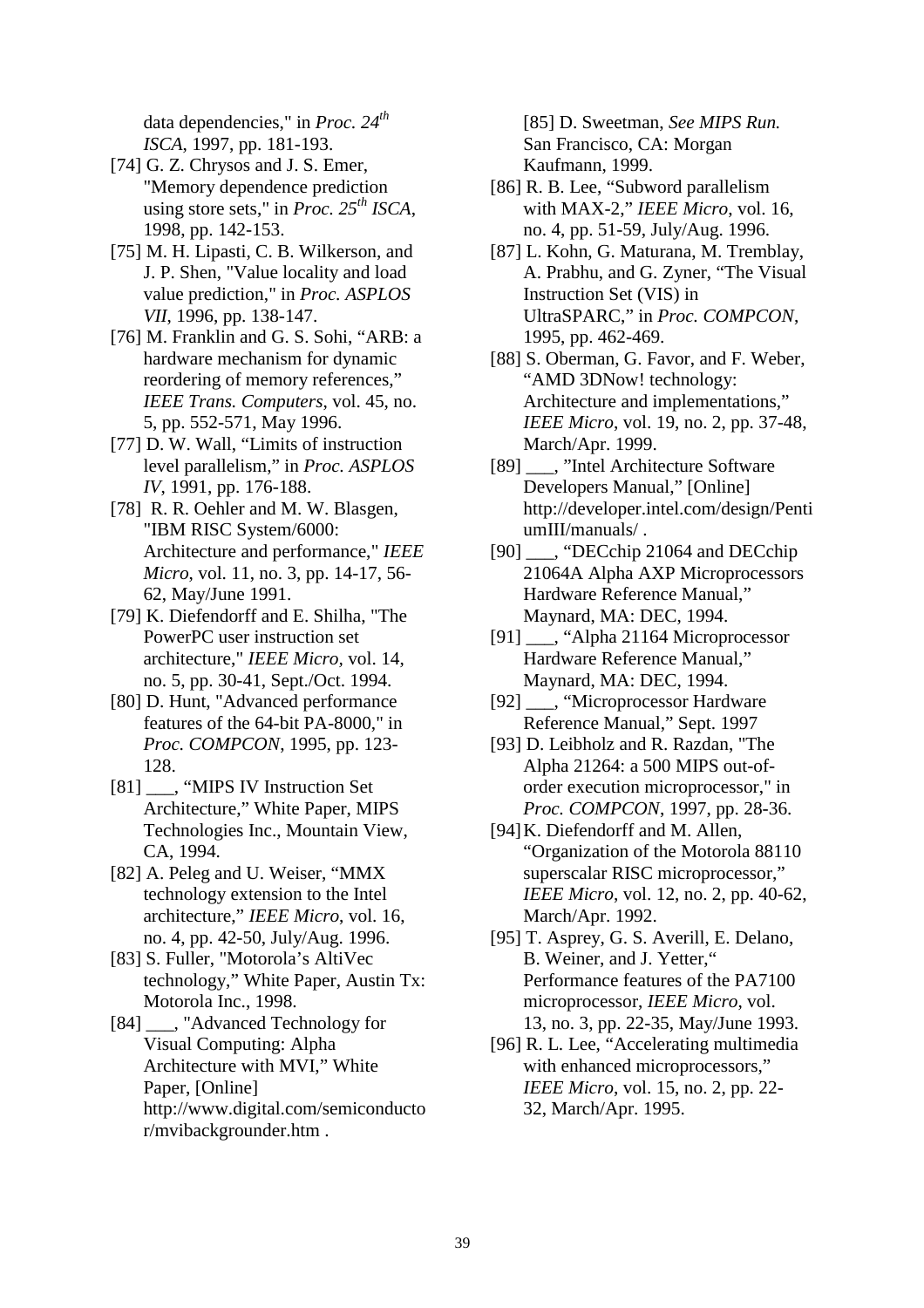- [97] G. Kurpanek, K. Chan, J. Zheng, E. CeLano, and W. Bryg, "PA-7200: A PA-RISC processor with integrated high performance MP bus interface," in *Proc. COMPCON,* 1994, pp. 375- 82.
- [98] A. P. Scott et. al., "Four-way superscalar PA-RISC processors," *Hewlett-Packard Journal*, pp. 1-9, Aug. 1997.
- [99] G. Lesartre and D. Hunt, "PA-8500: The Continuing Evolution of the PA-8000 Family," PA-8500 Document, Hewlett-Packard Company, pp. 1-11, 1998.
- [100] G. F. Grohoski, "Machine organization of the IBM RISC System/6000 processor," *IBM J. Research and Development*, vol. 34, no. 1, pp. 37-58, Jan. 1990.
- [101] S. White and J. Reysa, "PowerPC" and POWER2: Technical Aspects of the New IBM RISC System/6000," Austin, *TX:,* IBM Corp. 1994.
- [102] L. Gwennap, "IBM crams Power2 onto single chip," *Microprocessor Report*, vol. 10, no. 11, pp. 14-16, 1996.
- [103] M. Becker, "The PowerPC 601 microprocessor," *IEEE Micro*, vol. 13, no. 5, pp. 54-68, Sept./Oct. 1993.
- [104] B. Burgess et al., "The PowerPC 603 microprocessor," *Comm. ACM,* vol. 37, no. 6, pp. 34-42, Apr. 1994.
- [105] S. P. Song et al., "The PowerPC 604 RISC microprocessor," *IEEE Micro*, vol. 14, no. 5, pp. 8-17, Sept./Oct. 1994.
- [106] D. Ogden et al., "A new PowerPC microprocessor for low power computing systems," in *Proc. COMPCON,* 1995, pp. 281-284.
- [107] D. Levitan et al., "The PowerPC 620 microprocessor: a high performance superscalar RISC microprocessor," in *Proc. COMPCON,* 1995, pp. 285-291.
- [108] \_\_\_, "MPC750 RISC Microprocessor User's Manual," Motorola Inc., 1997.
- [109] M. Papermaster, R. Dinkjian, M. Jayfiield, P. Lenk, B. Ciarfella, F. O'Conell, and R. Dupont, "POWER3: Next generation 64-bit PowerPC processor design," [Online] http://www.rs6000.ibm.com/resource/tec hnology/index.html .
- [110] A. Patrizio and M. Hachman, "Motorola announces G4 chip," [Online] http://www.techweb.com/wire/story/ twb19981016S0013 .
- [111] P. Y-T. Hsu, "Designing the FPT microprocessor," *IEEE Micro*, vol. 14, no. 2, pp. 23-33, March/Apr. 1994.
- [112] \_\_\_, "R10000 Microprocessor Product Overview," MIPS Technologies Inc., Oct. 1994.
- [113] I. Williams, "An Illustration of the Benefits of the MIPS R12000 Microprocessor and OCTANE System Architecture," White Paper, Mountain View, CA: Silicon Graphics, 1999.
- [114] \_\_\_, "The SuperSPARC microprocessor Technical White Paper," Mountain View, CA: Sun Microsystems, 1992.
- [115] UltraSparc D. Greenley et al., "UltraSPARC: The next generation superscalar 64-bit SPARC," in *Proc. COMPCON,* 1995, pp. 442-461.
- [116] N. Patkar, A. Katsuno, S. Li, T. Maruyama, S. Savkar, M. Simone, G. Shen, R. Swami, and D. Tovey, "Microarchitecture of Hal's CPU," in *Proc. COMPCON,* 1995, pp. 259- 266.
- [117] G. Goldman and P. Tirumalai, "UltraSPARC-II: the advancement of UltraComputing," in *Proc. COMPCON,* 1996, pp. 417-423.
- [118] T. Hore and G. Lauterbach, "UltraSparc-III," *IEEE Micro*, vol. 19, no. 3, pp. 73-85, May/June 1999.
- [119] D. Alpert and D. Avnon, "Architecture of the Pentium microprocessor," *IEEE Micro*, vol. 13, no. 3, pp. 11-21, May/ Jun. 1993.
- [120] R. P. Colwell. and R. L. Steck, "A 0,6 µm BiCMOS processor with